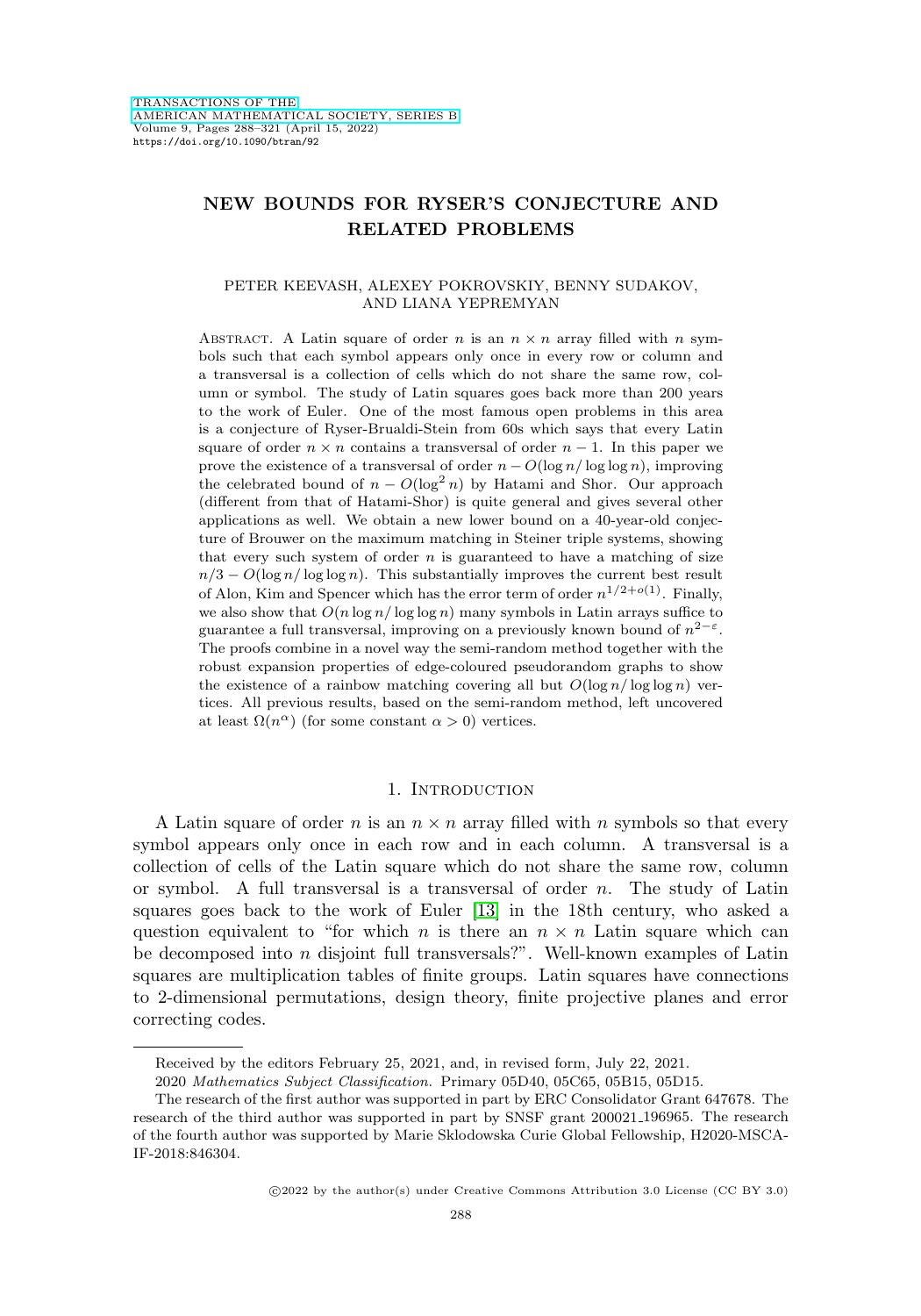It is easy to see that there are many Latin squares without full transversals (for example the addition table of the group  $\mathbb{Z}_4$ ), and it is a hard problem to determine when full transversals exist. This question is very difficult even in the case of multiplication tables of finite groups. In 1955 Hall and Paige [\[15\]](#page-32-1) conjectured that the multiplication table of a group  $G$  has a full transversal exactly if the 2-Sylow subgroups of  $G$  are trivial or non-cyclic. It took 50 years to establish this conjecture and its proof is based on the classification of finite simple groups (see [\[29\]](#page-33-0) and the references therein). Very recently an alternative proof of this conjecture was found for large groups using tools from analytic number theory [\[12\]](#page-32-2). The most famous open problem on transversals in general Latin squares is the following conjecture of Ryser, Brualdi and Stein [\[10,](#page-32-3) [25,](#page-33-1) [27\]](#page-33-2).

<span id="page-1-0"></span>**Conjecture 1.1.** Every  $n \times n$  Latin square has a transversal of order  $n-1$ . Moreover, if n is odd it has a full transversal.

Most research towards the Ryser-Brualdi-Stein conjecture has focused on proving that all  $n \times n$  Latin squares have large transversals (trying to get as close to  $n-1$  as possible). Here Koksma [\[19\]](#page-32-4) found transversals of size  $2n/3 + O(1)$  and Drake [\[11\]](#page-32-5) improved this to  $3n/4 + O(1)$ . The first asymptotic proof of the conjecture was obtained by Brouwer, de Vries, and Wieringa [\[9\]](#page-32-6) and independently by Woolbright [\[30\]](#page-33-3) who found transversals of size  $n - \sqrt{n}$ . This was improved in 1982 by Shor [\[26\]](#page-33-4) to  $n - O(\log^2 n)$ . His paper had a mistake which was later rectified, using the original approach, by Hatami and Shor [\[16\]](#page-32-7). For the last, nearly forty years, this was the best known bound for the Ryser-Brualdi-Stein conjecture. Our first theorem improves this result as follows.

<span id="page-1-1"></span>**Theorem 1.2.** There exists a constant k such that every  $n \times n$  Latin square contains a transversal of order  $n - k \frac{\log n}{\log \log n}$ .

A Latin array is an  $n \times n$  square filled with an arbitrary number of symbols such that no symbol appears twice in the same row or column. Latin arrays are natural extensions of Latin squares, and also have been extensively studied. A familiar example of such an array is a multiplication table between elements of two subsets of equal size in some group. It is generally believed that extra symbols in a Latin array should help to find full transversals. Motivated by this Akbari and Alipour [\[2\]](#page-32-8) conjectured that any Latin array of order n with at least  $n^2/2$ different symbols contains a full transversal. Progress towards this conjecture was independently obtained by Best, Hendrey, Wanless, Wilson and Wood [\[7\]](#page-32-9) (who mae pendently obtained by Best, Hendrey, walless, whist and Wood [t] (who showed that  $(2-\sqrt{2})n^2$  symbols suffice) and Barát and Nagy [\[6\]](#page-32-10) (who showed that  $3n^2/4$  symbols suffice). Very recently Montgomery, Pokrovskiy, Sudakov [\[22\]](#page-33-5) and Keevash and Yepremyan [\[17\]](#page-32-11) independently showed that  $n^{2-\epsilon}$  many symbols suffice to guarantee a full transversal. Here we substantially improve these results.

<span id="page-1-2"></span>**Theorem 1.3.** There exists a constant k such that every  $n \times n$  Latin array filled with  $kn \log n / \log \log n$  many symbols contains a full transversal.

It is worth pointing out that the problem of Akbari and Alipour is closely related to finding transversals in Latin squares, namely Conjecture [1.1.](#page-1-0) In particular, the last theorem implies Theorem [1.2.](#page-1-1) Indeed, start with an  $n \times n$  Latin square and then substitute distinct new symbols in the first  $k \log n / \log \log n$  rows, such that every symbol is used only once. Then Theorem [1.3](#page-1-2) guarantees us a full transversal. Since this transversal can use at most k  $\log n / \log \log n$  cells from the first k  $\log n / \log \log n$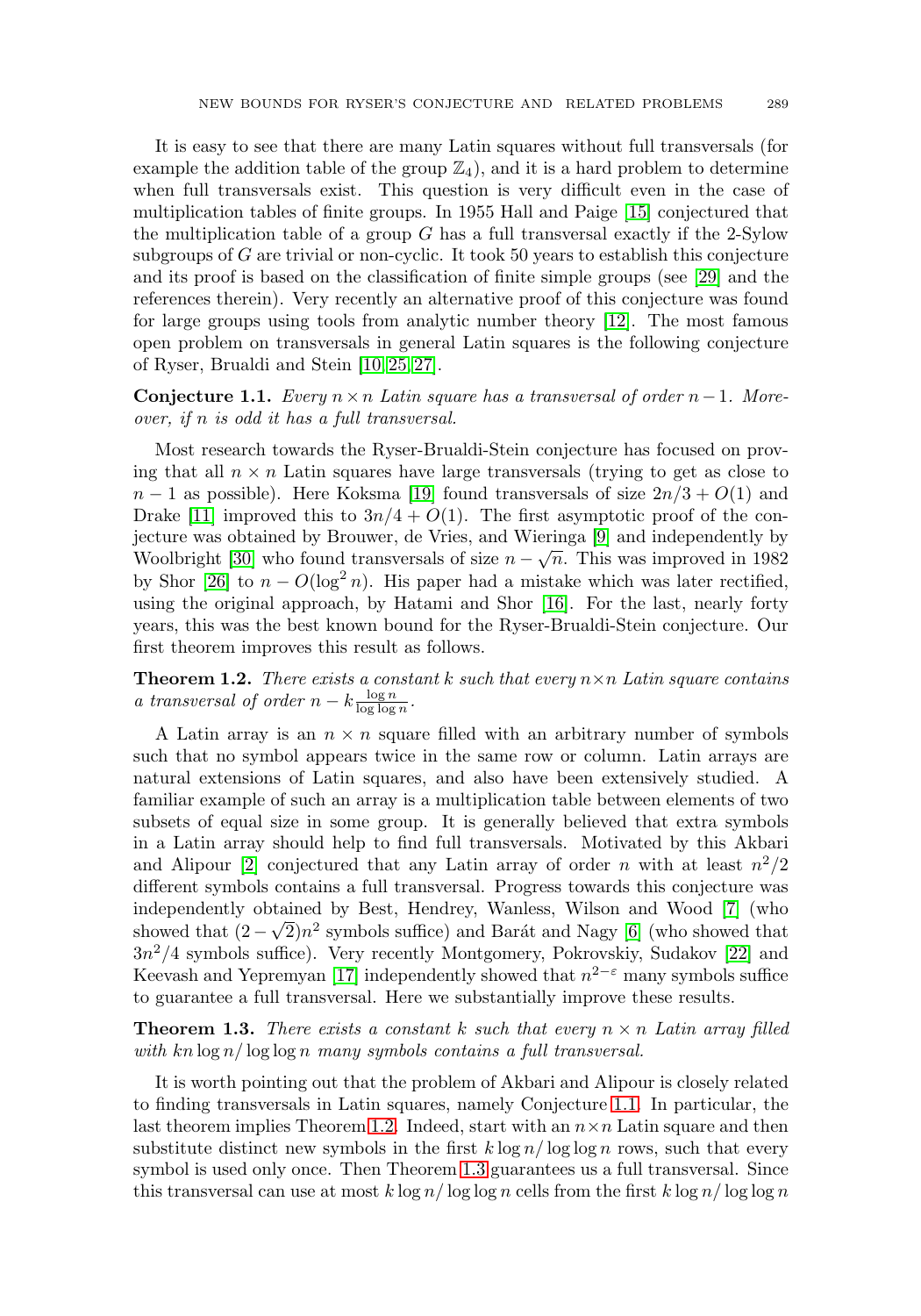rows, upon removing these we are left with a transversal of the original Latin square which has size  $n - k \log n / \log \log n$ .

All the above results and problems can be rephrased as statements about matchings in hypergraphs. To see this, we construct from an  $n \times n$  Latin square L the following 3-uniform hypergraph  $H$  on 3n vertices. The vertices of  $H$  are  $V(\mathcal{H}) = R \cup C \cup S$ , where R is the rows of L, C is the columns of L, and S is the symbols of L. There is an edge in  $\mathcal H$  for every entry of L. If the  $(i, j)$ -th entry of L has symbol s, then  $\{i, j, s\}$  is a hyperedge of H. It is easy to check that under this transformation, the hypergraph we obtain is  $n$ -regular, there is exactly one edge containing a given pair of vertices, and that transversals in L correspond to matchings in  $H$ .

The problem of finding nearly perfect matchings in regular hypergraphs has a long history in discrete mathematics and such results have many applications to other problems as well. For example Rödl [\[24\]](#page-33-6) proved the Erdős-Hanani conjecture on existence of approximate designs by essentially showing that regular hypergraphs with bounded codegrees have nearly-perfect matchings. This paper introduced the celebrated technique of "Rödl's nibble" which is a versatile approach for finding large matchings in hypergraphs in semi-random manner. One famous example of a regular hypergraph with bounded codegress is a Steiner triple system, which is a 3-uniform hypergraph on  $n$  vertices in which every pair of vertices is in a unique edge. The existence of such triple systems was established by Kirkman in 1847. By definition, this hypergraph is  $(n - 1)/2$ -regular and has all codegrees equal to one. The problem of existence of large matchings in Steiner triple systems was posed about forty years ago by Brouwer [\[8\]](#page-32-12).

**Conjecture 1.4.** Every Steiner triple system of order n contains a matching of size  $(n-4)/3$ .

Over the years this conjecture attracted a lot of attention. Wang [\[28\]](#page-33-7) showed that every Steiner triple system has a matching of size  $2n/9 - O(1)$ . Lindner and Phelps [\[20\]](#page-32-13) found a matching of size  $4n/15 - O(1)$ . Brouwer [\[8\]](#page-32-12) obtained the first asymptotic result by finding matchings of size  $n/3 - O(n^{2/3})$ . Using a clever refinement of Rödl's nibble combined with large deviation inequalities, Alon, Kim, and Spencer [\[3\]](#page-32-14) obtained the best current bound. They show the existence of a matching covering all but  $O(n^{1/2} \log^{3/2} n)$  vertices. Here we improve this twenty year old result and obtain the first sub-polynomial upper bound on the number of vertices uncovered by the maximum matching.

<span id="page-2-0"></span>**Theorem 1.5.** There is a constant k such that every Steiner triple system S on n vertices has a matching of size at least  $n/3 - k \log n / \log \log n$ .

Our methods combine in a novel way the Rödl's nibble together with the robust expansion properties of edge-coloured pseudorandom graphs and apply in far more general settings than any of the above theorems and conjectures. The main technical theorem we prove can be used to show that 3-uniform hypergraphs satisfying certain pseudorandomness properties have a matching covering all but  $O(\log n/\log \log n)$  vertices. All previous comparable theorems left  $n^{\alpha}$  vertices uncovered.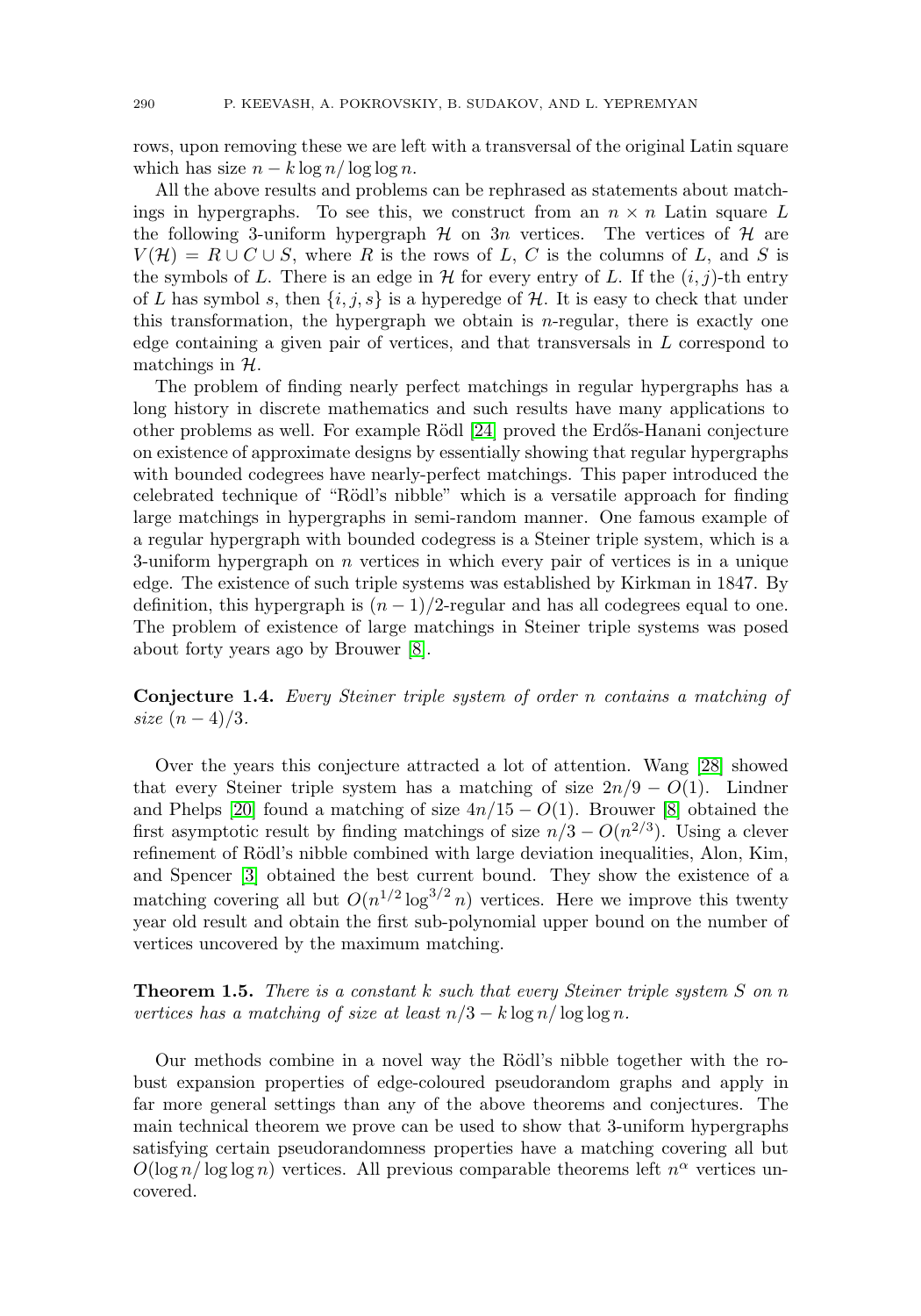### <span id="page-3-2"></span>1.1. **Proof ideas.**

Coloured graphs and rainbow matchings. Although our main results are about transversals in Latin arrays/squares and matchings in hypergraphs, all our proofs will take place in a different setting. This will be the setting of finding rainbow matchings in properly edge-coloured complete bipartite graphs. Recall that a proper edge-colouring of a graph is one where all edges incident to the same vertex have different colours. A matching in a coloured graph is rainbow if all its edges have different colours. A *linear* hypergraph is a hypergraph in which every pair of vertices lies in at most one edge. In this paper we will use extensively that the following three kinds of objects are equivalent:

- An  $n \times n$  Latin array filled with m symbols.
- A linear 3-partite, 3-uniform hypergraph with partition sizes  $(n, n, m)$ .
- A properly edge-coloured complete bipartite graph  $K_{n,n}$  with m colours.

The connection between Latin arrays and linear hypergraphs was already described in the introduction. To see the reduction to coloured graphs consider an  $n \times n$  Latin array L filled with m symbols. Using it we can construct the following proper edge-colouring of  $K_{n,n}$ . Label the vertices of  $K_{n,n}$  by  $\{x_1, \ldots, x_n, y_1, \ldots,$  $y_n$ , and join  $x_i$  to  $y_j$  with a colour  $\ell$  edge whenever the *ij*-th entry of L is  $\ell$ . This is a proper edge-colouring with m colours due to the properties of Latin arrays. A size  $t$  transversal in the Latin array corresponds to a rainbow matching with  $t$  edges in  $K_{n,n}$ . Note that in case of Latin squares we have  $m = n$  in the above statement. Thus under this transformation, Theorem [1.2](#page-1-1) is equivalent to the following.

<span id="page-3-0"></span>**Theorem 1.6.** There exists a constant k such that every properly n-edge-coloured  $K_{n,n}$  has a rainbow matching of size  $n - k \frac{\log n}{\log \log n}$ .

Similarly Theorem [1.3](#page-1-2) has the following equivalent form.

<span id="page-3-3"></span>**Theorem 1.7.** There exists a constant k such that every properly edge-coloured  $K_{n,n}$  with  $kn \frac{\log n}{\log \log n}$  colours has a rainbow perfect matching.

Although, as we already mentioned in the previous section, this theorem can be used to prove Theorem [1.6,](#page-3-0) we deduce both of them from a more general result about matchings in properly edge-coloured "typical" (i.e., both edges and colours have some pseudorandom properties) graphs which we obtain in Section [4.](#page-22-0)

The reduction of finding large matchings in a Steiner triple system S to a graph problem is slightly more subtle, and the details can be found in Section [6.](#page-29-0) The main idea is to randomly select a tripartition  $(A, B, C)$  of S and consider only the edges that respect this tripartition. The first two parts induce a properly edge-coloured graph G where we think of the colour of an edge ab with  $a \in A, b \in B$  to be  $c \in C$  if  $abc \in S$ . Note that any rainbow matching in G induces a matching of the same size in S. The graph G turns out to be typical in this coloured setting we mentioned above, and we can also guarantee  $|A| = |B| = |C| = n/3$ . Thus from our general result (more precisely, Corollary [4.6\)](#page-26-0) it follows that G contains a rainbow matching of size  $n/3 - O(\log n/\log \log n)$ , and therefore, S has a matching of the same size.

<span id="page-3-1"></span>Rödl Nibble and expansion. Rödl introduced a method called "Rödl's nibble", which can be used to find matchings in a wide variety of settings. In particular it applies in the setting of Theorem [1.6](#page-3-0) to give a rainbow matching of size  $n - O(n^{1-\alpha})$  (for some small constant  $\alpha > 0$ ). Our ideas very much build on this result. At a high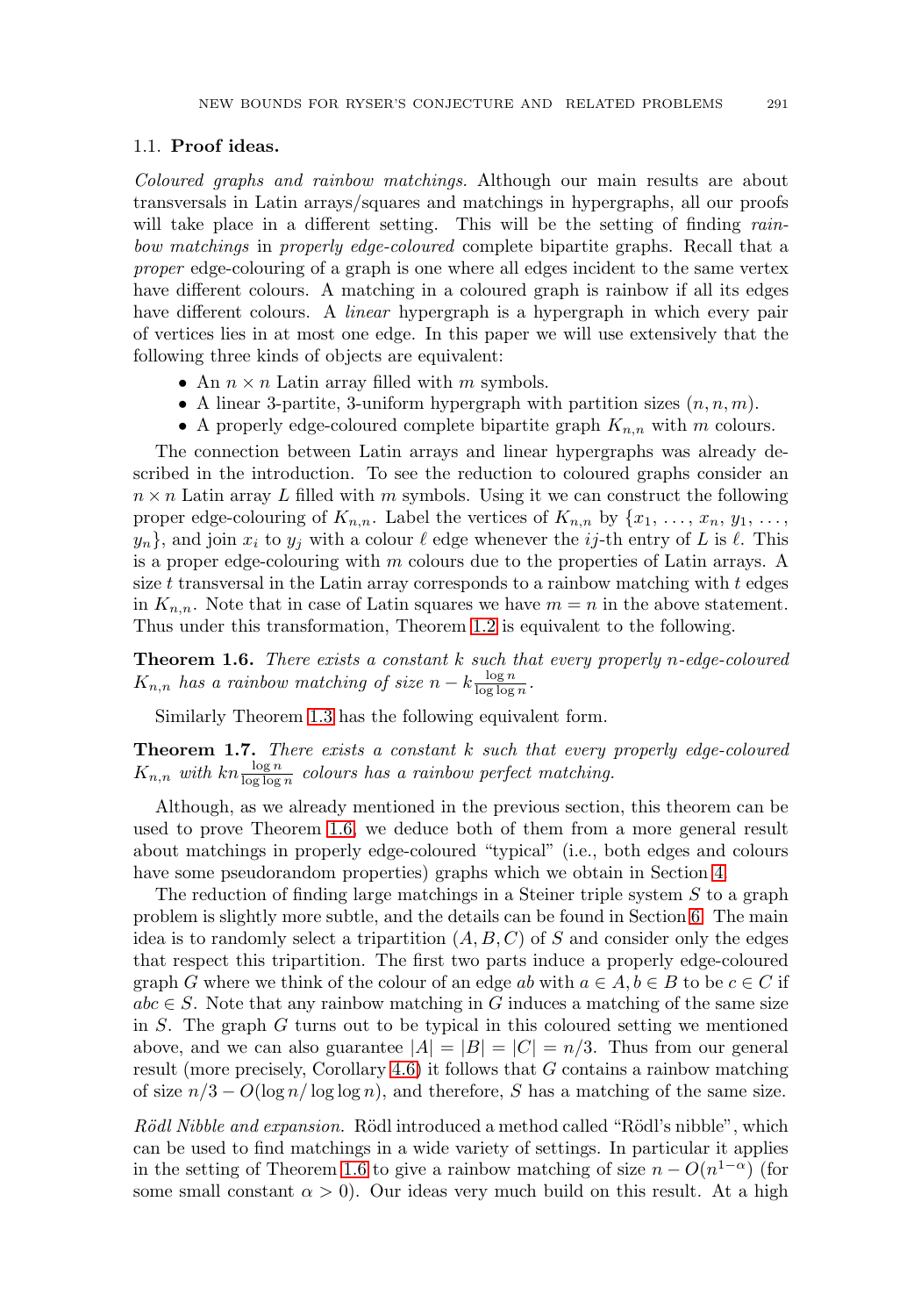level, our proof consists of starting with a matching produced by Rödl's nibble and then modifying it to get a matching of size  $n - O(\log n / \log \log n)$ . Although our methods apply for all coloured pseudorandom graphs let us demonstrate its main ideas for the simplest case,  $K_{n,n}$ .

The basic idea of Rödl's nibble is to construct a matching in several steps, each time taking a collection of random edges. To imitate this idea in our setting, given a properly edge-coloured  $K_{n,n}$ , we fix  $q \in (0,1)$  and select every edge of  $K_{n,n}$ with probability  $q/n$ . Then we delete all edges which share vertices or colours with other selected edges. This will certainly produce a rainbow matching. The matching produced like this is often called a "bite". How big will it be? Unfortunately not very big. The expected number of edges in the bite will be  $qn(1-q/n)^{3(n-1)}$  which is roughly  $qne^{-3q}$  for large n. So the maximum size of the matching would be  $n/3e$  achieved by  $q = 1/3$ . Rödl's brilliant idea was to perform several small bites one after another, deleting the vertices/colours used in each bite from the rest of the graph. Although after the first bite, the remaining graph will no longer be complete; it still turns out to be possible to repeatedly bite until the remainder has size  $\langle O(n^{1-\alpha})$ . This is based on the phenomenon that edges/vertices not used on each bite have pseudorandomness properties.

Our key new idea is to show that this matching has nice "expansion" properties. In fact, we only need to analyse these properties for the first bite. The structure of our proof is the following:

- (S1) Obtain a rainbow matching  $M_0$  via the first bite and show it satisfies certain expansion properties.
- (S2) Delete vertices and colours of  $M_0$  from  $K_{n,n}$ . The remaining graph will still have pseudorandomness properties with respect to both colours and vertices; therefore we can extend  $M_0$  to a larger rainbow matching M of size  $n - n^{1-\alpha}$ . This step is done via using Rödl's nibble as a black box on coloured pseudorandom graphs.
- (S3) The expansion properties that  $M_0$  had can be transferred to M which will allow us to do switching-type arguments to increase  $M$  as long as we have  $\Omega(\log n / \log \log n)$  unused colours outside of M. We do this iteratively, starting from  $M$  and obtaining a new matching of size one bigger at every step. The simplest "switching-type argument" we would have liked to employ here is to increase the matching using rainbow augmenting paths, that is, a rainbow path which starts and ends at an unmatched vertex and whose edges alternate between edges of  $M$  and edges of colours outside  $M$ . If such a path P exists, then the symmetric difference  $M\Delta P$  is a larger rainbow matching. Unfortunately, in general we cannot guarantee to find such paths, so instead we employ a more complicated argument using a combination of alternating paths & cycles (see the discussion at the start of Section [4\)](#page-22-0).
- (S4) We can guarantee that the switching paths and cycles mentioned in (S3) are of length  $O(\log n/\log \log n)$ . This guarantees that the matchings at steps i and  $i + 1$  are not too "far" from each other in edit distance, more precisely,  $|M_i \triangle M_{i+1}| = O(\log n / \log \log n)$ . Because of this after  $O(n^{1-\alpha})$ steps,  $|M_i \triangle M| \leq O(n^{1-\alpha} \log n / \log \log n) \ll |M|$ ; thus  $M_i$  will still have the expansion properties which guarantees we can find the alternating paths/cycles to do switchings along. Because of this as long as there are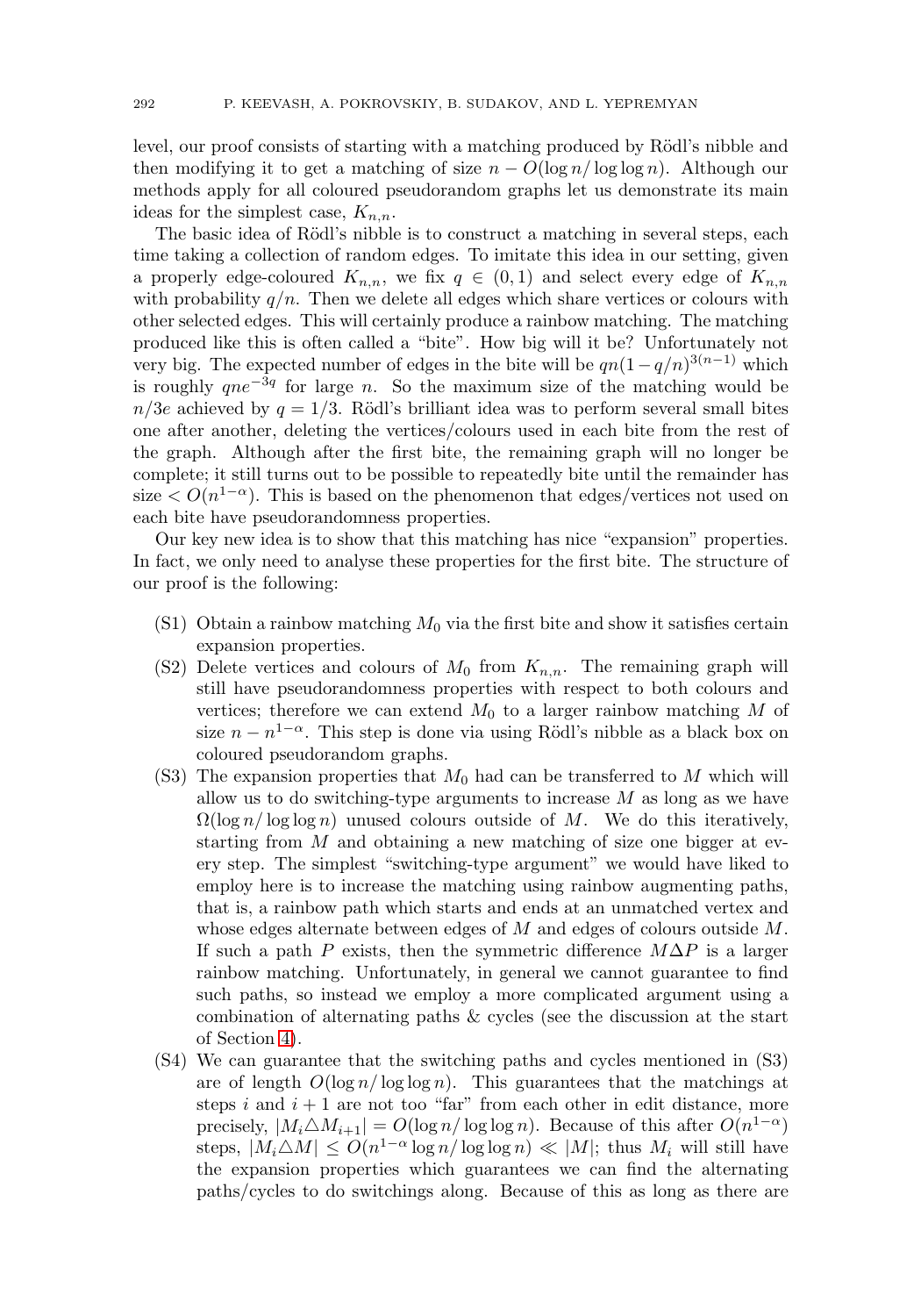$\Omega(\log n / \log \log n)$  many unused colours we may repeat the steps and after at most  $O(n^{1-\alpha})$  times we get a rainbow matching of size at least  $n - O(\log n / \log \log n)$ .

The major part of this paper is devoted to establishing (S1) in Section [3.](#page-10-0) Next we discuss the notion of expansion we study. Our approach is heavily inspired by the idea that a "randomly chosen matching will satisfy pseudorandomness properties". The pseudorandomness property that we use is very different from the ones previously used in nibble-type proofs. It can be summarised as "the union of a random matching together with an arbitrary nearly regular graph D will have strong expansion properties". Here is a simplified version of what we prove:

**Lemma 1.8.** Let  $0 < q \ll 1$ ,  $1 \ll d$ ,  $q^{-1} \ll d \leq \sqrt{n}$ . Given  $K_{n,n}$  properly edge-coloured by n colours, let H be its subgraph formed by choosing every edge independently with probability  $q/n$ . Delete all edges of H which share vertices or colours with other edges of H and let  $M_0$  be the resulting rainbow matching. Then with high probability

(E1) every collection D of d colours in  $K_{n,n}$ , and every set S of  $n/q^4d$  vertices there are at least  $(1 - q)n$  vertices that can be reached from S by a D-M<sub>0</sub> alternating path of length three, i.e., a path whose first and last edge is in D and the middle edge is in  $M_0$ .

Notice that  $(E1)$  only provides expansion for large sets  $S$  but for our purposes we need it to hold for all sets. After we extend the matching  $M_0$  to a larger rainbow matching M of size roughly  $n - n^{1-\alpha}$  as described in (S2) we are able to iterate (E1) if we restrict to larger collections of colours and longer paths. In particular, we obtain the following refinement of  $(E1)$  with respect to  $M$ .

(E2) For  $d = \log n / \log \log n$  and any collection D of d colours there exists a set of vertices  $V_0$  of size at most qn such that the following holds. Every vertex not in  $V_0$  can reach all but qn vertices via  $D-M$  alternating rainbow paths of length  $O(\log n/\log\log n)$ .

Note that (E2) also implies that between any two vertices of  $K_{n,n}$  lying in different sides of the bipartition there is a  $D - M$  alternating rainbow path of length  $O(\log n/\log \log n)$ . This property is enough to perform the modifications described in  $(S3)$ . We find an alternating rainbow path to extend the matching M by one edge at a time much like in standard proofs of say Hall's matching theorem. In the applications of  $(E2)$  we let D to be the set of unused colours on M. The condition  $|D| = \Omega(\log n / \log \log n)$  allows us to do iterations and also tells us when the process must stop and the enlargement of the matching is no longer possible. The reason why we need this many unused colours is because the length of the alternating paths, used to perform the switching-type arguments, can be as large as  $\Omega(\log n / \log \log n)$ , and we need to guarantee that these paths are rainbow. So we can repeat (S3) until the number of unused colours on M is  $O(\log n/\log \log n)$ .

### 2. Preliminaries

We will use asymptotic " $\ll$ " notation to state our intermediate lemmas. When we write " $\delta \ll \varepsilon$ " in the statement of a result, it means "for all  $\varepsilon > 0$  and sufficiently small  $\delta > 0$ , the following statement is true". In particular " $n^{-1} \ll \varepsilon$ " means "for all  $\varepsilon > 0$  and sufficiently large n, the following is true". When we chain several inequalities like this, the quantity on the left is small relative to all constants on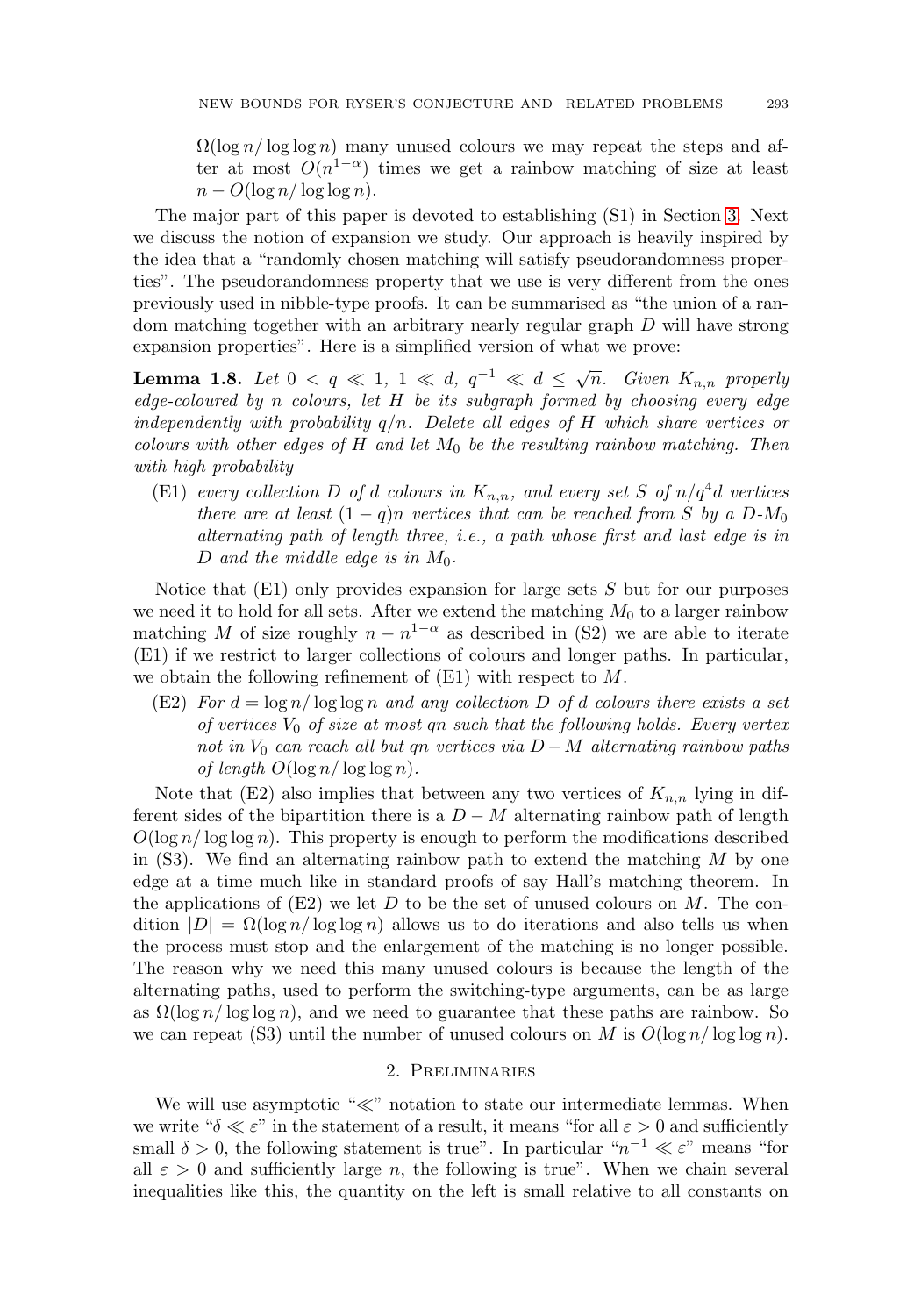the right. For example " $n^{-1} \ll \delta \ll \varepsilon$ " means "for all  $\varepsilon > 0$ , there is a  $\delta_0$  such that for positive  $\delta < \delta_0$  and sufficiently large n, the following is true". Sometimes we will abuse this notation and write " $n \gg \varepsilon^{-1}$ " to mean " $n^{-1} \ll \varepsilon$ ".

For any positive reals  $a, b \in \mathbb{R}$ , we use " $x = a \pm b$ " to mean " $a - b \le x \le a + b$ ". We also use the same notation with more than one instance of  $4\pm$ ". We will write expressions of the form " $f = g$ ", where f and g are functions involving, one or more instances of " $\pm$ ". To interpret such an expression, first define max $\pm f$  to be the maximum value of f taken over all possible assignments of  $+/-$  to each " $\pm$ " symbol. Similarly define  $\min_{\pm} f$ . Then we say that " $f = g$ " if  $\max_{\pm} f \leq \max_{\pm} g$ and min+  $f \ge \min_+ g$  are both true. A useful example of this is that for  $q \gg n^{-1}$ we have  $(1 - q/n)^{\pm n} = 1 \pm 2q$ . To see this notice that  $1 - 2q \leq (1 - q/n)^n \leq$  $(1 - q/n)^{-n} \leq 1 + 2q$ . Note that this "=" relation is not symmetric in general for example " $1 \pm 0.1 = 1 \pm 0.2$ " is true while " $1 \pm 0.2 = 1 \pm 0.1$ " is false.

For a graph G, the set of edges of G is denoted by  $E(G)$  and the set of vertices of G is denoted by  $V(G)$ . The set of neighbours of v is denoted by  $N_G(v)$ , and  $d_G(v) = |N_G(v)|$ . For a coloured graph G and a colour c, denote by  $E_G(c)$  the set of edges of colour c in G, and denote  $V_G(c)$  for the set of vertices touching colour c edges. In all of these, we omit the "G" subscript when the graph  $G$  is clear from context. For a properly edge-coloured graph  $G$ , let  $C(G)$  be the set of colours appearing on the edges of G,  $C \subseteq C(G)$  and  $v \in V(G)$  we denote by  $N_C(v)$  the set of vertices w such that  $vw \in E(G)$  and  $c(vw) \in C$ . For a graph G, a set of vertices A, let  $G[A]$  denote the induced subgraph of G on A. For a coloured graph  $G$ , a set of colours  $C \subseteq C(G)$ , we let  $G[C]$  to be the subgraph of G induced by edges of colours in C.

Let G, H be graphs on the same vertex set V. We say that a path  $x_1x_2 \ldots x_t$  is G-H alternating if, for odd i,  $x_i x_{i+1} \in E(G)$  and for even i,  $x_i x_{i+1} \in E(H)$  (or in other words, the first edge is in  $G$ , and thereafter the edges alternate between  $G$ and H). For a set  $S \subseteq V(G \cup H)$ , we use  $N_{G,H}^t(S)$  to denote the set of vertices v to which there is a  $G-H$  alternating path of length t from some  $s \in S$ .

2.1. **Probabilistic tools.** Here we gather basic probabilistic tools that we use. We use the Chernoff bounds. Most of these can be found in textbooks on the probabilistic method such as [\[21\]](#page-32-15).

**Lemma 2.1** (Chernoff bounds, [\[21\]](#page-32-15)). Given a binomially distributed variable  $X \in$  $Bin(n, p)$  for all  $0 < a \leq 3/2$  we have

$$
\mathbb{P}[|X - \mathbb{E}[X]| \ge a \mathbb{E}[X]] \le 2e^{-\frac{a^2}{3}\mathbb{E}[X]}.
$$

Given a product space  $\Omega = \prod_{i=1}^{n} \Omega_i$  and a random variable  $X : \Omega \to \mathbb{R}$  we make the following definitions.

- Suppose that there is a constant c such that changing  $\omega \in \Omega$  in any one coordinate changes  $X(\omega)$  by at most c. Then we say that X is c-Lipschitz.
- Suppose that for any  $s \in \mathbb{N}$  and  $\omega \in \Omega$  with  $X(\omega) \geq s$  there is a set  $I \subseteq \{1, \dots, n\}$  $\ldots$ , n} with  $|I| \leq rs$  such that every  $\omega'$  which agrees with  $\omega$  on coordinates in I also has  $X(\omega') \geq s$ . Then we say that X is r-certifiable.

We'll use the following two versions of Azuma's inequality.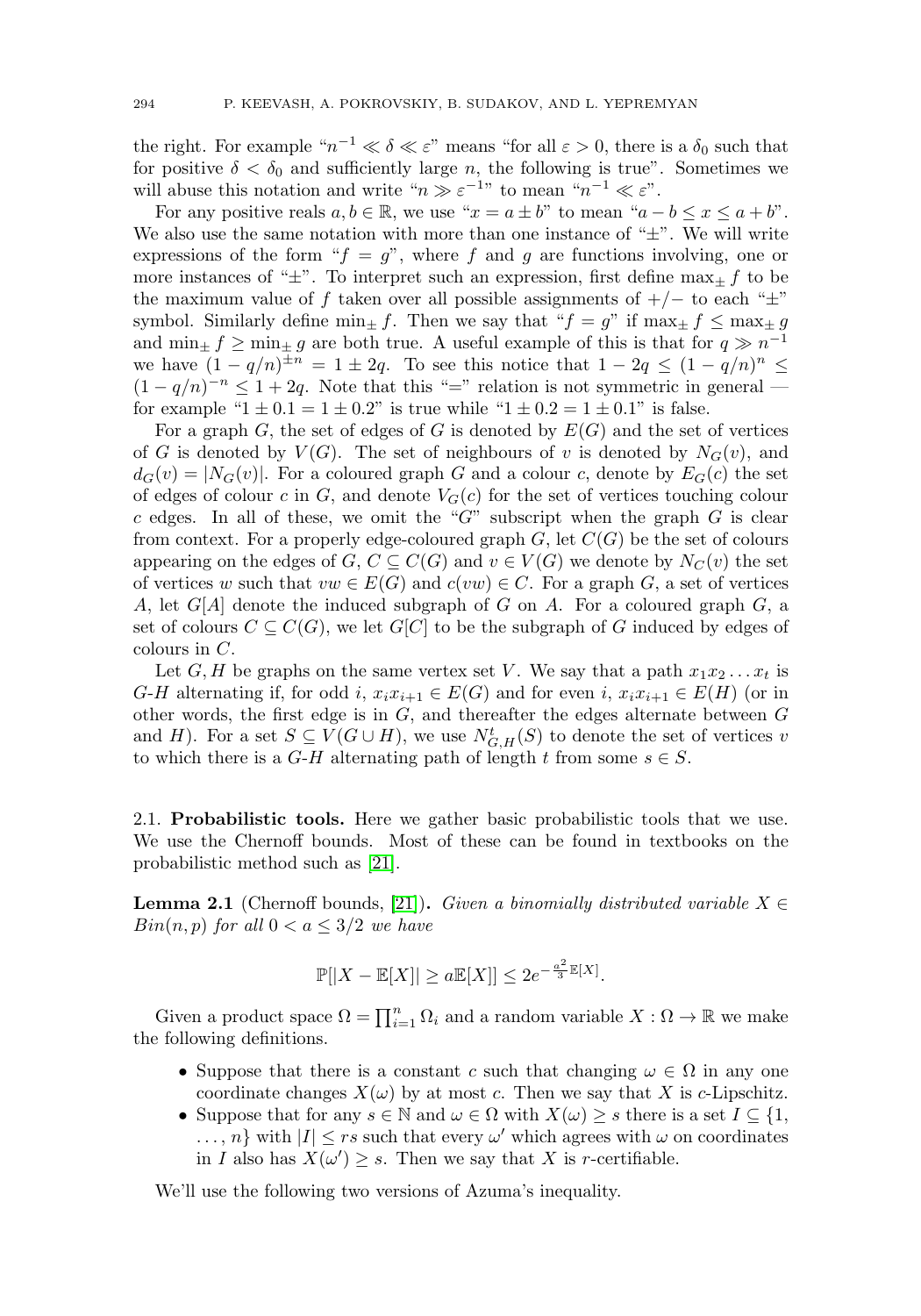**Lemma 2.2** (Azuma's inequality, [\[5,](#page-32-16) [21\]](#page-32-15)). For a product space  $\Omega = \prod_{i=1}^{n} \Omega_i$  and a c-Lipschitz random variable  $X : \Omega \to \mathbb{R}$ , we have

 $\overline{2}$ 

$$
\mathbb{P}(|X - \mathbb{E}(X)| > t) \le 2e^{\frac{-t^2}{nc^2}}.
$$

<span id="page-7-1"></span>**Lemma 2.3** (Azuma's inequality for  $0/1$  product spaces, [\[3,](#page-32-14)18]). Let  $\Omega = \{0, 1\}^n$ with the ith coordinate of an element of  $\Omega$  equal to 1 with probability  $p_i$ . Let X be a c-Lipschitz random variable on  $\Omega$ . Set  $\sigma^2 = c^2 \sum_{i=1}^n p_i(1-p_i)$ . For all  $t \leq 2\sigma/c$ , we have

$$
\mathbb{P}(|X - \mathbb{E}(X)| > t\sigma) \le 2e^{\frac{-t^2}{4}}.
$$

We'll also use the following version of Talagrand's inequality.

**Lemma 2.4** (Talagrand inequality, [\[21\]](#page-32-15)). For a product space  $\Omega = \prod_{i=1}^{n} \Omega_i$  and a c-Lipschitz, r-certifiable random variable  $X : \Omega \to \mathbb{R}$ , we have

$$
\mathbb{P}\left(|X-\mathbb{E}(X)| > t + 60c\sqrt{r\mathbb{E}(X)}\right) \leq 4e^{\frac{-t^2}{8c^2r\mathbb{E}(X)}}.
$$

We say a bipartite graph G with parts X, Y is  $(\varepsilon, p, n)$ -regular if

- $(P1)$   $|X| = |Y| = n(1 \pm n^{-\epsilon}),$
- (P2) for every v,  $d(v) = pn(1 \pm n^{-\epsilon}).$

Furthermore, G is  $(\varepsilon, p, n)$ -typical if

(P3) for every  $u, v \in X$  or  $u, v \in Y$  we have  $|N(u) \cap N(v)| = p^2 n(1 \pm n^{-\varepsilon}).$ 

A bipartite graph G with bipartition  $(X, Y)$  and colour set C is called *coloured*  $(\varepsilon, p, n)$ -regular/ coloured  $(\varepsilon, p, n)$ -typical if it is properly edge-coloured and the following hold:

- (P4) G is (uncoloured)  $(\varepsilon, p, n)$ -regular/ $(\varepsilon, p, n)$ -typical.
- (P5) Define  $G_{X,C}$  to be the bipartite graph with vertex bipartition  $(X, C)$ , where xc is an edge for  $x \in X, c \in C$  if there exists some  $y \in Y$  such that  $xy \in E(G)$  and  $c(xy) = c$ . Define  $G_{Y,C}$  analogously. We require both  $G_{X,C}$ and  $G_{Y,C}$  to be a coloured  $(\varepsilon, p, n)$ -regular/ $(\varepsilon, p, n)$ -typical.

Note that a coloured  $(\varepsilon, p, n)$ -regular graph G is *coloured*  $(\varepsilon, p, n)$ -regular if additionally  $|C(G)| = (1 \pm n^{-\varepsilon})n$  and every colour  $c \in C(G)$  has  $|E_G(c)| = (1 \pm n^{-\varepsilon})pn$ . Similarly, a properly edge-coloured  $(\varepsilon, p, n)$ -typical graph is *coloured*  $(\varepsilon, p, n)$ -typical if these happen and additionally every pair of colours  $c, c'$  have  $|V_G(c) \cap V_G(c') \cap X|$  $(1 \pm n^{-\varepsilon})p^2n$  and  $|V_G(c) \cap V_G(c') \cap Y| = (1 \pm n^{-\varepsilon})p^2n$ .

Frankl and Rödl [\[14\]](#page-32-18) (also Pippenger, unpublished) showed that for all  $\gamma \gg \epsilon \gg$  $n^{-1}$  every n-vertex hypergraph with  $(1 \pm \epsilon)pn$  degrees and codegrees at most one has a matching of order  $(1-\gamma)n$ . A corollary of this is that every coloured  $(\gamma, p, n)$ regular graph has a rainbow matching of order  $(1 - \gamma)n$  (to see this, associate a hypergraph with the  $(\gamma, \delta, n)$ -regular graph as explained in the introduction and apply their theorem). We'll need the following standard version (which appeared in the literature before) of this result where the error term  $\gamma n$  is polynomially related with *n*.

<span id="page-7-0"></span>**Lemma 2.5.** Let  $n^{-1} \ll \gamma \ll \varepsilon$  and  $n^{-1} \ll p \leq 1$ . Every coloured  $(\varepsilon, p, n)$ -regular bipartite graph G has a rainbow matching of size  $n - n^{1-\gamma}$ .

*Proof.* Notice that G is balanced bipartite with parts of size  $(1 \pm n^{-\epsilon})n$ , every vertex has degree  $(1 \pm n^{-\varepsilon})pn$ , and every colour occurs at most  $(1 + n^{-\varepsilon})pn$  times.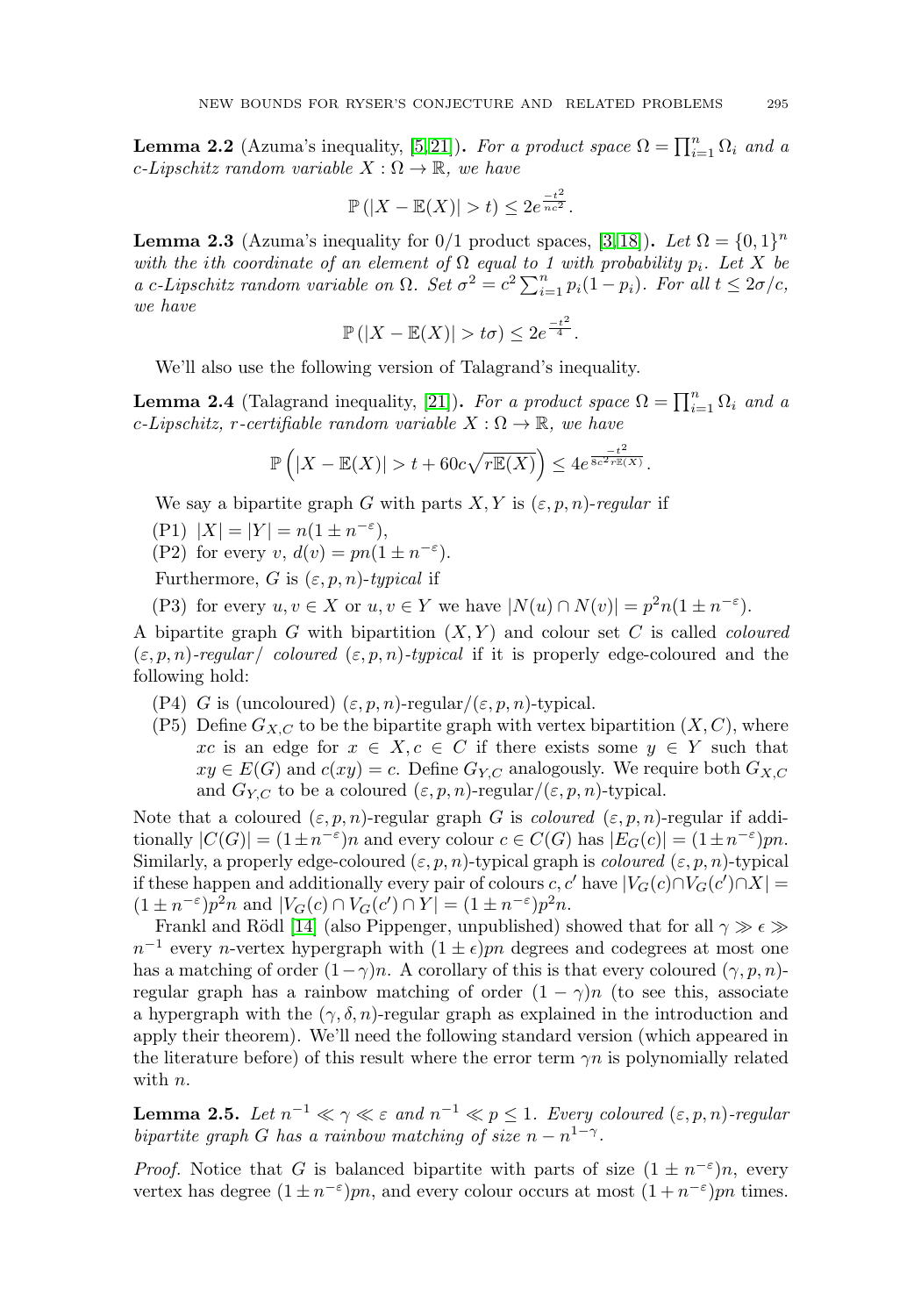Now the lemma is strictly weaker than Lemma 4.6 from [\[22\]](#page-33-5) (applied with  $n =$  $n, \gamma = n^{-\varepsilon}, \delta = p, p = n^{-\gamma}, \ell = 1$ .  $\ell = 1$ ).

Lemma [2.6](#page-8-0) shows that a random subgraph of a typical bipartite graph is typical. There are two notions of what "random subgraph" means here. The most important one is to consider the subgraph formed by deleting every vertex/colour independently with fixed probability (case (a) below). We use the second case in Section [6](#page-29-0) to reduce the problem of finding large matchings in Steiner systems to finding large matchings in special typical graphs.

<span id="page-8-0"></span>**Lemma 2.6.** Let  $n^{-1} \ll p, q, \varepsilon \leq 1$ . Let G be a coloured  $(\varepsilon, p, n)$ -typical bipartite graph with bipartition X, Y and colour set C such that  $|X| = |Y| = |C| = n$ . Let  $X' \subseteq X, Y' \subseteq Y, C' \subseteq C$  be random sets obtained as follows:

- (a) Every vertex/colour ends up in  $X', Y', C'$  independently with probability q.
- (b) Suppose we can label  $X = \{x_1, \ldots, x_n\}, Y = \{y_1, \ldots, y_n\}, C = \{c_1, \ldots, c_n\}$  $c_n$  such that if  $x_iy_j$  is an edge of G of colour  $c_k$  then all i, j, k must be distinct. Form  $X', Y', C'$  by choosing disjoint set of indices  $I_X, I_Y, I_C \subseteq$ [n] such that independently every  $i \in [n]$  is placed in  $I_X, I_Y$  and  $I_C$  with probability q and in none of them with probability  $1-3q$ . Set  $X' = \{x_i :$  $i \in I_X$ ,  $Y' = \{y_i : i \in I_Y\}$ ,  $C' = \{c_i : i \in I_C\}$

Let H be formed by colour C' edges going from X' to Y'. Then with probability at least  $1 - e^{-n^{1-\epsilon/2}}$ , H is coloured  $(\varepsilon/8, qp, qp)$ -typical.

*Proof.* We will show that with probability  $1 - \frac{1}{3}e^{-n^{1-\epsilon/2}}$ , H is (uncoloured)  $(\varepsilon/8, qp, gn)$ -typical. By symmetry between  $X, Y, C$ , the same proof shows that  $H_{X,C}$  and  $H_{Y,C}$  are  $(\varepsilon/8, qp, qn)$ -typical. Thus we will have that with probability  $1 - e^{-n^{1-\varepsilon/2}}$  all of H,  $H_{X,C}$ , and  $H_{Y,C}$  are  $(\varepsilon/8, qp, qn)$ -typical, or equivalently H is coloured  $(\varepsilon/8, qp, qn)$ -typical. To give a unified proof of both statements  $(a), (b)$ we will use Azuma's inequality.

Let u, v be two vertices on the same side of G, and  $y \in N_G(u) \cap N_G(v)$ . Without loss of generality, we may suppose that  $u, v \in X, y \in Y$ . Notice that in both (a) and (b) we have  $\mathbb{P}(u \in X') = q$ ,  $\mathbb{P}(c(uy) \in C', y \in Y') = q^2$ , and  $\mathbb{P}(c(uy), c(vy) \in C')$  $C', y \in Y'$  =  $q^3$ . Indeed, here we use that  $c(uy) \in C'$ ,  $c(vy) \in C'$ , and  $y \in Y'$ are independent events which is true in case (a) trivially. For case (b), suppose  $y = y_i$ ,  $c(uy) = c_i$ ,  $c(vy) = c_k$ , it is enough to show that all three indices i, j, k are distinct. Indeed, since  $uy, vy \in E(G)$ , it follows that i and k, and j and k are distinct. Finally,  $j$  and  $k$  are distinct since the edge-colouring is proper. Since G is  $(\varepsilon, p, n)$ -typical, we have  $|X|, |Y| = (1 \pm n^{-\varepsilon})n, |N_G(u)| = (1 \pm n^{-\varepsilon})pn$  and  $|N_G(u) \cap N_G(v)| = (1 \pm n^{-\varepsilon})p^2n$ . Thus we have

$$
\mathbb{E}[|X'|], \mathbb{E}[|Y'|] = (1 \pm n^{-\varepsilon})qn
$$
  

$$
\mathbb{E}[|N_{C'}(u) \cap Y'|] = (1 \pm n^{-\varepsilon})q^2pn, \text{ for all } u \in X
$$
  

$$
\mathbb{E}[|N_{C'}(u) \cap N_{C'}(v) \cap Y'|] = (1 \pm n^{-\varepsilon})q^3p^2n, \text{ for all } u, v \in X.
$$

Notice that these random variables are all 2-Lipschitz and are each affected by at most  $3(1 + n^{-\epsilon})n \leq 4n$  coordinates. By Azuma's inequality we get that for  $t = q^3 p^2 n^{1-\varepsilon/8}/2$  with probability  $1-2e^{-t^2/16n} \geq 1-e^{-n^{1-3\varepsilon/8}}$ , each one of them are within  $t$  of their expectations. By taking union bound over all vertices and colours we obtain that with probability at least  $1-(n+n^{-\varepsilon})^3e^{-n^{1-3\varepsilon/8}} \geq 1-\frac{1}{3}e^{-n^{1-\varepsilon/2}}$  they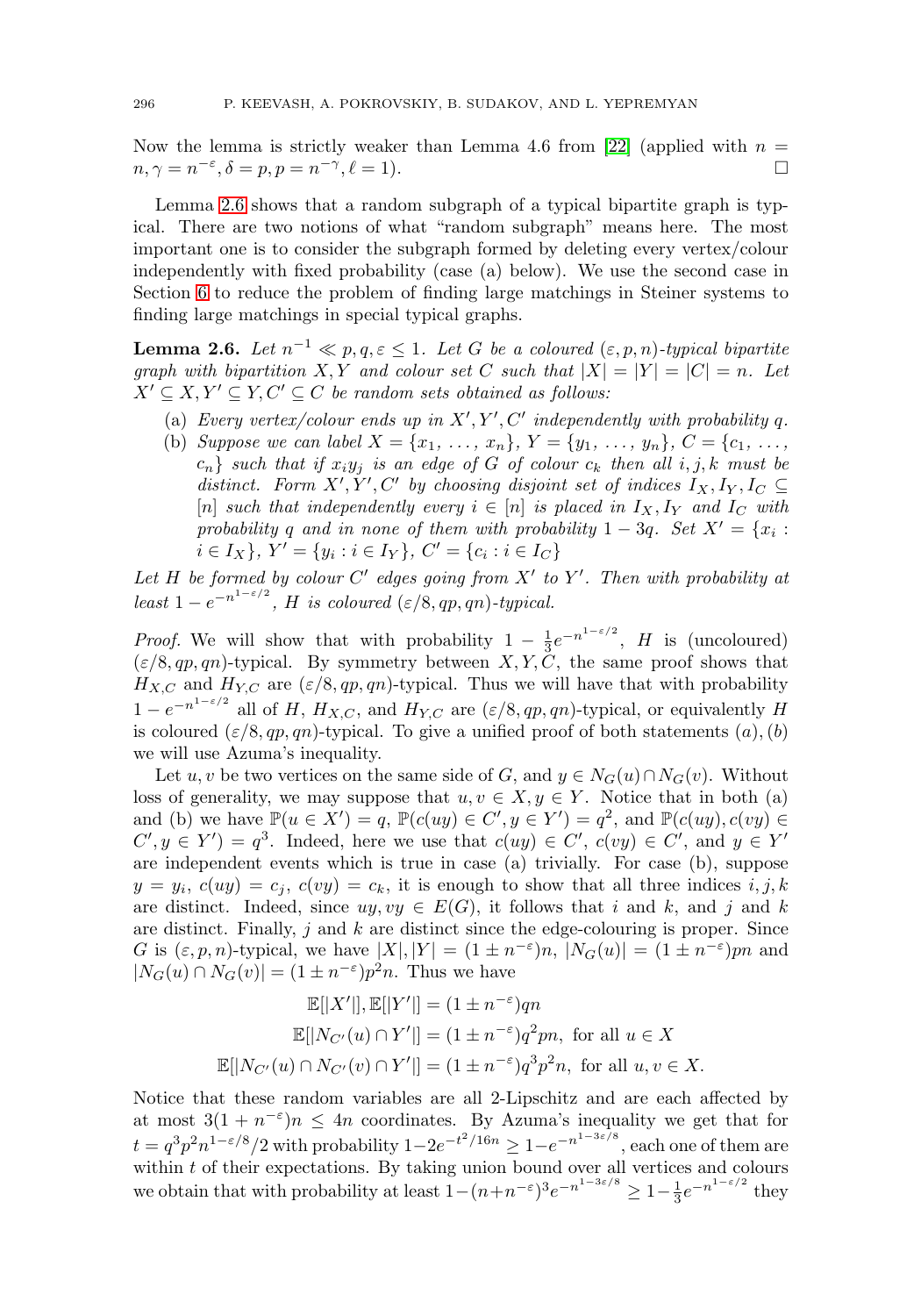are all simultaneously within  $t$  of their expectations. So now the result follows from the definition of  $(\varepsilon/8, qp, qn)$ -typicality and the fact that  $t+n^{1-\varepsilon} < q^3p^2n^{1-\varepsilon/8}$ .  $\Box$ 

We will need the following result about typical graphs. It is a bipartite variation of Lemma 5.5 from  $[22]$  (see also Lemma 2.1 in  $[4]$ ), whose proof is straightforward from the original version.

<span id="page-9-1"></span>**Lemma 2.7.** Let  $n \in \mathbb{N}$ ,  $\varepsilon, p, \gamma \in (0, 1]$  with  $8n^{-\varepsilon} \leq \gamma$ . Then every  $(\varepsilon, p, n)$ -typical bipartite graph  $H$  with sides  $X, Y$  satisfies the following. For every pair of subsets  $A \subseteq X$ ,  $B \subseteq Y$  with  $|B| \geq \gamma^{-1}p^{-2}$ :

$$
|e(A,B) - p|A||B|| \le 2|A|^{\frac{1}{2}}|B|\gamma^{\frac{1}{2}}n^{\frac{1}{2}}p.
$$

*Proof.* Let  $\text{Adj}_H$  be the adjacency matrix of H, and let  $M = \text{Adj}_H - pJ$ , where  $J$  is the appropriately-sized all-ones matrix. Notice that for every pair of distinct vertices  $y, y' \in Y$ , we have

<span id="page-9-0"></span>(1)  
\n
$$
\sum_{v \in X} M_{y,v} M_{y',v} = d_H(y, y') - p(d(y) + d(y')) + p^2 |X|
$$
\n
$$
\leq (1 + n^{-\varepsilon}) p^2 n - 2(1 - n^{-\varepsilon}) p^2 n + p^2 (1 + n^{-\varepsilon}) n
$$
\n
$$
\leq \gamma p^2 n / 2.
$$

Next notice that we have

$$
|e(A,B) - p|A||B||^2 = \left(\sum_{x \in A} \sum_{y \in B} M_{x,y}\right)^2
$$
  
\n
$$
\leq |A| \sum_{x \in A} \left(\sum_{y \in B} M_{x,y}\right)^2
$$
  
\n
$$
\leq |A| \sum_{x \in X} \left(\sum_{y \in B} M_{x,y}\right)^2
$$
  
\n
$$
= |A| \sum_{x \in X} \left(\sum_{y \in B} M_{x,y}^2\right) + |A| \sum_{x \in X} \left(\sum_{y \neq y' \in B} M_{x,y} M_{x,y'}\right)
$$
  
\n
$$
\leq |X||A||B| + |A| \sum_{y \neq y' \in B} \left(\sum_{x \in X} M_{x,y} M_{x,y'}\right)
$$
  
\n
$$
\stackrel{(1)}{\leq} (1 + n^{-\varepsilon})n|A||B| + |A| \sum_{y \neq y' \in B} \frac{\gamma p^2 n}{2}
$$
  
\n
$$
\leq (1 + n^{-\varepsilon})n|A||B| + |A||B|^2 \gamma p^2 n/2
$$
  
\n
$$
\leq 2|A||B|^2 \gamma p^2 n.
$$

Here the first inequality comes from the Cauchy-Schwarz inequality and the last inequality comes from  $|B| \geq \gamma^{-1}p^{-2}$ . Taking square roots gives the result.  $\Box$ 

Next we show that the above result implies that for a coloured typical graph G and any set of  $d$  many colours in  $G$ , the subgraph of  $G$  induced by the edges of colours in D can have at most  $O(n/d)$  many vertices of small degree, for  $d = O(n^{\varepsilon})$ .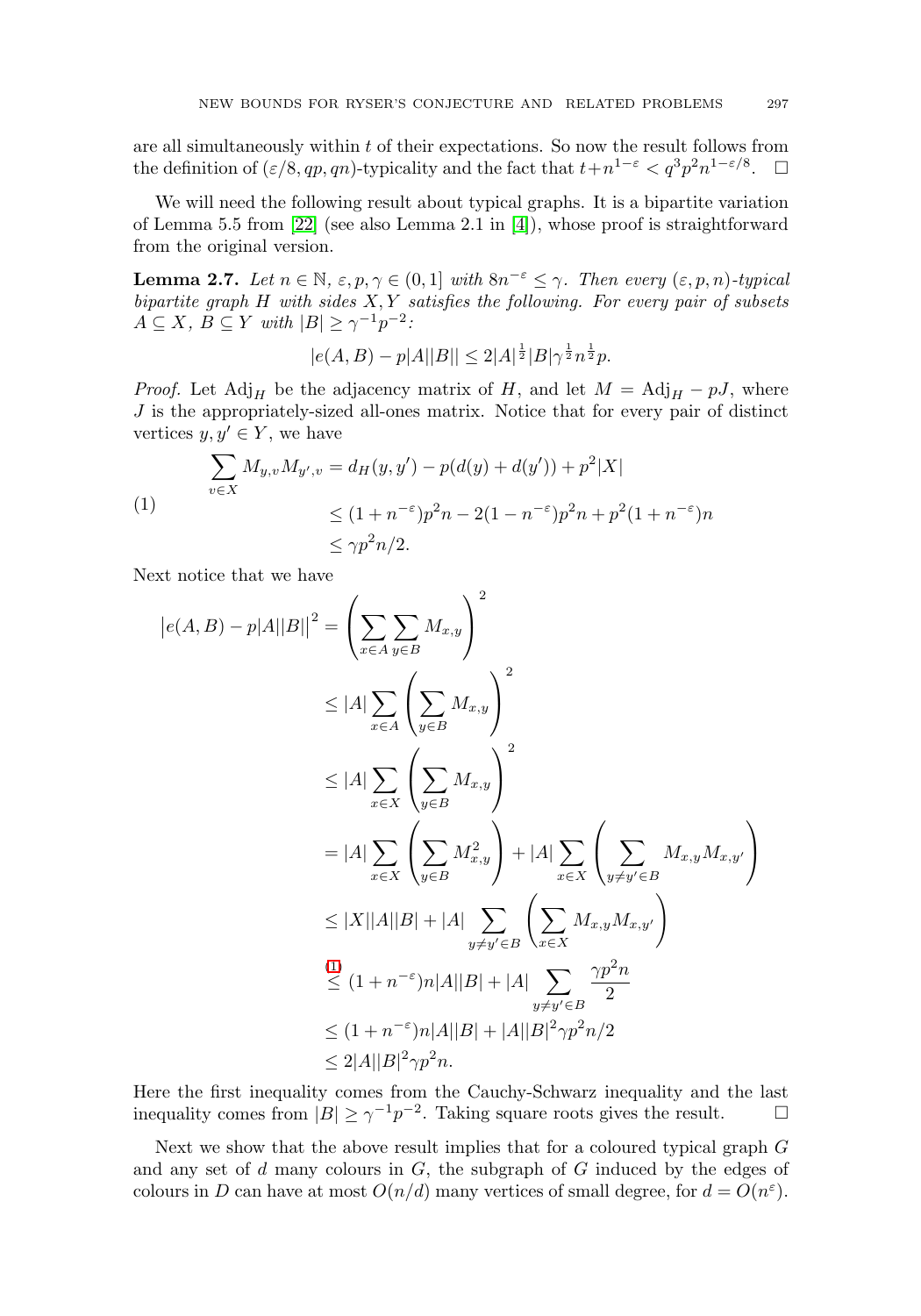<span id="page-10-2"></span>**Lemma 2.8.** Let  $n^{-1} \ll p, \varepsilon \leq 1$ ,  $16 \leq 8p^2d \leq n^{\varepsilon}$ . Suppose G is a coloured  $(\varepsilon, p, n)$ -typical bipartite graph with bipartition  $(X, Y)$  and colour set C. Then for any set of d colours D the subgraph  $G[D] \subseteq G$  induced by edges of colours in D has at most  $\leq 32p^{-2}n/d$  many vertices of degree less than pd/2.

*Proof.* Let J be the set of vertices in  $G[D]$  of degree less than  $pd/2$ . We will show that  $|J \cap X| \leq 16p^{-2n}/d$ . Similarly one can prove that  $|J \cap Y| \leq 16p^{-2n}/d$ . Recall  $G_{X,C}$  is defined on the vertex bipartition  $(X, C)$  where we put an edge xc if there is some  $y \in Y$  such that  $xy \in E(G)$  and  $c(xy) = c$ . By definition of coloured typical graphs,  $G_{X,C}$  is  $(\varepsilon, p, n)$ -typical; hence we can apply Lemma [2.7](#page-9-1) to the set  $J \cap X \subseteq X$  and  $D \subseteq C$  with  $\gamma = p^{-2}d^{-1}$  (so that  $|D| \geq \gamma^{-1}p^{-2}$ ). We obtain

$$
p|J \cap X|d - 2p|J \cap X|^{1/2}d\gamma^{1/2}n^{1/2} \le e_{G_{X,C}}(J \cap X, D) < |J \cap X|pd/2.
$$

<span id="page-10-0"></span>From here it follows that  $|J \cap X| \leq 16\gamma n \leq 16p^{-2n/d}$ .

### 3. Expansion and its properties

The proof of our main technical theorem, which we present in this section, is based on finding a nearly spanning randomized rainbow matching M which "expands" in some sense. We then show that these expansion properties can be used to alter M via a series of switchings along alternating paths to obtain a new matching covering all but  $O(\log n / \log \log n)$  vertices.

3.1. **Typical coloured graphs are expanding.** In this subsection we prove that every typical graph has a large matching which is "expanding" with respect to any small collection of colours. First we define what we mean by expanding. Since by itself a matching is clearly not an expanding graph, we will always speak about expansion properties of a union of two graphs, one of which will always be a matching. Let  $G, H$  be two graphs. Recall that for a set  $S \subseteq V(G) \cup V(H)$ , we use  $N_{G,H}^t(S)$  to denote the set of vertices v to which there is a length t path from some  $s \in S$  whose edges alternate between G and H with the first edge belonging to G. Definition [3.1](#page-10-1) is key in this paper.

<span id="page-10-1"></span>**Definition 3.1** (Expander). For a matching M and a bipartite graph D we say that  $(D, M)$  is a  $(d, A, \varepsilon, n)$ -expander if every vertex set  $S \subseteq X$  or  $S \subseteq Y$  with  $|S| \geq An/d$  has a subset S' with  $|S'| = An/d^2$  and  $|N_{D,M}^4(S')| \geq (1 - \varepsilon)n$ , where  $(X, Y)$  is the bipartition of  $D \cup M$  with  $|X|, |Y| \geq An/d$ .

Note that, since in this definition the last edge on the 4-edge path is from  $M$ , it follows that if  $(D, M)$  is a  $(d, A, \varepsilon, n)$ -expander then  $|M| \geq (1 - \varepsilon)n$ . We also want to point out few additional subtleties. First, it would be more natural to ask  $|N_{D,M}^2(S)| \ge (1-\varepsilon)n$ . However, it is not true that the second neighbourhoods expand (see details in the proof sketch of Lemma [3.2\)](#page-11-0). Second, we have a stronger requirement that S has a subset of size  $\Theta(n/d^2)$  which expands. This is done for the following two technical purposes.

We are able to show that every coloured pseudorandom graph G has a random rainbow matching such for any subgraph D induced by edges of any collection of  $d = \log n / \log \log n$  many colours, every S of size roughly  $n/d$  expands (in the above sense) with probability at least  $1 - e^{-|S|}$  (see Lemma [3.8\)](#page-15-0). Then we would like to claim, by taking the union bound, that with high probability all sets  $S$  expand simultaneously. Unfortunately, when taking this approach, the probability that

 $\Box$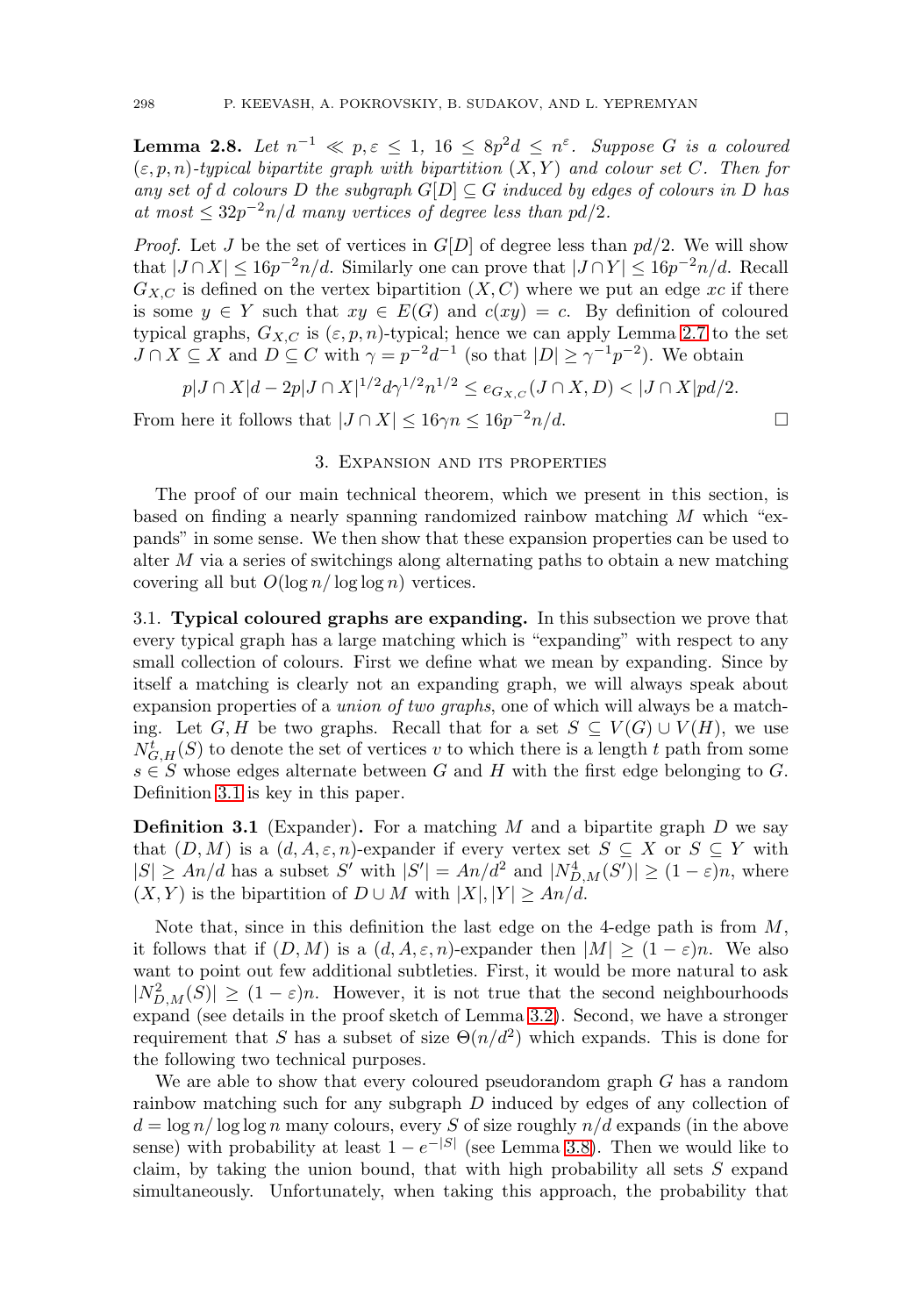there is some S which does not expand is at most roughly  $\binom{n}{|S|}e^{-|S|} \gg 1$ . Instead, for each non-expanding set S we find a smaller set S' of size  $|S|/d$  which "captures" the expansion properties of  $S$ . Now the union bound gives us that the probability that some set S does not expand is at most  $\binom{n}{|S|/d}e^{-|S|} \ll 1$ . (This idea is similar to the applications of containers widely used in studying H-free graphs for fixed H, where one shows that there is a collection of containers of bounded size which contain all H-free graphs of certain size).

The second reason to have a smaller subset  $S'$  which captures the expansion of S is for finding rainbow  $D - M$  alternating paths between almost all  $x \in X$  and  $y \in Y$  (see Section [3.2](#page-19-0) for details). Let's assume  $S \subseteq Y$ . As the first step to achieve this, we need to show that almost all vertices  $y \in Y$  have some rainbow alternating  $D-M$  path of length four starting at some  $s \in S$  and ending at y. Furthermore, we need that each of these paths avoids a prescribed set of colours and vertices of order  $\varepsilon d$ . Since  $|N_{D,M}^4(S')| = (1 - o(1))n$  for each  $y \in Y$  there is a  $D - M$ -alternating path that starts at some  $s \in S'$  and ends at y. Some of these paths can be bad if either they are not rainbow or they do not avoid the prescribed set of vertices and colours. The number of such bad paths is at most roughly  $\varepsilon d^2 |S'|$ , where  $|S'|$ factor comes for the choice of starting vertex in  $S'$ ,  $\varepsilon d$  comes from using a forbidden vertex or a colour and the second d factor is due to the fact that  $\Delta(D) \leq d$  (see Lemma [3.14\)](#page-20-0). So using that  $|S'| \approx n/d^2$  we conclude that the number of bad paths is at most  $\varepsilon n$ .

The main result of this section is to prove the following expansion properties of coloured typical bipartite graphs.

<span id="page-11-0"></span>**Lemma 3.2** (Main expansion lemma). Let  $n^{-1} \ll q \ll p \leq 1$ ,  $n^{-1} \ll \gamma \ll \varepsilon \ll 1$ and  $n^{-\epsilon/2} \leq d^{-1} \ll q$ . Suppose G is a coloured  $(\epsilon, p, n)$ -typical bipartite graph. Then there is a randomized rainbow matching M in G with the following property.

For any bipartite graph D on the same biparition as G with  $\Delta(D) \leq d$  and at most 96p<sup>-2</sup>n/d vertices of degree less than pd/6, with probability at least  $1-2e^{-n^{1-\epsilon}}$ the following hold:

- (i)  $|M| \ge (1 n^{-\gamma})n$ ,
- (ii)  $(D, M)$  is a  $(d, q^{-4}, q, n)$ -expander.

The proof of Lemma [3.2](#page-11-0) is technical. Here we present a quick sketch. The randomized matching M in Lemma [3.2](#page-11-0) will be composed of two bits —  $M_0$  and  $M_1$ . First we choose  $M_0$  by picking every edge in G with probability  $q/n$  and deleting all colour and vertex collisions, for some  $0 < q \ll 1$ . This matching will be of size roughly qn and will satisfy certain "expansion" properties in second and third neighbourhoods which we describe next. Fix some  $D$  as in the statement of Lemma [3.2](#page-11-0) and suppose  $(X, Y)$  is the bipartition of  $M_0 \cup D$ . We first show that  $M_0$  has the following property:

• **Second neighbourhood expansion:** For each set S ⊆ X or S ⊆ Y of size roughly  $n/d$  we have  $|N^2_{M_0,D}(S)| = (1 - o(1))n$  with probability  $1 - e^{-O(|S|)}$ (see Lemma [3.8\)](#page-15-0).

The above property simply means for say  $S \subseteq X$  that if we follow edges coming out of S that belong to  $M_0$  and then follow the edges of D we reach almost all of X. Notice that we cannot prove that the second neighbourhood is large for all sets S simultaneously. Indeed, let D be a disjoint union of complete bipartite graphs of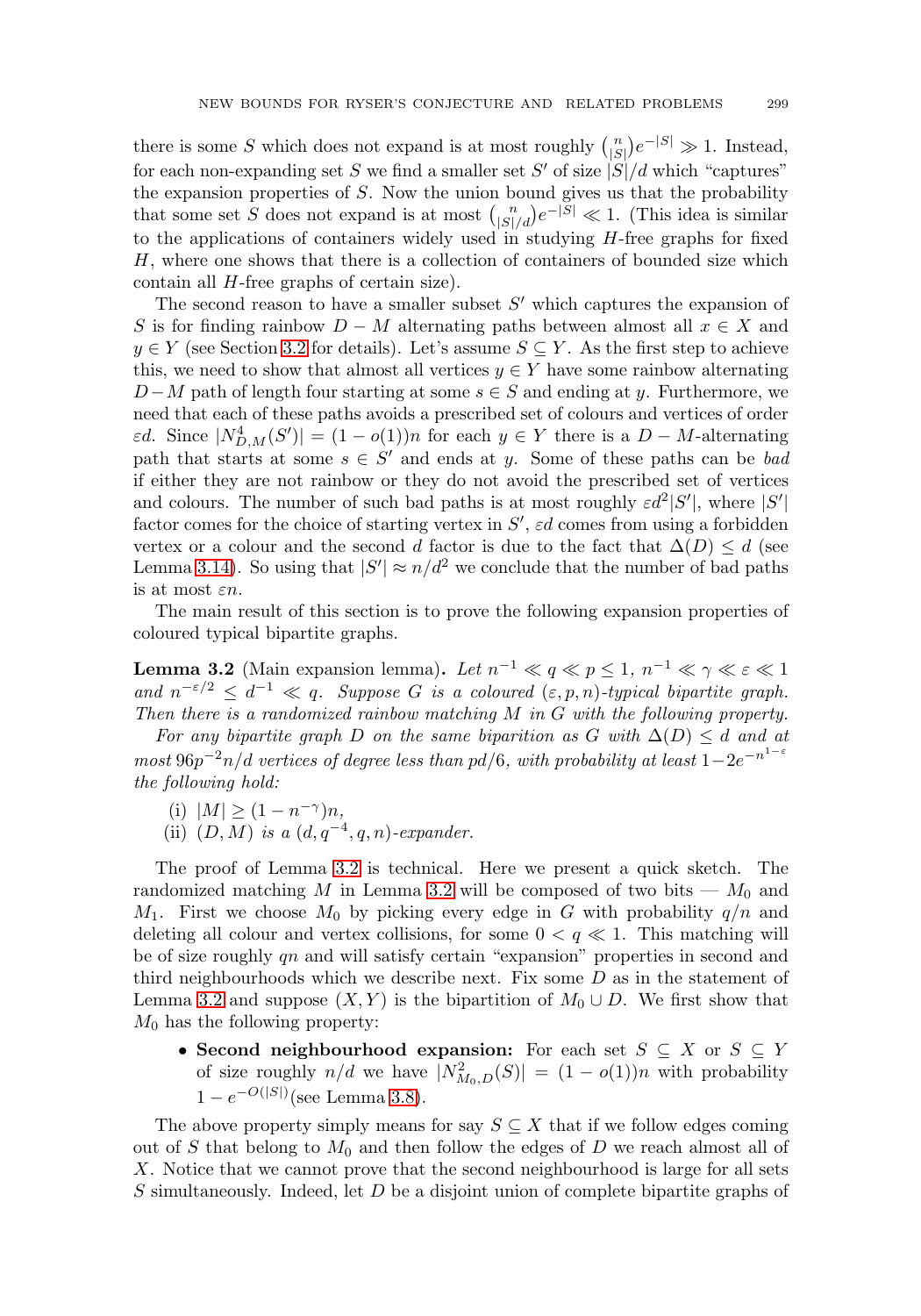size d on X, Y with  $|X| = |Y| = n$ . Now let  $M_0$  be any perfect matching on  $K_{n,n}$ . Now let H be any union of disjoint  $K_{d,d}$ 's in D. If we let  $S = V(H) \cap X$ , then  $|N_{D,M}^2(S)| = |N_M(V(H) \cap Y)| = |S|$  that is S won't expand. Note that it doesn't matter whether we follow the edges in the order of  $M$  and then  $D$  or otherwise. Indeed, take  $S' = N_M(S)$ , then  $|N_{M,D}^2(S')| = |N_D(S)| = |S| = |S'|$ . However, if we look at the same example in the third neighbourhood, that is  $N_{D,M}^3(S)$  and let's assume  $|S| = n/d$  then if M was a randomly picked perfect matching, it is likely that  $N_{D,M}^2(S)$  will hit a vertex from each  $K_{d,d}$  outside of H thus resulting  $N_{D,M}^3(S)$ being almost all of X. And this is what we prove; using the second neighbourhood expansion and that  $M_0$  is picked randomly, we show that with high probability all large sets S have expansion in their third neighbourhood.

• **Third neighbourhood expansion:** With high probability, all sets  $S \subseteq X$ or  $S \subseteq Y$  of size roughly  $n/d$  will have subsets S' of size roughly  $n/d^2$  and  $|N_{D,M_0}^3(S')| = (1 - o(1))n$  (see Lemma [3.9\)](#page-15-1).

Finally notice that to obtain the expansion in the fourth neighbourhood in the sense of Definition [3.1,](#page-10-1)  $M_0$  is not enough, as it is only of size roughly  $qn$ . That is why we need to extend  $M_0$  to a nearly spanning rainbow matching. Let  $H$  be obtained from G by deleting vertices and colours of  $M_0$ . Since G was coloured regular and  $M_0$  was picked randomly, H will be coloured regular as well (Lemma [3.10\)](#page-16-0). We find a nearly spanning rainbow matching  $M_1$  in  $H$ , which by definition of  $H$ , will be edge and colour disjoint from  $M_0$ . This is done by applying Lemma [2.5](#page-7-0) to  $H$ , which gives a rainbow matching  $M_1$  of size roughly  $n - |M_0| - n^{1-\gamma}$ . Then, taking  $M = M_0 \cup M_1$ , for any nearly regular graph D on  $V(G)$  with high probability we obtain that all large sets will expand as in the Definition [3.1.](#page-10-1)

We start with an easy lemma exhibiting a feature of nearly-regular graphs.

<span id="page-12-0"></span>**Lemma 3.3.** For  $\kappa \leq 1 \leq d$ , let D be a bipartite graph with bipartition  $(X, Y)$  and  $\Delta(D) \leq d$ . Let  $S \subseteq X$  or  $S \subseteq Y$  be a set with  $|S| \geq 2d$  such that every  $s \in S$ satisfies  $d_D(s) \geq \kappa d$ . Then there exists a set  $S' \subseteq S$  such that  $|S'| \leq |S|/d$  and  $|N_D(S')| \geq \kappa |S|/4.$ 

*Proof.* Take the maximal collection of vertex-disjoint stars of size  $\kappa d/2$  in D whose centers are in S and let F be the vertex set of their union. We are done if  $|F \cap X| \ge$  $|S|/2d$ . Indeed, in this case any set  $S' \subseteq S$  containing  $|S|/2d$  many of the centers of the stars of F satisfies the lemma. So, we may assume  $|F \cap X| < |S|/2d$ . Since  $d_D(x) \geq \kappa d$  for every x, by maximality of F, we have  $|N_D(x) \cap F| \geq \kappa d/2$  for all  $x \in S \setminus F$ . On the other hand, since  $\Delta(D) \leq d$ , for any  $y \in Y \cap F$ ,  $|N_D(y)| \leq d$ . Thus,

$$
\frac{\kappa d}{2}|S\setminus F| \le e(S\setminus F, Y\cap F) \le d|Y\cap F|.
$$

This implies

$$
|Y \cap F| \geq \frac{\kappa}{2}|S \setminus F| = \frac{\kappa}{2}(|S| - |X \cap F|) > \frac{\kappa|S|}{4},
$$

where in the last inequality we used  $|F \cap X| < |S|/2d$  and  $d \geq 1$ . Now  $S' = F \cap X$ has  $|S'| < |S|/2d$  and  $|N_D(S')| \ge |Y \cap F| > \kappa |S|/4$  as required.  $\Box$ 

<span id="page-12-1"></span>**Lemma 3.4.** Let  $n^{-1} \ll q \ll p \leq 1$ ,  $n^{-1} \ll \varepsilon < 1$  and  $q^{-1} \ll d \leq qn/8$ . Let G, D be two bipartite graphs on the same vertex set with bipartition  $(X, Y)$  such that G is coloured  $(\varepsilon, p, n)$ -typical,  $\Delta(D) \leq d$  and all but at most  $96p^{-2}n/d$  vertices have degrees less than  $pd/6$  in D. Let H be derived from G by picking every edge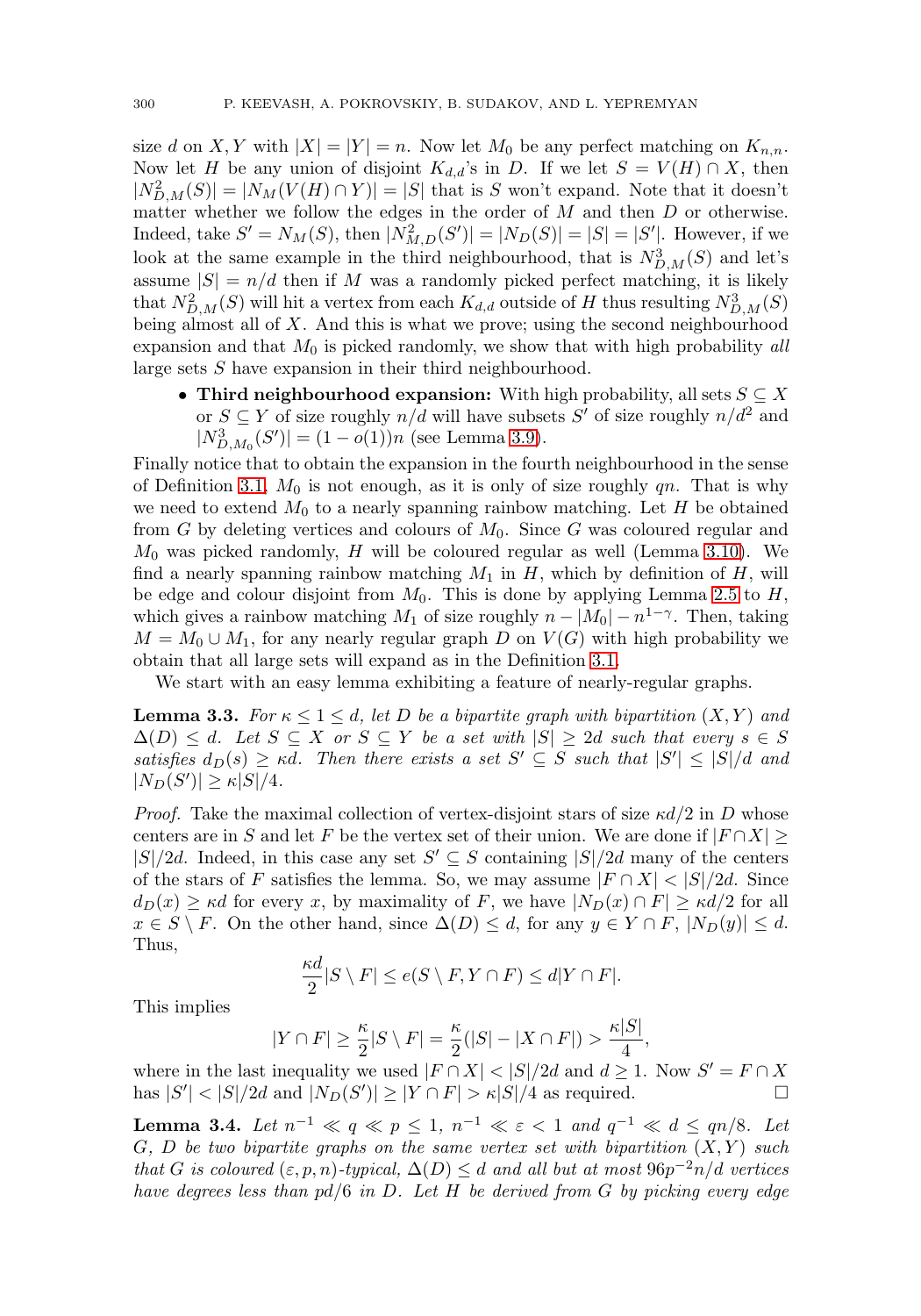independently with probability  $q^2/n$ . Let  $S \subseteq X$  or  $S \subseteq Y$  with  $|S| = \frac{n}{dq^3}$ . Then with probability at least  $1 - e^{-q^7|S|}$  we have  $|N_{H,D}^2(S)| \ge (1-q)n$ .

*Proof.* Let J be the set of vertices  $v \in X \cup Y$  such that  $d_D(v) < pd/6$ . Without loss of generality, let us assume  $S \subseteq X$ . Denote  $B = \{x \in X \setminus J : e_G(N_D(x), S) \leq$  $p^2d|S|/30$ .

*Claim* 3.5.  $|B| < qn/4$ .

*Proof.* Suppose, for contradiction, that  $|B| > qn/4$ . By Lemma [3.3](#page-12-0) there is  $B' \subseteq B$ with  $|B'| \leq |B|/d$  such that  $|N_D(B')| \geq p|B|/24 > pqn/96$ . We apply Lemma [2.7](#page-9-1) with  $\gamma_2$   $\tau = pq/9600$  and obtain

$$
e_G(N_D(B'), S) \ge p|N_D(B')||S| - 2p|N_D(B')|^{\frac{1}{2}}|S|(\gamma n)^{\frac{1}{2}}
$$
  
>  $\frac{4}{5}p|N_D(B')||S| \ge \frac{1}{30}p^2|B||S|$ .

On the other hand, by the definition of B' we have  $e_G(N_D(B'), S) \leq p^2 d|S|/30$ .  $|B'| \leq p^2 \frac{|B||S|}{30}$ , which is a contradiction.  $\Box$ 

*Claim* 3.6. For every  $x \in X \setminus (B \cup J)$ ,  $\mathbb{P}[x \notin N_{H,D}^2(S)] \leq q/4$ .

*Proof.* For each such x, define the set  $S_x = \{s \in S : |N_G(s) \cap N_D(x)| \geq p^2 d/60\}.$ Using  $x \notin B$  we get

$$
\frac{p^2d|S|}{30} < e_G(N_D(x), S) \le |S_x||N_D(x)| + |S \setminus S_x|\frac{p^2d}{60} \le d|S_x| + \frac{p^2d|S|}{60},
$$

implying that  $|S_x| \geq p^2|S|/60$ .

Now we compute the probability of the event  $x \notin N_{H,D}^2(S)$ .

$$
\mathbb{P}[x \notin N_{H,D}^{2}(S)]
$$
\n
$$
= \mathbb{P}[\forall s \in S, \forall y \in N_{D}(x) \cap N_{G}(s) \text{ we have } sy \notin E(H)]
$$
\n
$$
= \prod_{s \in S} \prod_{y \in N_{D}(x) \cap N_{G}(s)} \mathbb{P}[sy \notin E(H)] = \prod_{s \in S} \left(1 - \frac{q^{2}}{n}\right)^{|N_{D}(x) \cap N_{G}(s)|}
$$
\n
$$
\leq \prod_{s \in S_{x}} \left(1 - \frac{q^{2}}{n}\right)^{|N_{D}(x) \cap N_{G}(s)|} \leq \prod_{s \in S_{x}} \left(1 - \frac{q^{2}}{n}\right)^{p^{2}d/60}
$$
\n
$$
\leq \prod_{s \in S_{x}} e^{-p^{2}q^{2}d/60n} \leq (e^{-p^{2}q^{2}d/60n})^{p^{2}|S|/60} = e^{-p^{4}q^{-1}/3600} \leq q/4.
$$

Here the second equation comes from independence of the events " $sy \in E(H)$ ", the first inequality comes from  $S_x \subseteq S$ , the second one from the definition of  $S_x$ , the third one comes from  $1 - x \le e^{-x}$ , the fourth one comes from  $|S_x| \ge p^2|S|/60$ , and the last one holds since  $q \ll p \leq 1$ .  $\Box$ 

By linearity of expectation we have  $\mathbb{E}[|N_{H,D}^2(S)|] \geq (1 - q/4)(|X| - |B| - |J|) \geq$  $(1 - q/4)(n - n^{1-\epsilon} - qn/4 - 96p^{-2}n/d) \ge (1 - q/2)n$ . Notice that the random variable  $|N_{H,D}^2(S)|$  is defined on the product space  $\Omega$  consisting of all the edges in G from S to Y, where the probability of every coordinate being one is  $q^2/n$ . This product space has  $e(S, Y) = |S|pn(1 \pm n^{-\epsilon})$  coordinates. Notice that  $|N_{H,D}^2(S)|$  is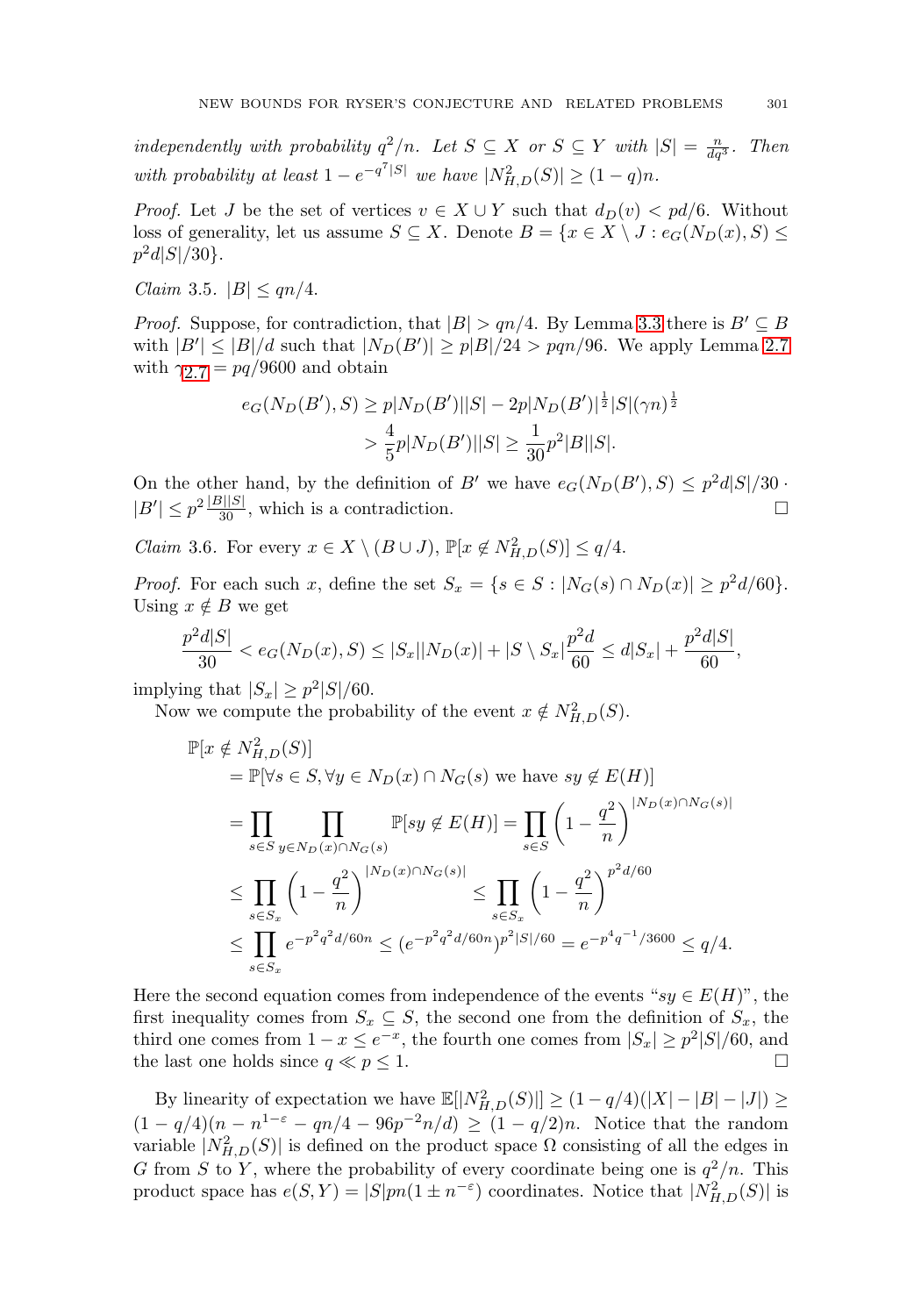d-Lipchitz, thus we can apply Lemma [2.3.](#page-7-1) Let  $\sigma^2 = d^2 \sum_{i \in \Omega}$  $\left(1-\frac{q^2}{n}\right)\frac{q^2}{n}$ . Note that

$$
\frac{qd\sqrt{p|S|}}{2} \le \sigma = qd\sqrt{\sum_{i\in\Omega} \left(1 - \frac{q^2}{n}\right) \frac{1}{n}} \le 2qd\sqrt{p|S|}.
$$

So let  $t = q^3 \sqrt{|S|}/4$ . Note that  $td \leq 2\sigma$  and  $\sigma t \leq (2qd\sqrt{p|S|})(q^3\sqrt{|S|}/4) \leq qn/2$ , since  $|S| = n/dq^3$ . Thus by Azuma's inequality we have:

$$
\mathbb{P}[|N_{H,D}^2(S)| \le (1-q)n] \le \mathbb{P}[|N_{H,D}^2(S)| \le \mathbb{E}[|N_{H,D}^2(S)|] - \sigma t]
$$
  

$$
\le 2e^{-t^2/4} = 2e^{-q^6|S|/64} \le e^{-q^7|S|}.
$$

 $\Box$ 

The graph  $H$  produced by the previous lemma won't generally be a matching or a rainbow subgraph. Lemma [3.7](#page-14-0) estimates how many of its edges conflict with other edges due to a vertex or a colour collision.

<span id="page-14-0"></span>**Lemma 3.7.** Let  $n^{-1} \ll q \ll p \leq 1$ ,  $n^{-1} \ll \varepsilon < 1$ . Let G be a bipartite graph with bipartition  $(X, Y)$  such that G is coloured  $(\varepsilon, p, n)$ -regular. Let H be derived from G by picking every edge independently with probability  $q/n$ , let  $M \subseteq H$  be consisting of edges which don't share any vertices or colours with other edges in H, define  $H' := H - M$ . Then for any set  $S \subseteq X$  with  $|S| \geq q^{-3}$ ,

$$
\mathbb{P}(|N_{H'}(S)|\geq 5q^2|S|)\leq e^{-q^3|S|}.
$$

*Proof.* Let  $xy \in E(G)$ . For  $xy$  to be in M we need  $xy \in H$  and also  $e \notin H$  for all edges  $e$  sharing a vertex or a colour with  $xy$ . Thus

$$
\mathbb{P}[xy \in M] = \frac{q}{n} \left(1 - \frac{q}{n}\right)^{d_G(x) + d_G(y) + |E_G(c)| - 3}
$$
  
= 
$$
\frac{q}{n} \left(1 - \frac{q}{n}\right)^{3pn(1 \pm n^{-\epsilon}) - 3} = \frac{q}{n} \left(1 - \frac{q}{n}\right)^{3pn} (1 \pm 4qpn^{-\epsilon}).
$$

Here the second equation uses coloured  $(\varepsilon, p, n)$ -regularity, and the third equation comes from  $(1 - q/n)^{\pm 3pn^{1-\epsilon}-3} = (1 \pm 4qpn^{-\epsilon})$ . This gives

$$
\mathbb{P}[xy \in E(H')] = \mathbb{P}[xy \in E(H)] - \mathbb{P}[xy \in E(M)]
$$
  

$$
\leq \frac{q}{n} \left(1 - \left(1 - \frac{q}{n}\right)^{3pn} \left(1 - 4qpn^{-\varepsilon}\right)\right) \leq \frac{3q^2p}{n} + 4q^2pn^{-1-\varepsilon} \leq \frac{4q^2}{n},
$$

which implies  $\mathbb{E}[|N_{H'}(S)|] \leq 4q^2|S|$ . Notice  $|N_{H'}(S)|$  is 3-Lipschitz since adding or removing an edge  $e$  from  $H$  can affect at most two neighbouring edges or one edge of the same colour to be in H or not.  $|N_{H'}(S)|$  is also 2-certifiable. Our product space is  $\Omega = (x_1, x_2, \ldots, x_{|e(G)|})$ , where each  $x_i = 1$  if the *i*th edge is in H. Suppose the current outcome of H is described by  $\omega \in \Omega$ . Thus if  $|N_{H'}(S)| \geq s$  then we can take I to be as follows. Note that for each edge e appearing in  $|N_{H'}(S)|$  there exists an edge  $e'$  of the same colour or sharing a vertex with  $e$  which appears in  $H$ . We let I to be the coordinate of all edges  $e$  in  $N_{H'}(S)$  and coordinates of corresponding e''s. This will guarantee that with respect to any  $\omega'$  that agrees with  $\omega$  on I must have  $|N_{H'}(S)| \geq s$ . Thus we can apply Talagrand's inequality with  $t = q^2|S|/2$ ,  $r = 2, c = 3$ . We use that  $60 \cdot 3\sqrt{2 \cdot 4q^2|S|} \leq q^2|S|/2$  since  $q \ll 1$  and  $|S| \geq q^{-3}$  to get

$$
\mathbb{P}[|N_{H'}(S)| > 5q^2|S|] \le 4e^{-\frac{(q^2|S|/2)^2}{8\cdot 9\cdot 2\cdot 4q^2|S|}} \le e^{-q^3|S|}.
$$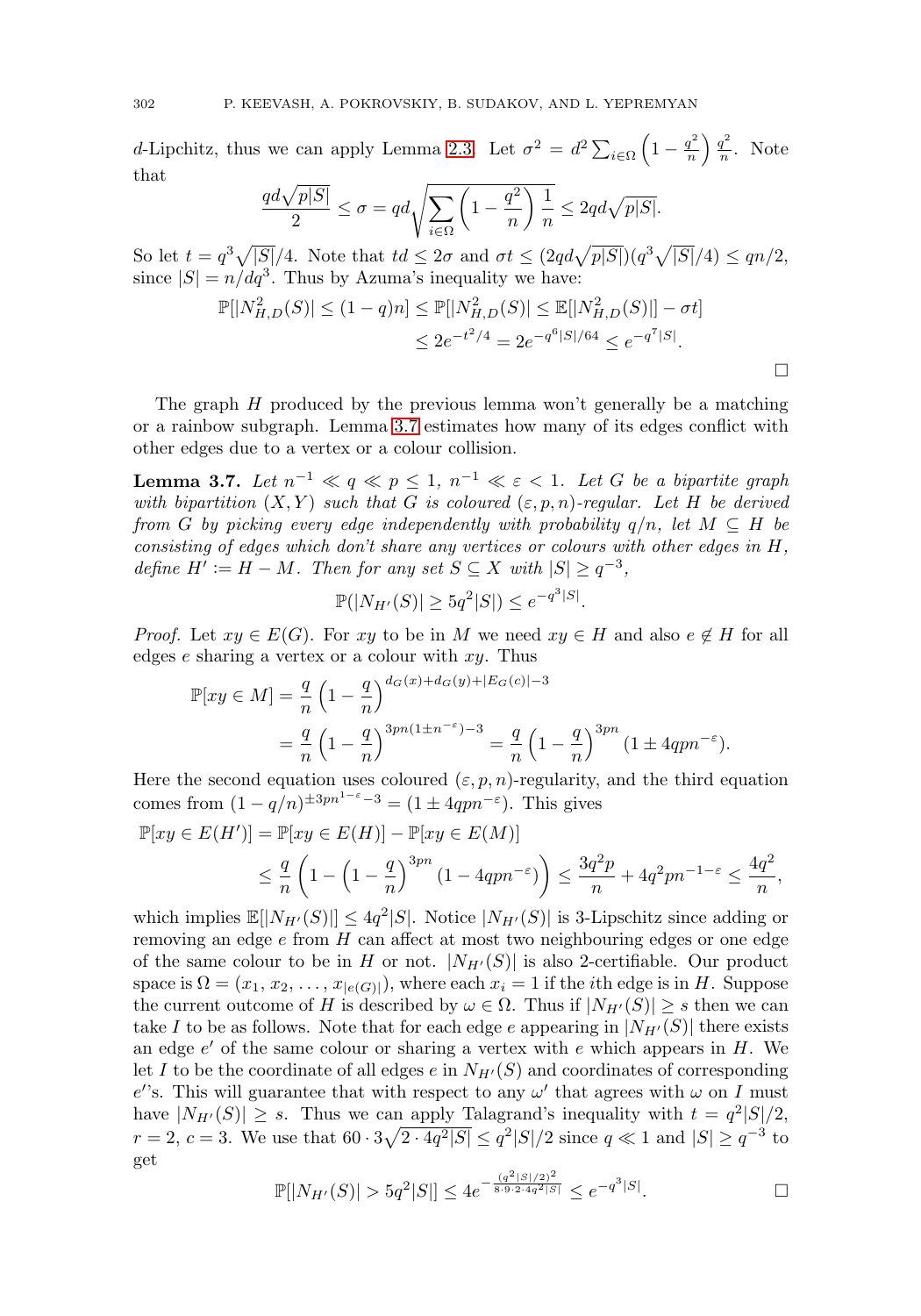Finally we are ready to prove our first lemma guaranteeing expansion in the second neighbourhood  $N_{M,D}^2(S)$  of large sets S for a randomized rainbow matching M and a nearly regular graph D.

<span id="page-15-0"></span>**Lemma 3.8.** Let  $n^{-1} \ll q \ll p \leq 1$ ,  $n^{-1} \ll \varepsilon < 1$  and  $q^{-1} \ll d \leq qn/8$ . Let G, D be two bipartite graphs on the same vertex set with bipartition  $(X, Y)$  such that G is coloured  $(\varepsilon, p, n)$ -typical,  $\Delta(D) \leq d$  and all but at most  $96p^{-2}n/d$  vertices have degrees less than  $pd/6$  in D. Let H be obtained from G by picking every edge with probability  $q^2/n$ , let  $M \subseteq H$  be consisting of edges which don't share any vertices or colours with other edges in H. If  $S \subseteq X$  with  $|S| = \frac{n}{dq^3}$  then with probability at least  $1 - 2e^{-q^6 n/d}$  we have  $|N^2_{M,D}(S)| \ge (1 - 6q)n$ .

*Proof.* By Lemma [3.4](#page-12-1) we have that  $|N_{H,D}^2(S)| \le (1-q)n$  with probability at most  $e^{-q^7|S|}$ . By Lemma [3.7](#page-14-0) applied with  $q_{3.7} = q^2$  $q_{3.7} = q^2$  $q_{3.7} = q^2$  we have  $|N_{H\setminus M}(S)| \geq 5q^4|S|$  with probability at most  $e^{-q^6|S|}$ . By the union bound, we get that with probability at least  $1 - 2e^{-q^{6}|S|}$  both of these events don't happen.

Since  $|N_{H\setminus M}(S)| < 5q^4|S|$  and  $\Delta(D) \leq d$ , we have that at most  $5dq^4|S|$  many edges of D touch  $N_{H\setminus M}(S)$ . Thus,

$$
|N_{M,D}^2(S)| \ge |N_{H,D}^2(S)| - |N_{H\setminus M,D}^2(S)| \ge (1-q)n - 5dq^4|S| = (1-6q)n.
$$

The next lemma builds on Lemma [3.8](#page-15-0) and guarantees expansion in the third neighbourhood for subsets of size roughly  $n/d^2$ .

<span id="page-15-1"></span>**Lemma 3.9.** Let  $n^{-1} \ll q \ll p \leq 1$ ,  $n^{-1} \ll \varepsilon \leq 1$  and  $q^{-1} \ll d \leq \sqrt{n}$ . Let G, D be two bipartite graphs on the same vertex set with bipartition  $(X, Y)$  such that G is coloured  $(\varepsilon, p, n)$ -typical,  $\Delta(D) \leq d$  and all but at most 96p<sup>-2</sup>n/d vertices have degrees less than  $pd/6$  in D. Let H be obtained from G by picking every edge with probability  $q^2/n$  and define  $M \subseteq H$  to be consisting of edges which don't share any vertices or colours with other edges in H. Then with probability  $\geq 1 - e^{-q^7 n/d}$  the following holds.

For any  $S \subseteq X$  or  $S \subseteq Y$  with  $|S| \geq \frac{25n}{pq^3d}$  there exists  $S' \subseteq S$  such that  $|S'| = \frac{24n}{pq^3d^2}$  such that  $|N^3_{D,M}(S')| \ge (1-6q)n$ .

*Proof.* Let J be the set of vertices  $v \in X \cup Y$  with  $d_D(v) \leq pd/6$ . By assumption  $|J| \leq 96p^{-2}n/d \leq \frac{n}{dpq^3}$  since  $q \ll p$ . Without loss of generality let us assume  $S \subseteq X$ . Since  $|S| \geq \frac{25n}{pq^3d}$  by throwing away at most  $\frac{n}{pq^3d}$  vertices we may assume  $S \cap J = \emptyset$  and  $|S| \geq \frac{\overline{24}n}{pq^3d}$ .

By Lemma [3.3,](#page-12-0) there is a set  $S' \subseteq S$  with  $|S'| \leq 24n/pq^3d^2$  such that  $|N_D(S')| \geq$  $n/dq^3$ . By adding extra vertices from S to S' we may assume  $|S'| = 24n/pq^3d^2$ . Fix one such set S' for each S. We say that S' is bad if it has  $|N_{D,M}^3(S')| < (1-6q)n$ . To prove the lemma it is sufficient to show that with probability  $\geq 1 - e^{-q^7 n/d}$ , there are no bad sets  $S'$ .

Let  $S' \subseteq X$  with  $|S'| = \frac{24n}{pq^3d^2}$  and  $|N_D(S')| \ge n/dq^3$ . By Lemma [3.8](#page-15-0) (applied to a subset of  $N_D(S')$  of order exactly  $n/dq^3$ ), with probability at least  $1-2e^{-q^6n/d}$ , we have  $|N_{M,D}^2(N_D(S'))| \ge (1-6q)n$ . Recall that " $N_{D,M}^3(S')$ " means we are looking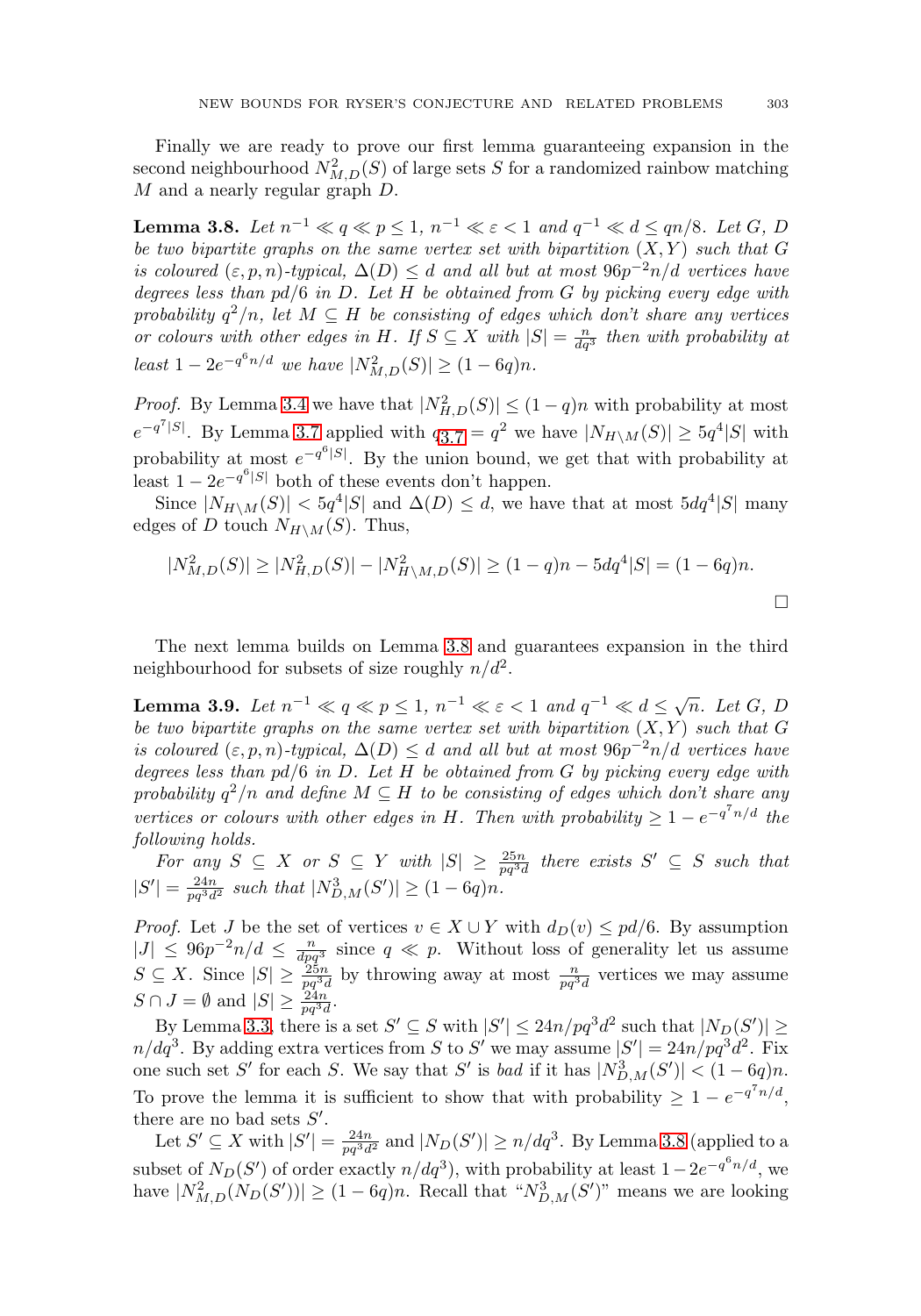at edges going out of S' to be in the order of D, M and D, thus  $N_{M,D}^2(N_D(S'))$  =  $N_{D,M}^3(S')$ . So we have shown that  $\mathbb{P}(S' \text{ is bad}) \leq 2e^{-q^6n/d}$ . By taking a union bound over all  $S' \subseteq X$ , with  $|S'| = \frac{24n}{pq^3d^2}$  and using  $d \gg q^{-1}$ , we obtain

$$
\mathbb{P}[\exists \text{ bad } S'] \le {n + n^{-\varepsilon} \choose 24n/pq^3d^2} \cdot 2e^{-q^6n/d} \le 2\left(\frac{2en}{24n/pq^3d^2}\right)^{\frac{24n}{pq^3d^2}} e^{-q^6n/d}
$$
  

$$
\le 2e^{-q^6n/d + \frac{24n}{pq^3d^2}\log pq^3d^2} \le 2e^{-q^6n/2d}.
$$

Similarly, the probability that there exists a bad  $S' \subseteq Y$  is at most  $2e^{-q^6 n/2d}$ . Thus with probability at least  $1 - e^{-q^T n/d}$  there are no bad  $S' \subseteq X \cup Y$ .

In the next lemma we show that if we have a coloured regular graph  $G$  then if we pick a random rainbow matching and delete all of its edges and colours from the graph G then the remaining graph is still a coloured regular graph.

<span id="page-16-0"></span>**Lemma 3.10.** Let  $n^{-1} \ll p, q, \varepsilon$  with  $\varepsilon \ll 1, q \leq 1/2$ , and  $p \leq 1$ . Let G be coloured  $(\varepsilon, p, n)$ -regular bipartite graph with bipartition  $(X, Y)$ . Let M be a random rainbow matching obtained from G by picking every edge with probability  $q/n$  and deleting all colour and vertex collisions. Let H be G with vertices and colours of M deleted. Then there are numbers  $m > n/2, p' > p/2$  such that with probability at least  $1-e^{-n^{1-\varepsilon}}$ , the graph H is  $(\varepsilon/10, p', m)$ -regular.

*Proof.* Let  $d = pn$  and  $\alpha = \left(1 - \frac{q}{n}\right)^{3d} q$ . We will see that every edge of G ends up in M with probability roughly  $\alpha/n$ . Denote  $x_H = |X \cap V(H)|$ ,  $y_H = |Y \cap V(H)|$ , and  $c_H = |C(H)|$ . For any vertex  $v \in G$ , let  $d_H(v) = |N_{C(H)}(v) \cap V(H)|$ , and note that for vertices  $v \in H$  this is just their degree in H. Similarly, for any colour  $c \in G$ , let  $e_H(c) = |E_G(c) \cap E(H)|$ , and note that for colours  $c \in C(H)$  this is just the number of edges they have in  $H$ . We need to show that with probability at least  $1 - e^{-n^{1-\epsilon}}$  the following hold for appropriately chosen p' and m:

- (P1)  $x_H, y_H = m(1 \pm m^{-\varepsilon/10}),$
- (P2)  $c_H = m(1 \pm m^{-\epsilon/10}),$
- (P3)  $d_H(v) = p'm(1 \pm m^{-\varepsilon/10})$ , for every  $v \in V(H)$ ,
- (P4)  $e_H(c) = p'm(1 \pm m^{-\varepsilon/10})$ , for every  $c \in C(H)$ .

Claim 3.11.

- $\mathbb{E}[x_H], \mathbb{E}[y_H] = n(1 p\alpha)(1 \pm n^{-\epsilon/5}),$
- $\mathbb{E}[d_H(v)] = pn(1 p\alpha)^2(1 \pm n^{-\epsilon/6})$  for every vertex  $v \in V(G)$ ,
- $\mathbb{E}[c_H] = n(1 p\alpha)(1 \pm n^{-\epsilon/5}),$
- $\mathbb{E}[e_H(c)] = pn(1 p\alpha)^2(1 \pm n^{-\epsilon/6})$  for every colour  $c \in C(G)$ .

Proof. By the symmetry between vertices and colours, it is enough to show that the first two hold. We estimate several probabilities. At various points, to bound errors we use that for any positive constant k,  $(1 - q/n)^{\pm k p n^{1-\epsilon}} = (1 \pm n^{-\epsilon/2})$  and  $(1 \pm n^{-\varepsilon})^k = 1 \pm n^{-\varepsilon/2}$  (which holds as long as  $n^{-1} \ll q, \varepsilon, p$ ). For a colour c edge  $xy$ , let  $F(xy)$  be the set of edges of  $G \setminus xy$  sharing a colour or vertex with  $xy$ . Note that since G is coloured  $(\varepsilon, p, n)$ -regular, we have

$$
|F(xy)| = d_G(x) + d_G(y) + |E_G(c)| - 3 = 3d(1 \pm 2n^{-\varepsilon}).
$$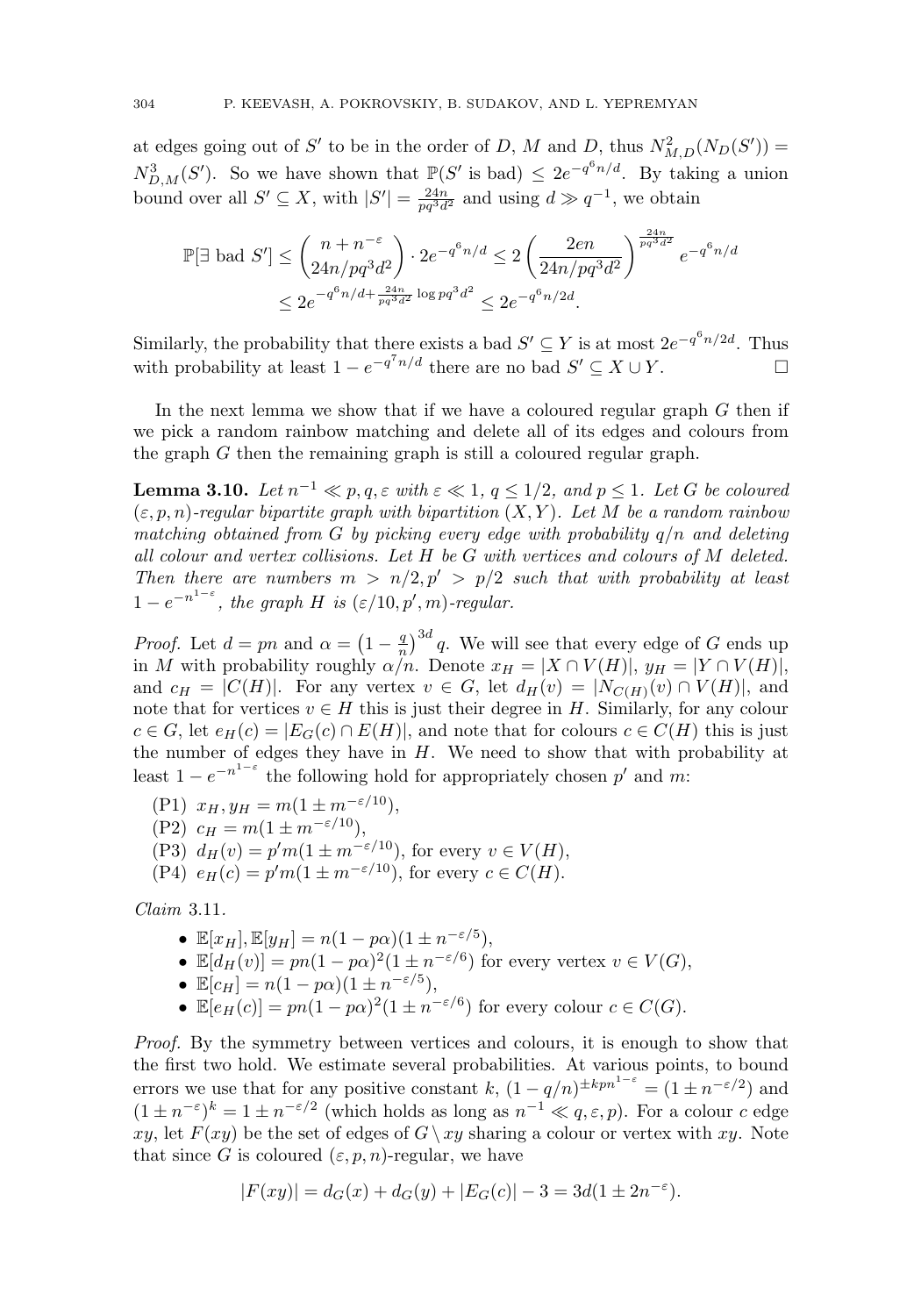# • **The probability that an edge is in M:**

We say an edge  $e \in G$  is **chosen** if it was picked at the first step when generating M (with probability  $q/n$ ). By definition of M,  $e \in M$  exactly when e is chosen and none of the edges from  $F(e)$  are chosen. This has probability

$$
\mathbb{P}[e \in M] = \frac{q}{n} \left(1 - \frac{q}{n}\right)^{|F(e)|} = \frac{q}{n} \left(1 - \frac{q}{n}\right)^{3d(1 \pm 2n^{-\varepsilon})} = \frac{\alpha}{n} (1 \pm n^{-\varepsilon/2}).
$$

• **The probability that a pair of edges are both in M:** Let f,e be a pair of edges which don't share any vertices or a colour. Notice that

$$
|F(e) \cup F(f)| = |F(e)| + |F(f)| \pm 2 = 6d(1 \pm 3n^{-\varepsilon}).
$$

By definition of M, we have  $e, f \in M$  exactly when  $e, f$  are chosen and none of the edges of  $F(e) \cup F(f)$  are chosen which happens with probability

$$
\mathbb{P}[e, f \in M] = \left(\frac{q}{n}\right)^2 \left(1 - \frac{q}{n}\right)^{|F(e) \cup F(f)|}
$$

$$
= \left(\frac{q}{n}\right)^2 \left(1 - \frac{q}{n}\right)^{6d(1 \pm 3n^{-\epsilon})} = \frac{\alpha^2}{n^2} (1 \pm n^{-\epsilon/2}).
$$

• **The probability that a vertex/colour is in M:** For any v, we have

$$
\mathbb{P}[v \in M] = \sum_{y \in N_G(v)} \mathbb{P}[vy \in M] = d_G(v)\frac{\alpha}{n}(1 \pm n^{-\epsilon/2})
$$

$$
= p\alpha(1 \pm n^{-\epsilon/2})^2 = p\alpha(1 \pm n^{-\epsilon/4}).
$$

By the symmetry between vertices and colours, we also have  $\mathbb{P}[c \in C(M)] =$  $p\alpha(1 \pm n^{-\epsilon/4})$  for every colour c.

• For an edge  $uv$ , the probability that  $u$  or  $c(uv)$  is in  $M$ : Fix an edge uv. We first estimate the probability that " $u \in M$  and  $c(uv) \in M$ ". Notice that there are two ways this can happen — either  $uv \in M$  or there are three distinct vertices, w, x, y such that uw,  $xy \in M$  with  $c(xy) = c(uv)$ . We will see that the probability of the first event is negligible compared to the second. For an edge uv, let  $J(uv) \subseteq E(G) \times E(G)$  be the set of pairs  $(uw, xy)$  as described above. We have

$$
(d_G(u) - 1)(|E_G(c(uv))| - 2) \le |J(uv)| \le d_G(u)|E_G(c(uv))|.
$$

This implies  $|J(uv)| = p^2n^2(1 \pm n^{-\epsilon})^3$  which implies

$$
\mathbb{P}[u \in M, c(uv) \in M] = \mathbb{P}[vu \in M] + \sum_{(e,f) \in J(uv)} \mathbb{P}[e, f \in M]
$$
  
= 
$$
\frac{\alpha}{n} (1 \pm n^{-\epsilon/2}) + (pn)^2 \frac{\alpha^2}{n^2} (1 \pm n^{-\epsilon/2})^4 = p^2 \alpha^2 (1 \pm n^{-\epsilon/5}),
$$

where in the last equality we used that  $\alpha \approx e^{-3pq}q$  and so  $\alpha/n \ll p^2\alpha^2n^{-\epsilon/2}$ , as long as  $n$  is sufficiently large. Thus,

$$
\mathbb{P}[u \in M \text{ or } c(uv) \in M] = \mathbb{P}[u \in M] + \mathbb{P}[c(uv) \in M] - \mathbb{P}[u \in M, c(uv) \in M]
$$

$$
= (2p\alpha - p^2\alpha^2) (1 \pm n^{-\varepsilon/5}).
$$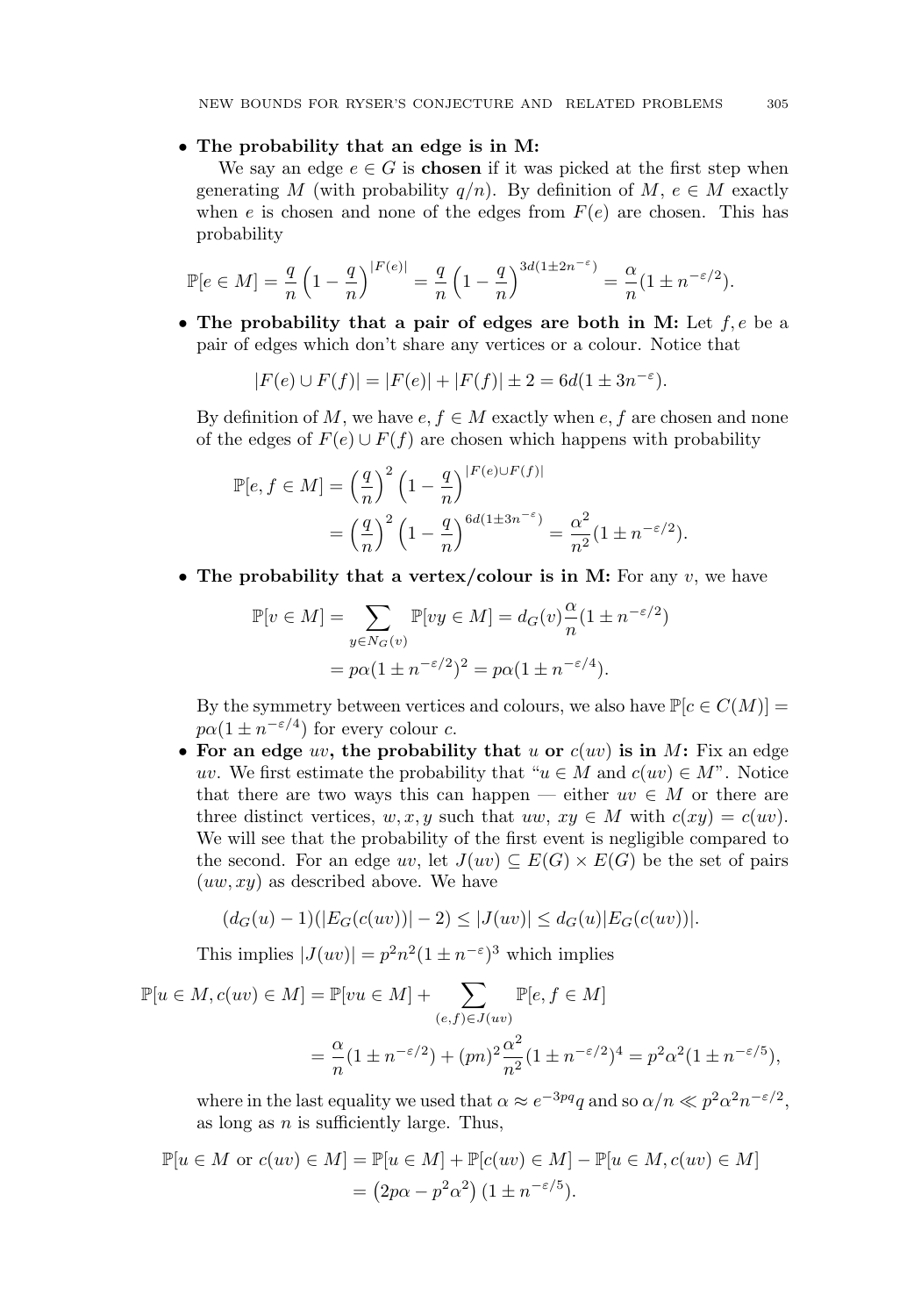Finally we are ready to estimate the expectations in the claim. By linearity of expectation,

$$
\mathbb{E}[x_H] = \sum_{v \in X} \mathbb{P}(v \notin M) = n(1 \pm n^{-\varepsilon})(1 - p\alpha(1 \pm n^{-\varepsilon/4})) = n(1 - p\alpha)(1 \pm n^{-\varepsilon/5}).
$$
  

$$
\mathbb{E}[d_H(v)] = \sum_{u \in N_G(v)} (1 - \mathbb{P}[u \in M \text{ or } c(vu) \in M])
$$
  

$$
= pn(1 \pm n^{-\varepsilon})(1 - (2p\alpha + p^2\alpha^2)(1 \pm n^{-\varepsilon/5})) = pn(1 - p\alpha)^2(1 \pm n^{-\varepsilon/6}).
$$

Fix  $m = (1 - p\alpha)n$  and  $p' = p(1 - p\alpha)$ . Notice that we may assume  $m > n/2$ and  $p' > p/2$  as we can guarantee  $p\alpha < pq \leq 1/2$ , since *n* is sufficiently large.

Notice that the random variables  $x_H$ ,  $y_H$ ,  $c_H$ ,  $d_H(v)$ , and  $e_H(c)$  depend on the probability space  $\Omega = \{0,1\}^{E(G)}$  with every coordinate being 1 with probability  $q/n$ . All these variables are 3-Lipshitz. Set  $\sigma^2 = 3^2 \sum_{e \in E(G)} q/n(1 - q/n)$  and notice that

$$
\frac{9pqn}{4} < \sigma^2 = 9pqn(1 - q/n)(1 \pm n^{-\varepsilon})^2 < 10pqn.
$$

Set  $t = n^{1/2 - \varepsilon/3}$ . Note that  $t \le 2\sigma/3$  and  $t\sigma < 3n^{1-\varepsilon/3}$ , since *n* is sufficiently large. By Lemma [2.3](#page-7-1) we have

$$
\mathbb{P}\Big[|x_H-\mathbb{E}[x_H]|>3n^{1-\varepsilon/3}\Big]<2e^{-\frac{n^{1-\frac{2\varepsilon}{3}}}{4}}<\frac{e^{-n^{1-\varepsilon}}}{n^3}.
$$

Similarly one can show that each of the random variables  $y_H$ ,  $c_H$ ,  $d_H(v)$ , and  $e_H(c)$  are within  $3n^{1-\varepsilon/3}$  of their expectations with probability at least  $1-\frac{e^{-n^{1-\varepsilon}}}{n^3}$ . If we take a union bound over all vertices and colours, we can guarantee that  $x_H$ ,  $y_H$ ,  $c_H$ ,  $d_H(v)$ , and  $e_H(c)$  are simultaneously all within  $3n^{1-\epsilon/3}$  of their expectations for all c and v. To conclude that (P1)–(P4) hold, it remains to check that  $3n^{1-\epsilon/3}$ +  $mn^{-\varepsilon/6} < m^{1-\varepsilon/10}$ .

We now prove the main result of this section.

*Proof of Lemma* [3.2](#page-11-0). Fix  $\hat{q} = (25p^{-1}q^4)^{1/3}$ . Note that  $\hat{q} \ll p$  since  $q \ll p$ . Suppose G has bipartition  $(X, Y)$ . Let  $M_0$  be generated by picking every edge of G with probability  $\hat{q}^2/n$  and deleting all vertex and colour collisions. Let H be obtained from G by removing the vertices and colours of  $M_0$ . By Lemma [3.10,](#page-16-0) with probability at least  $1-e^{-n^{1-\varepsilon}}$  we have that H is  $(\varepsilon/10, p', m)$ -regular for some suitable  $p'$ and m. When H is  $(\varepsilon/10, p', m)$ -regular, by Lemma [2.5,](#page-7-0) there is a rainbow matching  $M_1$  in H of size  $\geq m - m^{1-2\gamma}$ . Note that  $|V(H) \cap X| = |X| - |M_0|$  and when H is  $(\varepsilon/10, p', m)$ -regular we have  $|V(H) \cap X| = m(1 \pm m^{-\varepsilon/10})$ . Therefore, it follows that  $m \geq |X| - |M_0| - m^{1-\varepsilon/10} \geq n - |M_0| - n^{1-\varepsilon} - n^{1-\varepsilon/10}$ , which implies that  $|M_1 \cup M_0| \ge m - m^{1-2\gamma} + |M_0| \ge n - 2n^{1-\varepsilon/10} - n^{1-2\gamma} \ge n - 2n^{1-2\gamma} \ge n - n^{1-\gamma},$ since  $\gamma \ll \varepsilon$ . We will show that the conclusion of the lemma holds for the randomized rainbow matching  $M = M_0 \cup M_1$ . Notice that with probability at least  $1 - e^{-n^{1-\varepsilon}}$  we have

$$
\mathcal{E}_1: |M| \ge (1 - n^{-\gamma})n.
$$

Let D be a bipartite graph with the same bipartition as G having  $\Delta(G) \leq d$  and at most  $\leq 96p^{-1}n/d$  vertices of degrees less than  $pd/6$ . We can apply Lemma [3.9](#page-15-1) to  $M_0$ , G, and D and obtain that with probability at least  $1 - e^{-\hat{q}^T n/d}$  we have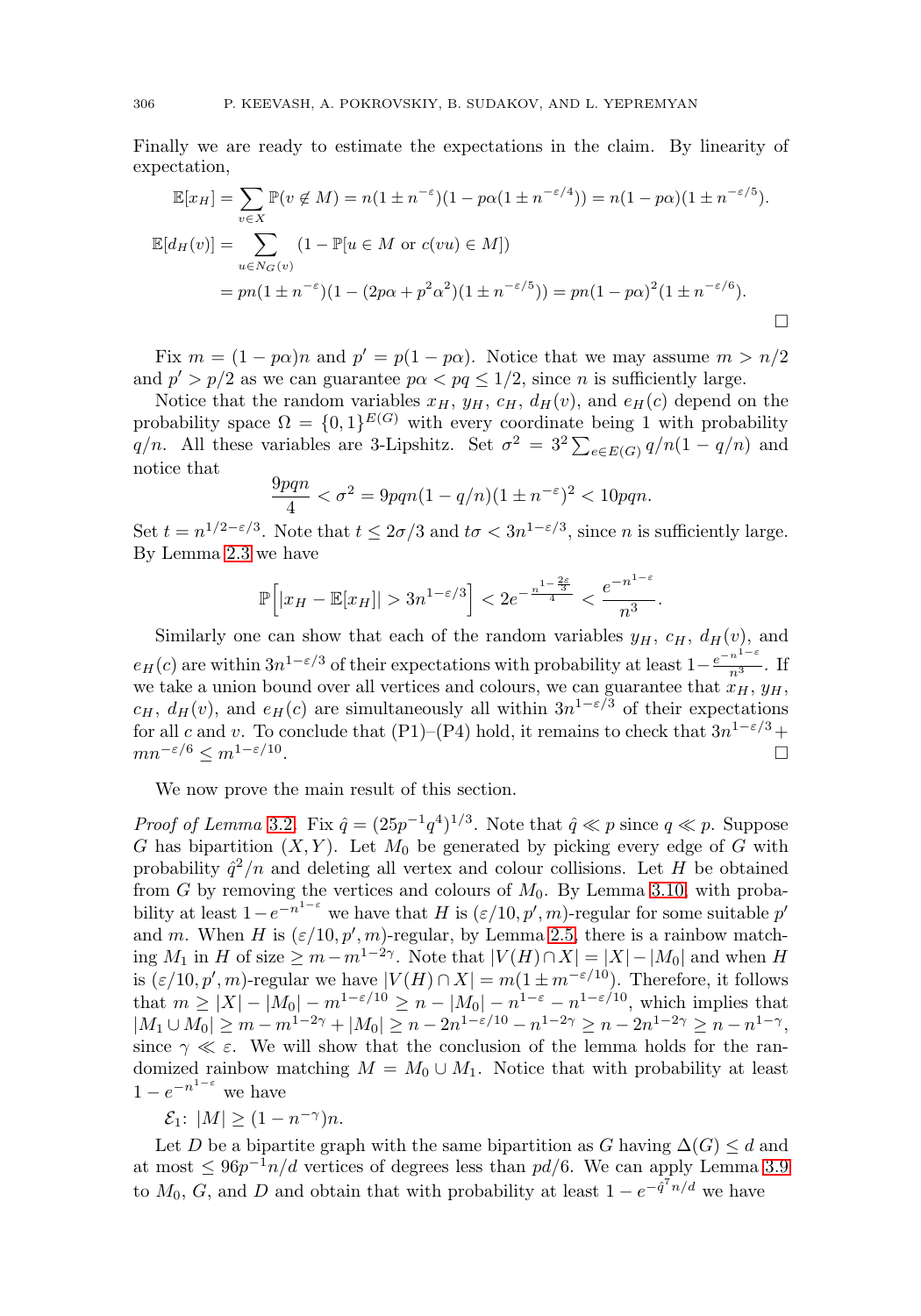$\mathcal{E}_2$ : For any  $S \subseteq X$  or  $S \subseteq Y$  with  $|S| \geq \frac{25n}{dp\hat{q}^3}$  there exists  $S' \subseteq S$  such that  $|S'| = \frac{24n}{p\hat{q}^3 d^2}$  such that  $|N_{D,M_0}^3(S')| \ge (1 - 6\hat{q})n$ .

So with probability at least  $1 - e^{-n^{1-\epsilon}} - e^{-\hat{q}^T n/d} \ge 1 - 2e^{-n^{1-\epsilon}}$  both events  $\mathcal{E}_1$ and  $\mathcal{E}_2$  happen. Clearly (i) holds then, let us show that (ii) holds as well. Let D be as earlier and without loss of generality assume  $S \subseteq X$  with  $|S| \geq \frac{n}{dq^4}$ . Then since  $q \ll p$  it follows that  $|S| \geq \frac{25n}{dp\hat{q}^3}$ . Since  $\mathcal{E}_2$  holds there exists  $S' \subseteq S$ such that  $|S'| = \frac{24n}{p\hat{q}^3 d^2} \geq 24n/25q^4 d^2$  such that  $|N^3_{D,M_0}(S')| \geq (1-6\hat{q})n$ . Since  $|X \setminus M| \leq n + n^{1-\varepsilon} - (n - n^{1-\gamma}) \leq 2n^{1-\gamma}$ , it follows that

$$
|N_{D,M}^4(S')| \ge |N_{D,M_0}^3(S')| - |X \setminus M| \ge (1 - 6\hat{q})n - 2n^{1-\gamma} \ge (1 - q)n,
$$

where the last inequality holds since  $q \ll p$ . Finally we can always add extra vertices of  $S \setminus S'$  to  $S'$  to make it exactly of size  $n/q^4 d^2$ . This finishes the proof.  $\Box$ 

<span id="page-19-0"></span>3.2. **Switchings via expansion.** The main result of this section is the lemma below which is our main tool for doing switchings. It says that if we have two expanders  $(D_1, M)$  and  $(D_2, M)$  such that  $D_1$  and  $D_2$  are two bipartite graphs on the same vertex set then almost all pairs of vertices lying in the opposite sides of the bipartition of the graph  $D_1 \cup D_2 \cup M$  have a short rainbow  $(D_1 \cup D_2)$ −M-alternating path between them.

<span id="page-19-1"></span>**Lemma 3.12.** Let  $d^{-1/2} \leq A^{-1} \leq \varepsilon/100 \ll 1$  and further,  $d \log d \geq 8A^2 \log n$ . Suppose we are given two bipartite graphs  $D_1, D_2$  and a rainbow matching M on the bipartition  $(X, Y)$  with  $\Delta(D_1), \Delta(D_2) \leq d$ ,  $M \cup D_1 \cup D_2$  properly edge-coloured,  $C(M)$ ,  $C(D_1)$ ,  $C(D_2)$  pairwise disjoint, and  $|X|, |Y| < (2 - 4\varepsilon)n$ . If for both  $i = 1, 2, (D_i, M)$  is a  $(d, A, \varepsilon, n)$ -expander then there is a set  $B \subseteq X \cup Y$  of at most  $4An/d$  vertices, such that for all  $u, v \notin B$  lying in the opposite sides of the bipartition, there is a  $(D_1 \cup D_2)$ -M-alternating rainbow path from u to v of length at most  $8\lceil \frac{\log n}{\log (d/4A)} \rceil$ .

The alternating paths found by the above lemma will be used to go from one rainbow matching to another. When proving the existence of large rainbow matchings in typical graphs, we will start from some rainbow matching and iteratively do such switchings, eventually enlarging the original rainbow matching to one of a desired size. We need a simple lemma which claims that if we have an expander  $(D, M)$  then any "small" perturbation of the matching M will keep the expansion properties. (In applications of this lemma "small" would mean sub-polynomial.)

<span id="page-19-2"></span>**Lemma 3.13.** Suppose we are given two matchings  $M_1, M_2$  and a bipartite graph D with  $\Delta(D) \leq d$ , all on the same bipartition  $(X, Y)$ . If  $(D, M_1)$  is a  $(d, A, \varepsilon, n)$ expander and  $|M_1 \triangle M_2| < \varepsilon n/10d^2$  then  $(D, M_2)$  is a  $(d, A, 2\varepsilon, n)$ -expander.

*Proof.* Let  $S \subseteq X$  or Y with  $|S| \geq An/d$ . Since  $(D, M_1)$  is a  $(d, A, \varepsilon, n)$ -expander, there is a subset  $S' \subseteq S$  with  $|S'| = An/d^2$  such that  $|N_{D,M_1}^4(S')| \ge (1 - \varepsilon)n$ . By definition, for each  $v \in N^4_{D,M}(S')$  there is a  $D-M_1$ -alternating path of length four from  $S'$  to v. We call such an alternating  $D-M_1$  path of length four bad if it uses any vertex from  $V(M_1) \setminus V(M_2)$  and good otherwise. The number of bad paths is at most  $5\Delta(D)^2|V(M_1)\setminus V(M_2)|\leq 10|M_1\Delta M_2|d^2\lt \varepsilon n$ . Indeed, there are 5 ways to choose which vertex of the path of length four is in  $V(M_1) \setminus V(M_2)$  and then at most  $\Delta(D)^2$  ways to choose  $D-M_1$ -alternating path which has this vertex in the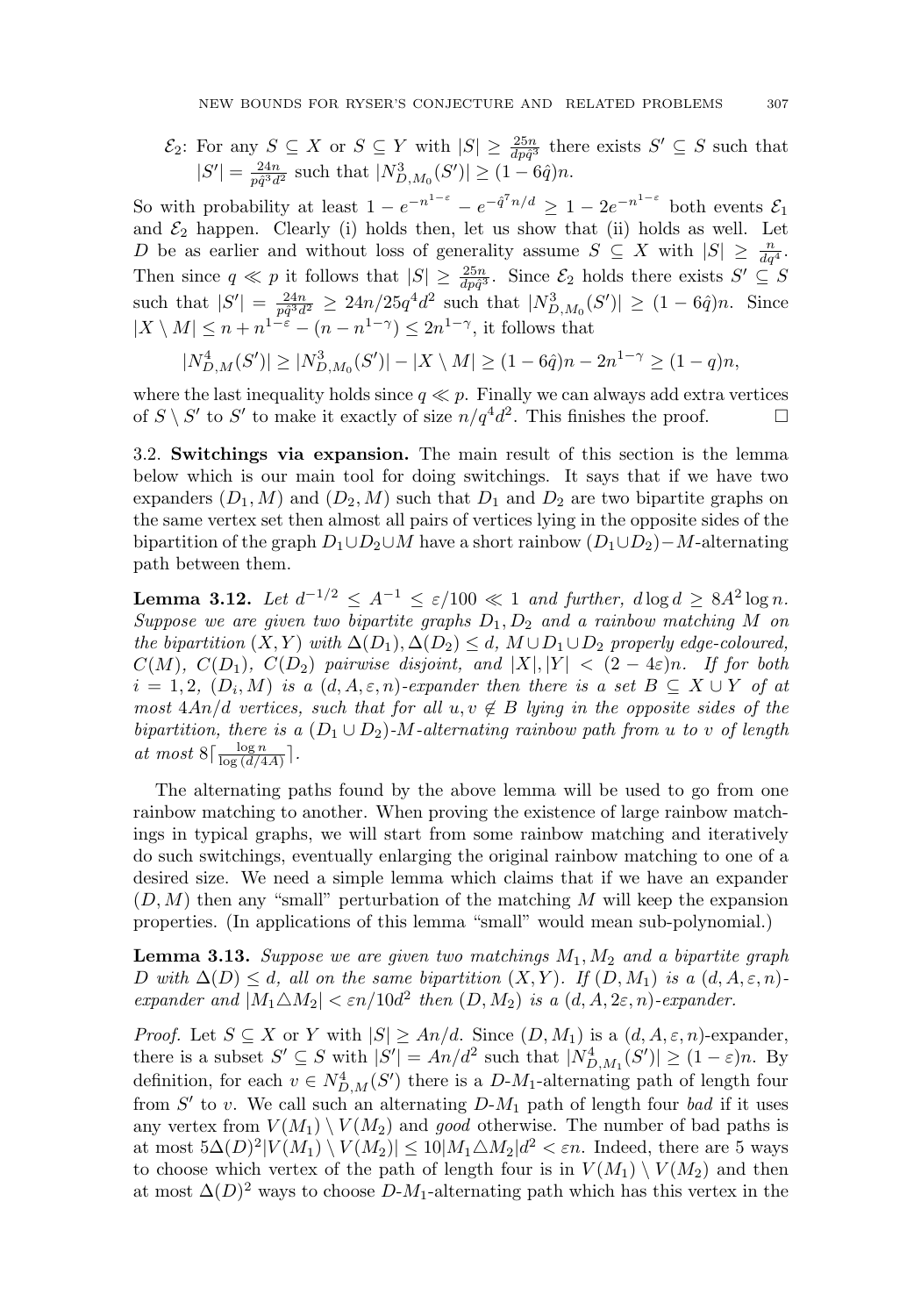correct position. Hence there are at least  $(1 - 2\varepsilon)n$  good paths. Every good path is an alternating  $D-M_2$  path, and so we have  $|N^4_{D,M_2}(S')| \ge (1-2\varepsilon)n$ .

We say a path P in an edge-coloured graph G avoids a vertex subset  $V' \subseteq V(G)$ if it doesn't contain any vertex from V'. Similarly, P avoids a colour subset  $C' \subseteq$  $C(G)$  if it does not contain any edge of colours from  $C'$ . To prove Lemma [3.12](#page-19-1) we first show that given an expander  $(D, M)$  such that D and M are colour disjoint, all large sets  $S$  "expand" in the following coloured fashion: almost every vertex in  $v \in V(D) \cup V(M)$  can be reached from some  $s \in S$  via a rainbow  $D - M$ alternating path of length four and additionally, this path avoids some small set of forbidden colours and vertices prescribed to  $s$  a priori (Lemma [3.14\)](#page-20-0). Then we apply this iteratively to obtain a similar expansion property for smaller sets (Lemma [3.15\)](#page-21-0). Finally via applying this iteration multiple times we show that almost all vertices can reach almost all vertices via rainbow  $D - M$ -alternating paths of length  $O(\log n/\log \log n)$  (Lemma [3.16\)](#page-21-1).

<span id="page-20-0"></span>**Lemma 3.14.** Let  $d^{-1/2} \leq A^{-1} \leq \varepsilon/100 \ll 1$ . Suppose we are given a bipartite graph D with  $\Delta(D) \leq d$ , M a rainbow matching such that  $M \cup D$  has bipartition  $(X, Y)$ , is properly edge-coloured, and  $C(M)$  and  $C(D)$  are disjoint. Let  $C =$  $C(D) \cup C(M)$ ,  $V = V(D) \cup V(M)$ . If  $(D, M)$  is a  $(d, A, \varepsilon, n)$ -expander, then for any  $S \subseteq X$  or Y with  $|S| = An/d$  and any collections of "forbidden" colours and vertices  $\{C(s) \subseteq C | s \in S\}$ ,  $\{V(s) \subseteq V | s \in S\}$  with  $|C(s)| \leq A^{-2}d$ ,  $|V(s)| \leq A^{-2}d$ ,  $s \notin V(s)$  for all  $s \in S$  the following holds. There are at least  $(1 - 2\varepsilon)n$  vertices  $v \in V$  for which there is a D-M-alternating rainbow path  $P_v$  of length four going from some  $s_v \in S$  to v and avoiding  $C(s_v)$  and  $V(s_v)$ .

*Proof.* Since  $(D, M)$  is a  $(d, A, \varepsilon, n)$ -expander there exists  $S' \subseteq S$  of order  $An/d^2$ such that  $|N_{D,M}^4(S')| \ge (1-\varepsilon)n$ . For every  $v \in N_{D,M}^4(S')$ , there is some  $s \in S'$ and a D-M-alternating path  $P_v$  of length four going from s to v. We say that  $P_v$ is bad if either  $P_v$  is not rainbow, or  $P_v$  doesn't avoid  $C(s)$ ,  $V(s)$ . We say  $P_v$  is good otherwise. We will show that the total number of bad paths among all the paths  ${P_v}_{v\in V}$  is at most  $\varepsilon n$ . Note that this would be enough for the conclusion of the lemma as we can take the final vertex set to be  $\{v \in N^4_{D,M}(S') | P_v \text{ is good}\}.$ To count the total number of bad paths  $P_v$ , we count for all  $s \in S'$  how many bad paths start at s.

Fix a vertex  $s \in S'$ . Notice that a bad D-M alternating path  $sxyzw$  must satisfy at least one of the following:

- sxyzw is not rainbow. Since  $D \cup M$  is properly edge-coloured, and M is rainbow and colour disjoint from D, this happens only when  $c(sx) = c(yz)$ . There are at most  $\Delta(D) \leq d$  such D-M alternating paths starting from s, since there are at most  $d$  choices for  $x$  and at most one for all the other vertices.
- Some vertex among  $x, y, z, w$  is from  $V(s)$ . The number of such D-M alternating paths is at most  $4|V(s)|d$ . Indeed, there are at most four choices for which some vertex among  $x, y, z, w$  is in  $V(s)$ . Then  $|V(s)|$  choices to specify that vertex v. Now suppose  $x = v$  then there is at most one choice for y depending if x is covered by the matching  $M$  or not, at most d choices for z since  $\Delta(D) \leq d$  and finally at most one choice for w. So there are at most d such paths with  $x = v$ . Similar argument applies if  $y = v$  or  $z = v$ or  $w = v$ .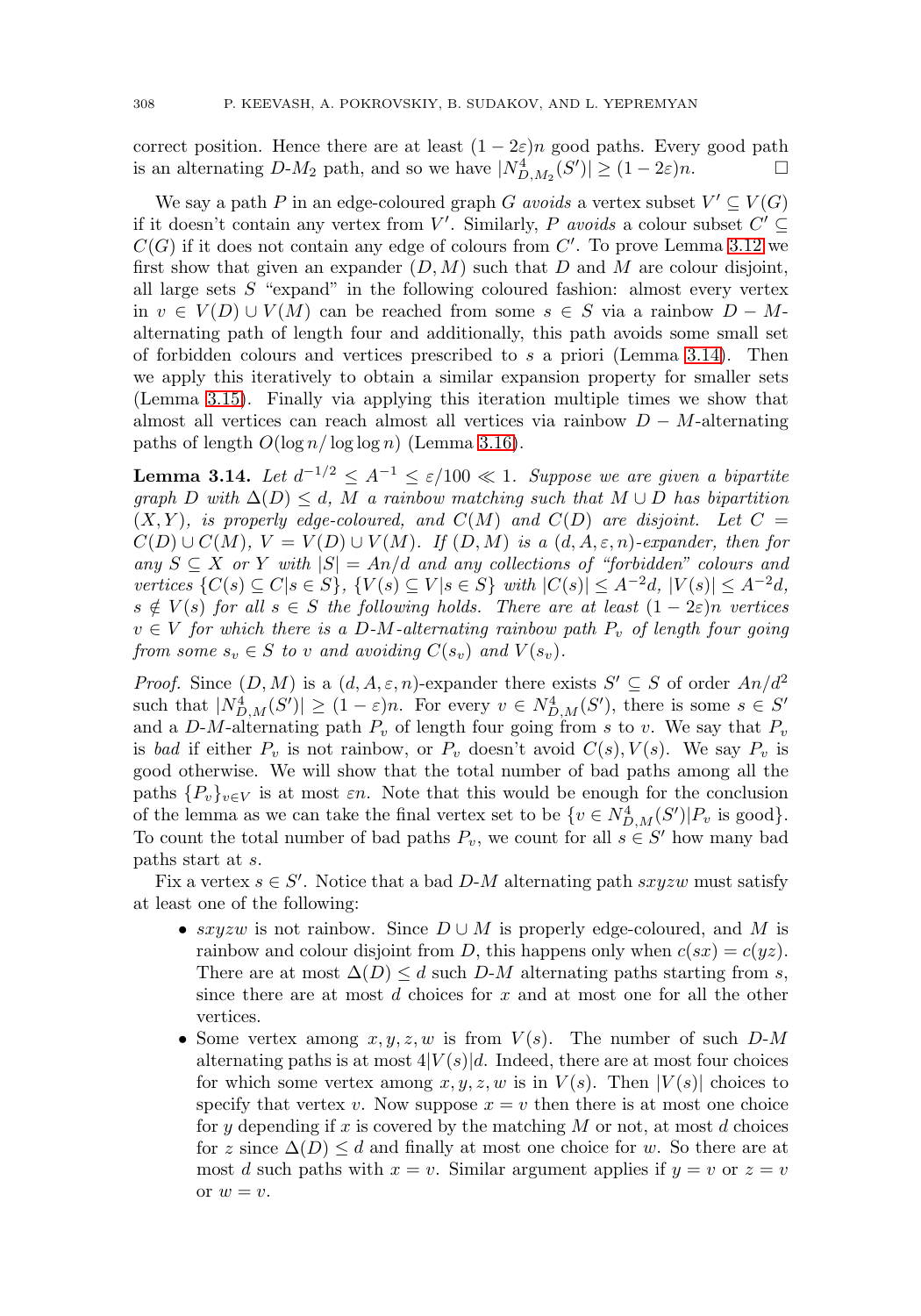• Some edge among sx, xy, yz, zw has a colour appearing in  $C(s)$ . The number of such D-M alternating paths is at most  $4|C(s)|d$ . Again, there are  $4|C(s)|$  choices to specify which one of the edges sx, xy, yz, zw has colour  $c \in C(s)$ . Suppose we are counting the number of paths  $sxyzw$  with  $c(sx) = c$ . Since the colouring is proper there is at most one edge of colour  $c$  coming out of s therefore at most one choice for vertex  $x$ . Then there is at most one choice for y, depending if x is covered by the matching  $M$  or not, at most d choices for z since  $\Delta(D) \leq d$  and finally at most one choice for w. A similar analysis with the same bound will apply if  $c(xy) = c$ ,  $c(yz) = c$ or  $c(zw) = c$ .

Thus the total number of bad paths starting at s is  $\leq 8A^{-2}d^2 + d \leq 9A^{-2}d^2$  (using  $d^{-1/2} \leq A^{-1}$ ). Summing over all  $s \in S'$ , we get that the total number of bad paths is at most  $9A^{-2}d^2|S'| = 9A^{-1}n \leq \varepsilon n$  as desired.  $\Box$ 

Recall that  $N_{D,M}^t(S)$  denotes the set of vertices to which there is a  $D-M$ alternating path of length t starting in S. We use  $\hat{N}_{G,H}^t(S)$  to denote the set of vertices to which there is a  $D-M$ -alternating *rainbow* path of length t starting in S.

<span id="page-21-0"></span>**Lemma 3.15.** Let  $d^{-1/2}$  ≤  $A^{-1}$  ≤  $\varepsilon/100$  ≪ 1 and  $t$  ≤  $A^{-2}d/4$ . Suppose we are given a bipartite graph D with  $\Delta(D) \leq d$ , M a rainbow matching such that  $M \cup D$  has bipartition  $(X, Y)$ , is properly edge-coloured, and  $C(M)$  and  $C(D)$  are disjoint. If  $(D, M)$  is a  $(d, A, \varepsilon, n)$ -expander then for every set of vertices  $S \subseteq X$ or Y with  $|\hat{N}_{D,M}^{4t}(S)| \geq (1-2\varepsilon)n$  there is  $S' \subseteq S$  with  $|S'| = \lceil 2A|S|/d \rceil$  and  $|\hat{N}_{D,M}^{4t+4}(S)| \geq (1-2\varepsilon)n.$ 

*Proof.* For each  $v \in \hat{N}_{D,M}^{4t}(S)$ , by definition there exists  $s_v \in S$  and a  $D-M$ alternating rainbow path  $P_v$  of length 4t from  $s_v$  to v. For each v fix such  $s_v$  and  $P_v$ . For each  $s \in S$ , let  $p(s)$  be the number of paths  $P_v$  starting at s. We have  $\sum_{s\in S} p(s) = |\hat{N}_{D,M}^{4t}(S)| \ge (1-2\varepsilon)n$ . Let  $S' \subseteq S$  be a subset of size  $\lceil 2A|S|/d$ with  $\sum_{s \in S'} p(s)$  maximum. By averaging,  $\frac{1}{|S'|} \sum_{s \in S'} p(s) \ge \frac{1}{|S|} \sum_{s \in S} p(s)$ . Thus  $|\hat{N}_{D,M}^{4t}(S')|\geq \sum_{s\in S'} p(s)\geq \frac{|S'|}{|S|}\sum_{s\in S} p(s)\geq (1-2\varepsilon)2An/d\geq An/d.$ 

Let  $T \subseteq \hat{N}_{D,M}^{4t}(S')$  be a subset of size exactly  $An/d$ . To each vertex  $v \in T$ , assign forbidden sets of colours and vertices  $C(v) := C(P_v), V(v) := V(P_v) \setminus \{v\}$ , and note that  $|C(v)|, |V(v)| \le 4t \le A^{-2}d$ . By Lemma [3.14,](#page-20-0) we get  $(1 - 2\varepsilon)n$  vertices u together with rainbow  $D - M$ -alternating paths  $Q_u$  of length four from some  $v_u \in T$  such that  $Q_u$  avoids  $C(v_u)$  and  $V(v_u)$ . It is easy to check that for each u,  $P_{v_u} \cup Q_u$  is a rainbow  $D - M$ -alternating path of length  $4t + 4$ . This finishes the  $\Box$  $\Box$ 

<span id="page-21-1"></span>**Lemma 3.16.** Let  $d^{-1/2} \leq A^{-1} \leq \varepsilon/100 \ll 1$  and further,  $d \log d \geq 8A^2 \log n$ . Suppose we are given a bipartite graph D with  $\Delta(D) \leq d$ , M a rainbow matching such that  $M \cup D$  has bipartition  $(X, Y)$ , is properly edge-coloured, and  $C(M)$  and  $C(D)$  are disjoint. If  $(D, M)$  is a  $(d, A, \varepsilon, n)$ -expander then for  $t = \lceil \frac{\log n}{\log (d/4A)} \rceil$ , all but possibly at most  $2An/d$  vertices  $v \in V(M) \cup V(D)$  satisfy

$$
|\hat{N}_{D,M}^{4t}(v)| \ge (1 - 2\varepsilon)n.
$$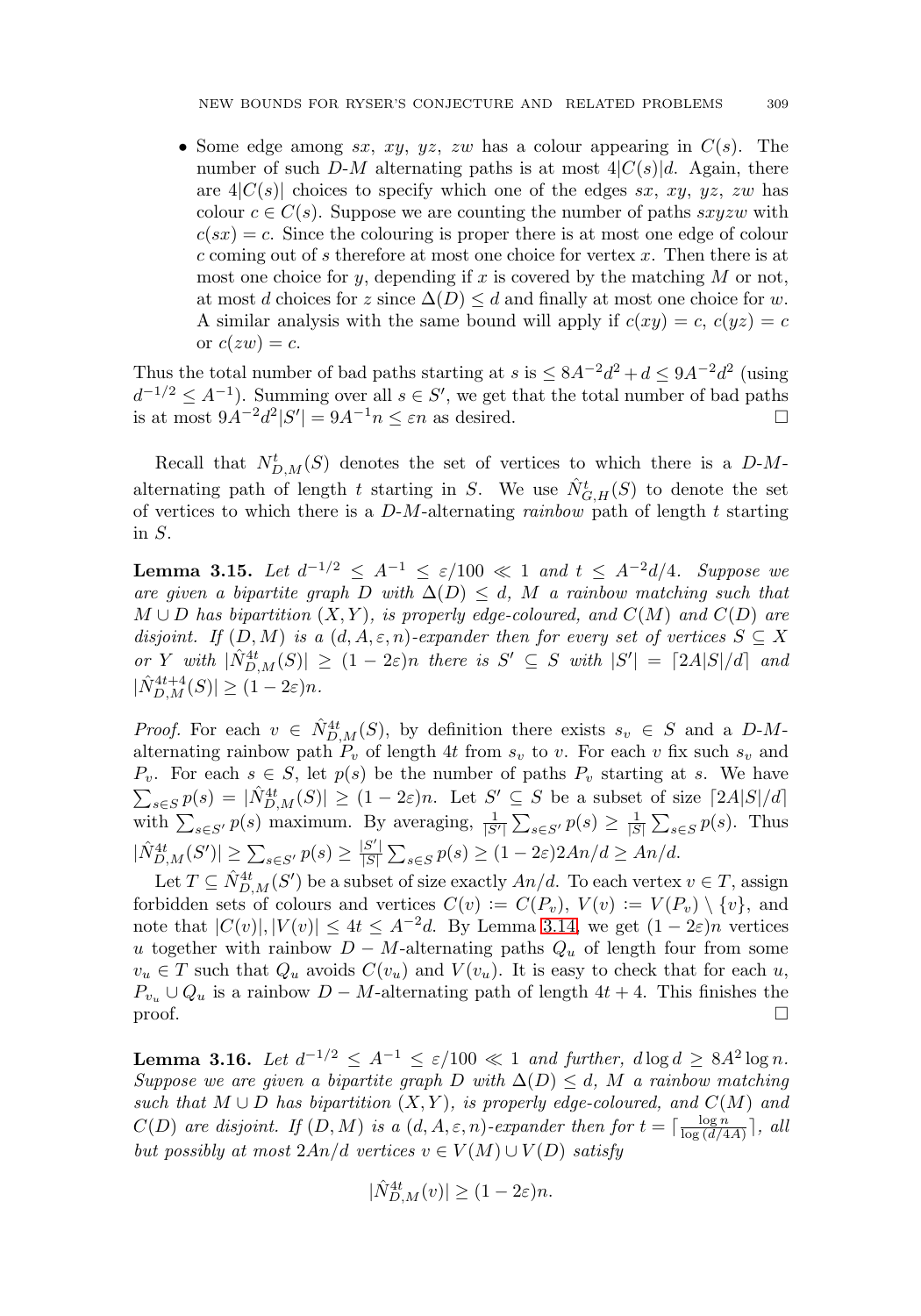Proof. Suppose the lemma is false. Then without loss of generality, there are at least  $An/d$  vertices  $v \in X$  such that  $|\hat{N}_{D,M}^{4t}(v)| < (1-2\varepsilon)n$ . Let. Let  $S_0 \subseteq X$  be this set of vertices.

Choose  $S_1 \subseteq S_0$  to be of size exactly  $[An/d]$ . Then by Lemma [3.14](#page-20-0) it follows that  $|\hat{N}_{D,M}^4(S_1)| \ge (1-2\varepsilon)n$  (we assign  $C(s) = V(s) = \emptyset$  for all  $s \in S_1$ ). Now we can iteratively apply Lemma [3.15](#page-21-0) and obtain sets  $S_1 \supseteq S_2 \supseteq \cdots \supseteq S_t$  with  $|\hat{N}_{D,M}^{4i}(S_i)| \geq (1-2\varepsilon)n$  and  $|S_i| = |2A|S_{i-1}|/d$  such that  $|S_t| = 1$ . Indeed, note that  $|S_1| \leq 4An/d$  and for all  $i \geq 2$ ,  $|S_i| \leq 4A|S_{i-1}|/d$ . Moreover, the iterative steps can be applied because  $i \le t \le 2 \log n / \log d \le A^{-2} d/4$ . Therefore for  $t = \lceil \frac{\log n}{\log (d/4A)} \rceil$  we must have  $|S_t| \leq 1$ , but since  $S_i$  is always non-empty we have  $|S_t| = 1$ . Thus there is a vertex  $s \in S_t$  with  $|\hat{N}_{M,D}^{4t}(s)| \geq (1 - 2\varepsilon)n$ , contradicting the definition of  $S_0$ .

We now prove the main lemma of this section.

*Proof of Lemma* [3.12](#page-19-1). Set  $t = \lceil \frac{\log n}{\log d/4A} \rceil$ . By applying Lemma [3.16](#page-21-1) first with  $(D_1, M)$  and then with  $(D_2, M)$  we obtain a set B of order at most  $4An/d$  such that all vertices outside B have  $|\hat{N}_{D_i,M}^{4t}(v)| \ge (1-2\varepsilon)n$  for  $i=1,2$ . Now let  $u \in X, v \in Y$ be two vertices outside B, then  $|\hat{N}_{D_1,M}^{4t}(u)| \ge (1-2\varepsilon)n$  and  $|\hat{N}_{D_2,M}^{4t}(v)| \ge (1-2\varepsilon)n$ . Notice that  $\hat{N}_{D_1,M}^{4t}(u) \subseteq X \cap V(M)$  and  $\hat{N}_{D_2,M}^{4t}(v) \subseteq Y \cap V(M)$  (since these sets are defined by even length alternating paths from u and v). For any  $x \in N_{D_1,M}^{4t}(u)$ , by definition, there is a rainbow  $D_1 - M$ -alternating path going from u to x of length 4t whose last edge is in M, call this path  $P_{ux}$ . Similarly, for any  $y \in N_{D_1,M}^{4t}(v)$ , there is a rainbow  $D_2 - M$ -alternating path going from v to y of length 4t whose last edge is in M, call this  $P_{vy}$ . We claim that there is a pair  $x \in X, y \in Y$  such that  $xy \in M$  is the last edge of  $P_{ux}$  and  $P_{vy}$ . Indeed, otherwise we will have  $(2-4\varepsilon)n \leq |\hat{N}_{D_1,M}^{4t}(u)| + |\hat{N}_{D_2,M}^{4t}(v)| \leq |M| \leq |X|, |Y| < (2-4\varepsilon)n$ , a contradiction. So  $P_{ux} \cup P_{vy}$  is a rainbow walk which must contain a rainbow  $(D_1 \cup D_2)$ -M-alternating path from  $u$  to  $v$  of length at most 8t. (In fact, since  $u, v$  lie in the opposite sides of the bipartition, this path must be of odd length). - $\Box$ 

# 4. Large matchings in coloured typical graphs

<span id="page-22-0"></span>In this section, we combine previous ones to show that typical graphs have large rainbow matchings. We prove the following technical theorem which will imply all our other theorems.

<span id="page-22-1"></span>**Theorem 4.1.** Let  $n^{-1} \ll k^{-1} \ll p \leq 1$ ,  $n^{-1} \ll \varepsilon < 1$  and fix  $d = \frac{k \log n}{\log \log n}$ . Suppose that we have graphs  $G \subseteq H$  with the following properties:

- H is properly edge-coloured, bipartite with bipartition  $(X, Y)$  such that  $|X| = |Y| = n$ , and every vertex  $v \in V(H)$  has  $|N_H(v) \cap V(G)| \geq 0.3pn$ .
- G is coloured  $(\varepsilon, p, n)$ -typical with at least  $n + 6d$  colours.

Then H has a rainbow perfect matching.

The full power of the above theorem will only be used to prove our results about generalized Latin arrays. For our results about Latin squares and Steiner systems, a weakening of this result stated as Corollary [4.6](#page-26-0) will be sufficient.

The above theorem is proved using the approach described in the Introduction (see Section [1.1,](#page-3-1)  $(S1)–(S4)$ ). Note that there are two graphs in the assumption of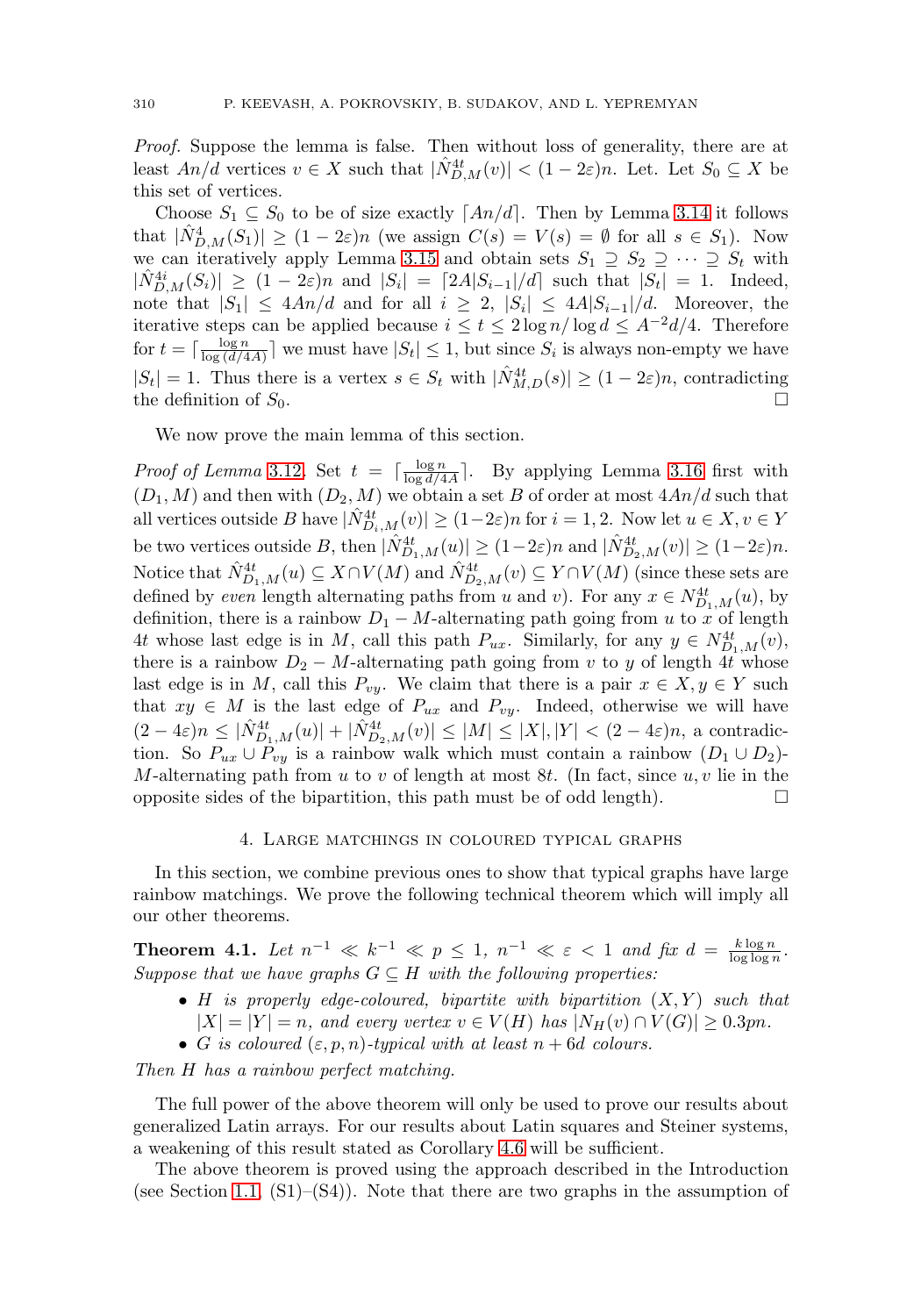Theorem [4.1.](#page-22-1) Inside the typical graph  $G$ , we find a randomized rainbow matching M of size  $n - n^{1-\gamma}$  with expansion properties with respect to any collection D of d colours of the graph G. By these expansion properties we know that almost all  $x \in X$  and  $y \in Y$  have short rainbow  $D - M$ -alternating paths between them in G (Lemma [3.12\)](#page-19-1). Below think of  $D$  being some subset of unused colours on  $G$ , sometimes these colours can come from the graph  $H$ . We iteratively increase the size of the matching until we get a perfect rainbow matching in  $H$ . At each step we obtain a rainbow matching  $M^i$  of size  $|M^{i-1}| + 1$ , such that the edit distance between each  $M^i$  and M is still sufficiently small. This guarantees that the expansion properties that M originally had are still preserved for  $M^i$ . Note that since G has at least  $n + 6d$  colours we always have at least  $\Omega(\log n / \log \log n)$ unused colours outside of M.

For rather technical reasons, to perform switchings, we first randomly split  $G$ into three graphs  $G_1, G_2, G_3$  and find randomized large matchings  $M_1 \subseteq G_1, M_2 \subseteq$  $G_2, M_3 \subseteq G_3$  in these subgraphs using Lemma [3.2.](#page-11-0) We set  $M = M_1 \cup M_2 \cup M_3$  to get a matching of size  $n - n^{1-\gamma}$ . The advantage of splitting like this is that it now gives us three disjoint matchings with expansion properties which will be useful for finding disjoint alternating paths/cycles for switching purposes. Such alternating paths are found using Lemma [3.12.](#page-19-1) The way we use alternating paths/cycles for enlarging the matching is illustrated in Figure [1.](#page-26-1) The idea is to first fix two vertices  $x_0, y_0$  which we want to add to the matching. Imagine  $x_0$  and  $y_0$  had edges  $x_0y'_1$ and  $y_0x'_1$  going to  $M_1$  of colours still unused on  $M = M_1 \cup M_2 \cup M_3$ . Assume  $x'_1$ is matched to  $y_1$  in  $M_1$  and  $y_1'$  is matched to  $x_1$  in  $M_1$ . Suppose between  $x_1$  and  $y_1$  we could find an alternating  $D - M$  rainbow path P (this is true for almost all  $x_1$  and  $y_1$ ). Then we could switch the M-edges to non-M-edges and vice versa on the path  $P \cup \{x_0y_1', x_1y_1', y_0x_1', x_1'y_1\}$ . This would increase the size of the matching M by one immediately. However, we cannot guarantee that such  $x'_1, y'_1$  will be present in  $G_1$ , that is, such that  $c_2 := c(x_0y'_1), c_3 := c(y_0x'_1) \notin C(M)$ . But we can always guarantee that a choice of  $x'_1$  and  $y'_1$  will be present such that  $c_2$  appears on  $M_2$  and  $c_3$  appears on  $M_3$ . So then if say  $x_2y_2$  is the  $c_2$ -edge in  $M_2$ , by the expansion properties of  $M_2$  we know there is a  $D - M$ -alternating rainbow path between  $x_2$  and  $y_2$  which together with the edge  $x_2y_2$  induces an alternating cycle along which if we "switch", that is, we make all the non-edges of  $M_2$  edges of  $M_2$ and vice versa,  $M_2$  remains to be rainbow. We apply the same argument to kick out the colour  $c_3$  from  $G_3$ . Now colours  $c_2$  and  $c_3$  become available to use in the matching, and thus we can do the aforementioned switching along the edges of the path  $P \cup \{x_0y_1'\} \cup \{y_0x_1'\}$ , thus increasing the matching M by size one. Finally note that at each step  $|M^i \triangle M^{i+1}| = O(\log n / \log \log n)$ , since we switch along at most three paths/cycles of  $O(\log n / \log \log n)$  length. Because of this after at most  $O(n^{1-\gamma})$  steps,  $|M^i \triangle M| \leq O(n^{1-\gamma} \log n / \log \log n) \ll |M|$ ; thus  $M^i$  will still have the expansion properties, therefore we can iterate this approach by having  $M^i$ instead of M.

*Proof of Theorem [4.1](#page-22-1).* We can assume that  $\varepsilon \ll 1$  since any  $(\varepsilon, p, n)$ -typical graph is also  $(\varepsilon', p, n)$ -typical for all  $\varepsilon' < \varepsilon$ . Choose auxiliary constants  $q = k^{-1/9}, \gamma$ satisfying  $n^{-1} \ll \gamma \ll \varepsilon$ .

We call colours of G large. Notice that by coloured  $(\varepsilon, p, n)$ -typicality of G, large colours have  $(1 \pm n^{-\epsilon})n$  edges and so there are less than  $n^{1+\epsilon}$  large colours. Denote  $C_0 = C(H) \setminus C(G).$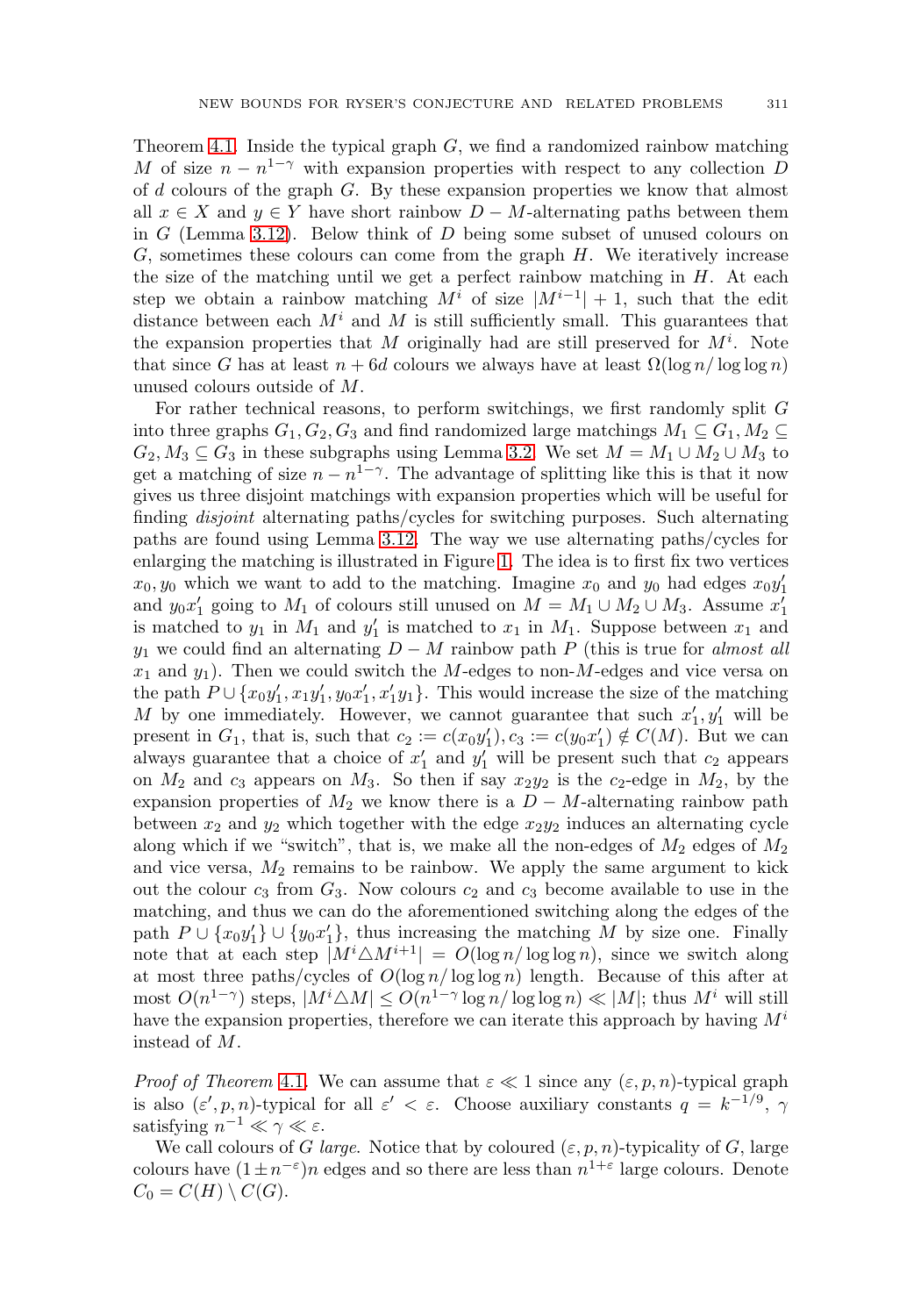Partition  $V(G)$  and  $C(G)$  into three sets  $V_1, V_2, V_3$  and  $C_1, C_2, C_3$  with each vertex/colour ending up in each  $V_i/C_i$  independently with probability 1/3. For  $i, j = 1, 2, 3$  we let  $G_{i,j}$  to be the subgraph induced by the vertex set  $V_i$  and by the colour set  $C_j$ . We also denote by  $G_i = G_{i,i}$ .

Claim 4.2. With positive probability

- (i) For all  $i, j \in \{1, 2, 3\}$ ,  $G_{i,j}$  is  $(\varepsilon/8, p/3, n/3)$ -typical.
- (ii) For all  $i, j \in \{1, 2, 3\}$ , every vertex  $v \in V(H)$  satisfies  $|N_{C_i \cup C_0}(v) \cap V_i| \geq$ pn/40.

*Proof.* By Lemma [2.6](#page-8-0) (a) applied with  $q_{2,6} = 1/3$ , with probability at least 1 −  $e^{-n^{1-\varepsilon/2}}$ ,  $G_i$  is  $(\varepsilon/8, p/3, n/3)$ -typical for each  $i = 1, 2, 3$ . Thus (i) holds with probability at least  $1 - 9e^{-n^{1-\epsilon/2}}$ .

Property (ii) follows from Chernoff's bound. Fix a vertex  $v \in V(H)$ . Then every  $y \in N_H(v) \cap V(G)$  is in  $N_{C_i \cup C_0}(v) \cap V_j$  independently with probability  $\geq 1/9$ . Indeed, if  $c(vy) \notin C(G)$  this happens when  $y \in V_i$  which has probability 1/3. When  $c(vy) \in C(G)$ , then this happens when both  $y \in V_i$  and  $c(vy) \in C_i$  which has probability 1/9. So we get  $\mathbb{E}[|N_{C_i\cup C_0}(v) \cap V_j|] \geq pn/30$ . So by Chernoff's bound, the probability that  $|N_{C_i\cup C_0}(v) \cap V_j|| < pn/40$  is less than  $e^{-pn/960}$ . Thus, with probability at least  $1 - 9n^{-1}e^{-pn/960}$ , (ii) holds.  $\Box$ 

<span id="page-24-0"></span>*Claim* 4.3. For each  $i = 1, 2, 3$ , there is a rainbow matching  $M_i$  in  $G_i$  such that the following hold:

- (a)  $|M_i| \geq n/3 n^{1-\gamma}$ .
- (b) For every set of d large colours  $D$ , define  $D<sub>i</sub>$  to be the subgraph induced by edges on  $V_i$  which have colours from D. Then the pair  $(D_i, M_i)$  is a  $(d, q^{-4}, q, n/3)$ -expander.

*Proof.* Fix  $i = 1, 2, 3$ . Let D be a set of d large colours. By the pigeonhole principle there exists some  $j \in \{1,2,3\}$  such that  $|D \cap C_j| \ge d/3$ . Since  $G_{i,j}$  is coloured  $(\varepsilon/8, p/3, n/3)$ -typical it follows from Lemma [2.8](#page-10-2) that  $G_{i,j}[D \cap C_j]$  has at most  $32(p/3)^{-2}(n/3)/(d/3) = 96(p/3)^{-2}(n/3)/d$  vertices of degree  $\leq (p/3)(d/3)/2$  $pd/18$ , which implies that so does  $D_i$  (note that  $D_i$  potentially has more colours but that can only increase the degrees of vertices). Therefore by Lemma [3.2](#page-11-0) (applied to D and  $G_i$ ) with probability at least  $1 - 2e^{-n^{1-\epsilon/8}}$  (i) and (ii) hold with respect to  $D_i$ . Thus, by the union bound, the probability that  $|M_i| < n/3 - n^{1-\gamma}$  or there exists some  $D_i$  which is not  $(d, q^{-4}, q, n/3)$ -expander is at most  $\binom{|C(G)|}{d} 2e^{-n^{1-\epsilon/8}} \le$  $(n + n^{1-\varepsilon})^d \cdot 2e^{-n^{1-\varepsilon/8}} \ll 1.$  $\ll 1.$ 

Let  $M = M_1 \cup M_2 \cup M_3$ . We claim that M can be "extended" to a perfect rainbow matching M' of H using colours of  $C_0 \cup (C(G) \setminus C(M))$  such that  $|M' \triangle M| \leq$  $98n^{1-\gamma} \frac{\log n}{\log d}$ . Indeed, pick r largest such that  $|M'| = |M| + r$ , M' is rainbow and  $|M' \triangle M| \leq 49r \frac{\log n}{\log d}$ . If M' is not a perfect matching, then there exist vertices  $x_0 \in X, y_0 \in Y$  outside of M'. From Claim [4.3](#page-24-0) (a), we have  $|M| \geq 3(n/3 - n^{1-\gamma})$ which gives  $r \leq 3n^{1-\gamma}$ .

First of all, note that M must be missing at least 6d many large colours (since there are at least  $n + 6d$  large colours in total). For  $j = 1, 2, ..., 6$ , let  $D<sup>j</sup>$  be disjoint collections of such large colours each of size d. Note that since these colours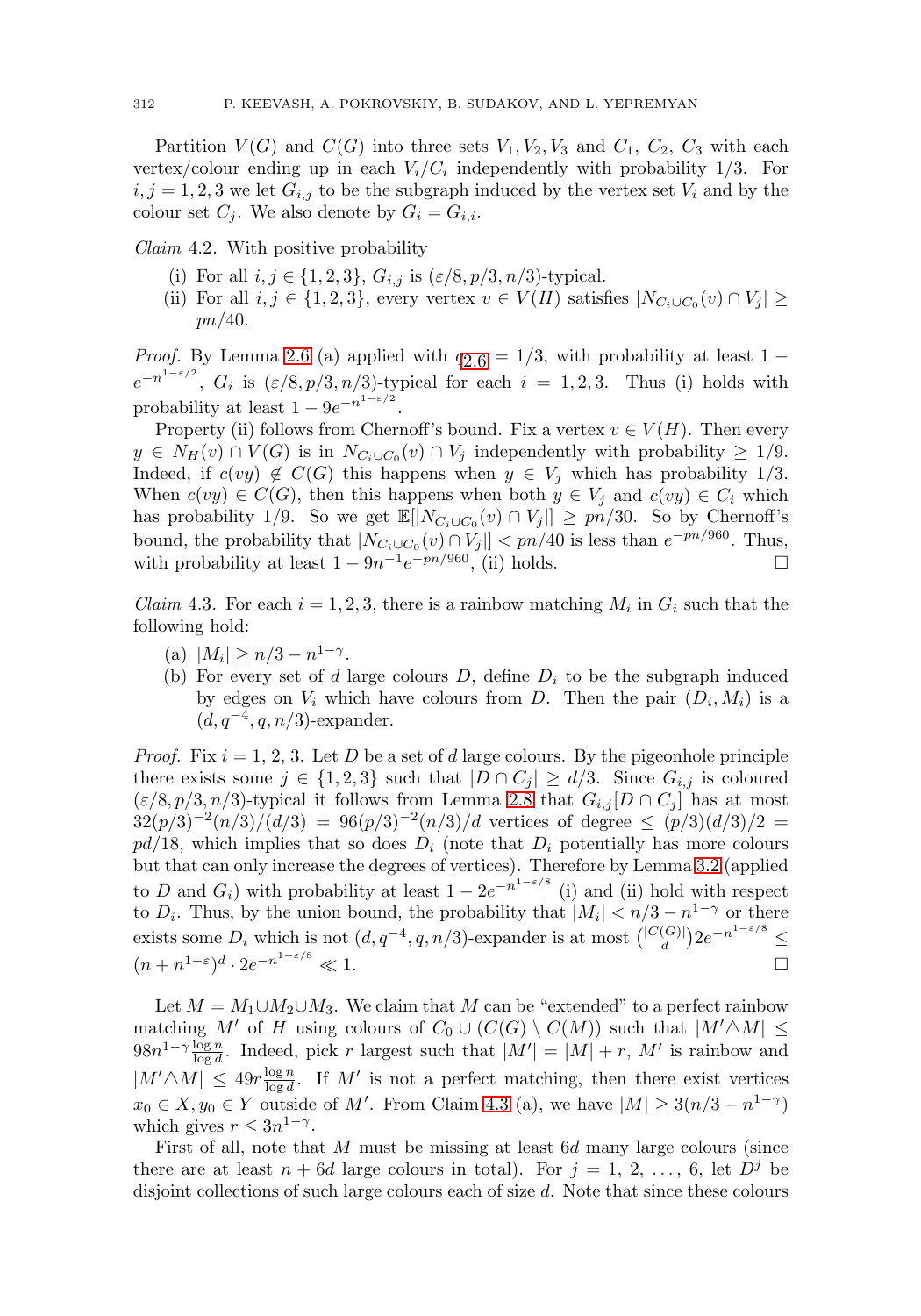are large, Claim [4.3](#page-24-0) tells us that for every  $i = 1, 2, 3$  and  $j = 1, 2, \ldots, 6$  the pair  $(D_i^j, M_i)$  is a  $(d, q^{-4}, q, n/3)$ -expander.

Denote  $M'_i := M_i \cap M'$ , for all  $i = 1, 2, 3$ . Note that  $|M'_i \triangle M_i| \leq |M' \triangle M| \leq$  $147n^{1-\gamma} \frac{\log n}{\log d} \le qn/30d^2$ . It follows that by Lemma [3.13,](#page-19-2) for every  $i = 1, 2, 3$  and  $j = 1, 2, ..., 6$  the pair  $(D_i^j, M_i')$  is a  $(d, q^{-4}, 2q, n/3)$ -expander.

Setting  $A = q^{-4}, \varepsilon' = 2q, \ell = 8 \left[ \frac{\log(n/3)}{\log(d/4A)} \right] \le \frac{16 \log n}{\log d}$  notice that we have  $4d^{-1/2} \leq A^{-1} \leq \varepsilon'/100 \ll 1$  and  $d \log d \geq 8A^2 \log(n/3)$ . So by Lemma [3.12,](#page-19-1) for each  $i = 1, 2, 3$  there is a subset  $J_i \subseteq V(G_i)$  of size at most  $4n/q^4d$  such that for all  $x, y \in V_i \setminus J_i$  lying in different parts of the bipartition of  $G_i$ , there is a rainbow  $(D_i^{2i-1} \cup D_i^{2i})$ - $(M'_i)$ -alternating path of length at most  $\ell$  from x to y in  $V(G_i)$ . To finish the proof we need the following two simple claims, whose statements are illustrated by Figure [1.](#page-26-1)

<span id="page-25-0"></span>*Claim* 4.4. There is an edge  $x_1y_1' \in M_1'$  such that  $x_1, y_1' \notin J_1$  and  $x_0y_1' \in E(H)$ such that either  $c(x_0y'_1) \notin C(M')$  or there exists an edge  $x_2y_2 \in M'_2$  such that  $c(x_0y'_1) = c(x_2y_2)$  with  $x_2, y_2 \notin J_2$ .

*Proof.* Recall that  $|N_{C_2\cup C_0}(x_0) \cap V_1| \geq pn/40$  and so we have one of the following two options:

- (i)  $|N_{C_0}(x_0) \cap V_1| \geq pn/80$ ,
- (ii)  $|N_{C_2}(x_0) \cap V_1| > pn/80$ .

Case 1. Let  $F(x_0)$  be the set of vertices  $y'_1 \in V_1$  satisfying one of the "forbidden" properties below.

- $(F1)$   $y'_1 \in N_{C_0 \cup C_2}(x_0) \cap V_1 \setminus V(M'_1)$ . The number of these is at most  $|V_1 \backslash V(M'_1)| \leq |V_1 \backslash V(M_1)| + 2|M_1 \triangle M'_1| \leq \frac{n^{1-\varepsilon/8}}{3} + n^{1-\gamma} + 294 n^{1-\gamma} \frac{\log n}{\log d} \ll 1$ pn/80.
- (F2)  $y'_1 \in J_1$  or the vertex that  $y_1$  is matched to in  $M'_1$  is in  $J_1$ . The number of these is at most  $|J_1| \leq 4n/q^4 d \ll pn/80$ .
- (F3)  $y'_1 \in V_1$  such that  $c(x_0y_1) \in C_0 \cap C(M')$ . Notice that this is possible as when we extended M to  $M'$  we potentially used some of the colours in  $C_0$ . However, the number of these is at most  $|M' \setminus M| \leq 147n^{1-\gamma} \frac{\log n}{\log d} \ll pn/80$ .

Since  $|F(x_0)| \ll |N_{C_0}(x_0) \cap V_1|$  we can pick a vertex  $y_1 \in N_{C_0}(x_0) \cap V_1$  not satisfying (F1)–(F3). Let  $x_1$  be the vertex that is matched to  $y'_1$  in  $M_1$ . It is easy to check that the following hold:  $c(x_0y'_1) \in C_0 \setminus C(M')$ ,  $x_1, y'_1 \notin J_1$ .

Case 2. In this case  $F(x_0)$  will include the vertices  $y'_1$  satisfying (F1) or (F2) and additionally the properties below.

- (F4)  $y'_1 \in N_{C_2}(x_0) \cap V_1$  such that  $c(x_0y'_1) \in C_2 \setminus C(M'_2)$ . The number of these is at most  $|C_2 \setminus C(M'_2)| \leq |C_2 \setminus C(M_2)| + |M_2 \triangle M'_2| \leq \frac{n^{1-\varepsilon/8}}{3} + n^{1-\gamma} +$  $147n^{1-\gamma} \frac{\log n}{\log d} \ll pn/80.$
- (F5)  $y'_1 \in N_{C_2}(x_0) \cap V_1$  such that  $c(x_0y'_1) \in C(M'_2)$  but if we look at the edge  $x_2y_2$  of  $M'_2$  which has colour  $c(x_0y'_1)$  either  $x_2 \in J_2$  or  $y_2 \in J_2$ . The number of these is at most  $|J_2| \leq 4n/q^4 d \ll pn/80$ .

Since  $|F(x_0)| \ll |N_{C_2}(x_0) \cap V_1|$  we can pick a vertex  $y'_1 \in N_{C_2}(x_0) \cap V_1$  not satisfying (F1), (F2), (F4), (F5). Let  $x_1$  be the vertex that is matched to  $y'_1$  in  $M_1$  and let  $x_2y_2$  be the edge in  $M_2'$  of colour  $c(x_0y_1)$  (by the choice of  $y_1'$  such an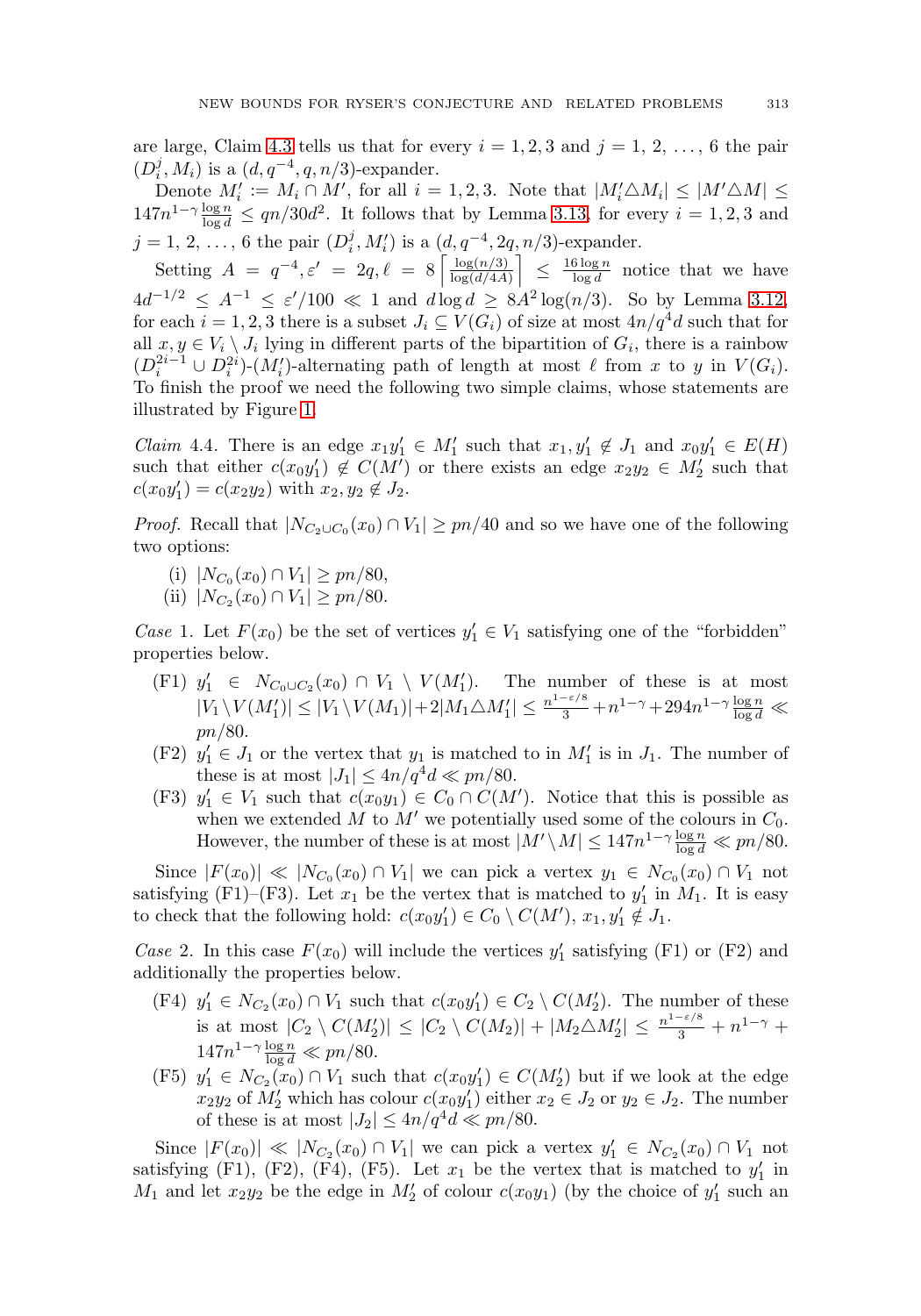

<span id="page-26-1"></span>FIGURE 1. The alternating path  $P_1 \cup \{x_1y_1', x_1'y_1, x_0y_1', y_0x_1'\}$  and alternating cycles  $P_2 \cup \{x_2y_2\}$  and  $P_3 \cup \{x_3y_3\}$ . The dashed edges denote edges of  $M'$  which are removed from the matching. The solid edges denote edges of colours in  $\cup_{j=1}^{6} D^j \cup C_0$  which are added to the matching.

edge exists). Additionally, it is easy to check that the following hold:  $x_1, y'_1 \notin J_1$ ,  $x_2, y_2 \notin J_2.$ 

<span id="page-26-2"></span>*Claim* 4.5. There is an edge  $x'_1y_1 \in M'_1$  such that  $x'_1 \neq x_1, y_1 \neq y'_1$  and  $x'_1, y_1 \notin J_1$ and  $y_0x'_1 \in E(H)$  such that  $c(y_0x'_1) \neq c(x_0y'_1)$  and either  $c(y_0x'_1) \notin C(M')$  or there exists an edge  $x_3y_3 \in M'_3$  such that  $c(y_0x'_1) = c(x_3y_3)$  with  $x_3, y_3 \notin J_2$ .

Proof. The proof is identical to the proof of Claim [4.4,](#page-25-0) with extra conditions  $x_1' \neq x_1, y_1' \neq y_1, c(y_0x_1') \neq c(x_0y_1')$  which affect the calculations on  $F(y_0)$  only by negligible amount. So we omit the proof. - $\Box$ 

We may assume both Claim [4.4](#page-25-0) and Claim [4.5](#page-26-2) hold with the second outcome, as otherwise the proof is even simpler (in that case  $P_2$  or  $P_3$  can be taken as empty, in the proof below). Let  $x_1, y_1, x_1', y_1', x_2, y_2, x_3, y_3$  be as in the claims. For each  $i = 1, 2, 3$  there is a rainbow  $(D_{2i-1} \cup D_{2i})$ - $M'_i$ -alternating path  $P_i$  of length at most  $\ell$  from  $x_i$  to  $y_i$  in  $V_i$ . Note that the paths  $P_1$ ,  $P_2$ ,  $P_3$  don't share any vertices or colours. Finally let  $M''$  be obtained from  $M'$  by switching the matching edges along alternating cycles  $P_2 \cup \{x_2y_2\}$  and  $P_3 \cup \{x_3y_3\}$ , and by switching along the alternating path  $P_1 \cup \{x_0y_1', x_1y_1', x_1'y_0, x_1'y_1\}$  (see Figure [1\)](#page-26-1). It is not hard to see that this is a rainbow matching with  $|M''| = |M'| + 1 = |M| + r + 1$  and such that

$$
|M''\triangle M|\leq |M'\triangle M|+3\ell+6\leq 49r\frac{\log n}{\log d}+48\frac{\log n}{\log d}+6\leq 49(r+1)\frac{\log n}{\log d}.
$$

This contradicts the maximality of  $M'$ ; therefore  $M'$  must have been a perfect rainbow matching of  $H$ .  $\Box$ 

As a corollary of the above theorem, coloured typical graphs have rainbow matchings covering all but at most  $O(\log n / \log \log n)$  vertices.

<span id="page-26-0"></span>**Corollary 4.6.** Let  $n^{-1} \ll k^{-1} \ll p \leq 1$ ,  $n^{-1} \ll \varepsilon < 1$  and fix  $d = \frac{k \log n}{\log \log n}$ . Let G be coloured  $(\varepsilon, p, n)$ -typical bipartite graph with parts of size  $\geq n$  and at least n colours. Then G has a rainbow matching of size  $n - 6d$ .

*Proof.* Let  $X, Y$  be the parts of the bipartition of  $G$ . By the assumptions, we have  $n \leq |X|, |Y| \leq n+n^{1-\varepsilon}$ . Fix  $n'=n-6d$ , and delete vertices from each part of G to get a balanced bipartite graph  $G'$  with parts of size  $n'.$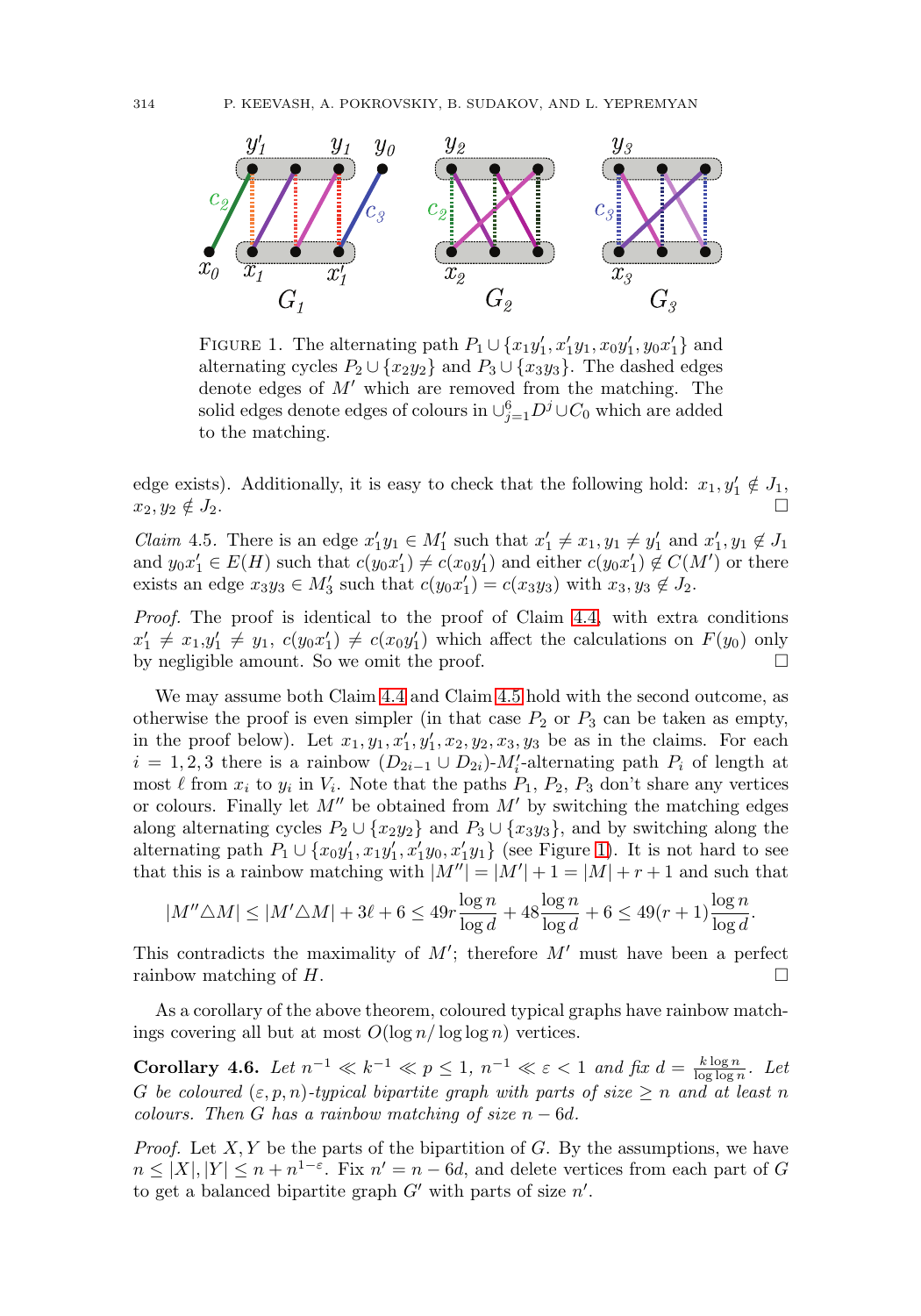Notice that the number of vertices deleted from each part of  $G$  is between  $6d$ and  $n^{1-\epsilon} + 6d \ll n'^{1-\epsilon/2}$ . We claim that G' is  $(\epsilon/2, p, n')$ -typical. Indeed, for every vertex  $v \in V(G')$ ,  $pn(1 - n^{-\epsilon}) - n^{1-\epsilon} - 6d \leq d_{G'}(v) \leq pn(1 + n^{-\epsilon})$ , thus  $d_{G'}(v) = pn'(1 \pm n'^{-\epsilon/2})$ . Similarly, it can be shown that for any  $u, v \in V(G')$ ,  $d_{G'}(u,v) = p^2 n' (1 \pm n'^{-\varepsilon/2})$ , and that for every colours c, c' we have  $e_{G'}(c), e_{G'}(c') =$  $pn'(1 \pm n'^{-\varepsilon/2})$  and  $|V_{G'}(c) \cap V_{G'}(c') \cap X|, |V_{G'}(c) \cap V_{G'}(c') \cap Y| = p^2 n'(1 \pm n'^{-\varepsilon/2}).$ This implies that G' is  $(\varepsilon/2, p, n')$ -typical and has at least  $n = n' + 6d$  colours.

Thus the assumptions of Theorem [4.1](#page-22-1) are satisfied with  $H$  and  $G$  being the same graph,  $G'$ . It follows that  $G'$  has a perfect rainbow matching, which induces a rainbow matching of size  $n' = n - 6d$  in G, as required.  $\Box$  $\Box$ 

We are now ready to reduce the proof of one of our main results from Corollary [4.6.](#page-26-0)

Proof of Theorems [1.2](#page-1-1) and [1.6](#page-3-0). As mentioned in Section [1.1,](#page-3-2) Theorems [1.2](#page-1-1) and [1.6](#page-3-0) are equivalent. So we will just prove Theorem [1.6.](#page-3-0)

We may assume  $n \geq n_0$  for some implicit  $n_0$  sufficiently large, as otherwise the theorem is vacuously true for  $k = \frac{n_0 \log \log n_0}{\log n_0}$ . So we choose k such that  $1 \ll$  $k \ll n_0$ . Let  $K_{n,n}$  be properly *n*-edge-coloured. Since every colour forms a perfect matching, we have that  $K_{n,n}$  is coloured  $(1, 1, n)$ -typical with  $\varepsilon = 1 \gg 1/n_0$ . Thus, we can apply Corollary [4.6](#page-26-0) to this  $K_{n,n}$  and obtain a rainbow matching of size  $n - k \log n / \log \log n$ , as desired.  $\Box$ 

### 5. Transversals in generalized latin squares

In this section we prove Theorem [1.3.](#page-1-2) We will use the following result of Pokrovskiy, Montgomery and Sudakov [\[22\]](#page-33-5).

<span id="page-27-1"></span>**Theorem 5.1.** There exists  $\alpha > 0$  such that for all  $n^{-\alpha}/\alpha < \epsilon < 1$  the following holds. If  $K_{n,n}$  is properly edge-coloured graph with at most  $(1 - \varepsilon)n$  colours having more than  $(1 - \varepsilon)n$  edges then  $K_{n,n}$  has  $(1 - \varepsilon)n$  edge disjoint perfect rainbow matchings.

We'll also use Lemma [5.2](#page-27-0) giving small rainbow matchings in coloured bipartite graphs.

<span id="page-27-0"></span>**Lemma 5.2.** Let G be a properly edge-coloured balanced bipartite graph with  $\delta(G) \geq$ d, parts of size n, with every colour appearing at most  $n/12$  times and such that  $n \geq 3d + 12$ . Then G has a rainbow matching of size at least  $3d/2$ .

*Proof.* Let the parts of G be A, B with  $|A| = |B| = n$ . Let  $M_1$  be a maximum rainbow matching in G. For contradiction, assume  $|M_1| < 3d/2$ . Let  $A_1 := V(M_1) \cap$  $A, B_1 := V(M_1) \cap B$ , let  $A_0 := A \setminus A_1$  and  $B_0 := B \setminus B_1$ .

Let  $B_1'$  be the set of vertices in  $B_1$  which have at least two edges of unused colours going to  $A_0$ . Similarly define  $A'_1$ . Note that if there is any edge  $ab \in M_1$  such that  $a \in A'_1$  and  $b \in B'_1$  then we can get a larger matching by replacing ab by different coloured edges from a to  $B_0$  and b to  $A_0$ , thus contradicting the maximality of  $M_1$ . It follows that  $|M_1| \geq |A'_1| + |B'_1|$ . By the minimum degree condition we have  $e_G(A_0, B) \ge d|A_0|$ . Note also that all edges of unused colours must be adjacent to  $A_1$  or  $B_1$ . Let  $\tilde{e}_G(A_0, B_1)$  be the number of edges going from  $A_0$  to  $B_1$  using only unused colours. Using that every colour occurs  $\leq n/12$  times and  $|M_1| = |B_1|$ , we have

$$
\tilde{e}_G(A_0, B_1) \ge e_G(A_0, B) - |M_1|n/12 \ge d|A_0| - |B_1|n/12.
$$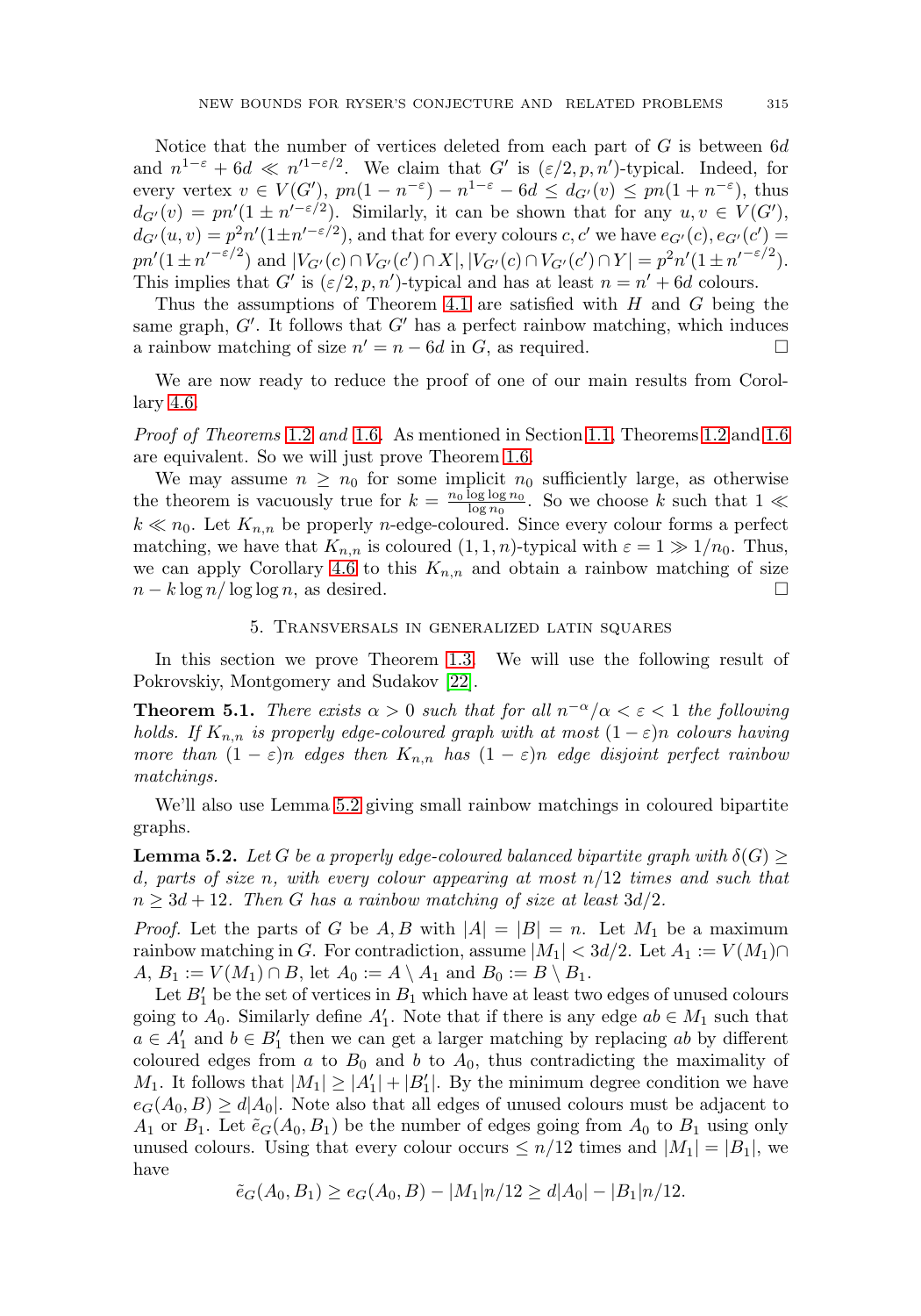On the other hand, from the definition of  $B'_1$ ,

 $\tilde{e}_G(A_0, B_1) \leq |A_0||B'_1| + |B_1|.$ 

Thus, we get that  $|B_1'| \ge d - \frac{|B_1|}{|A_0|}(1 + n/12) \ge 3d/4$  (using  $|B_1| \le 3d/2$ , and  $|A_0| \ge n - 3d/2$  and  $n \ge 3d + 12$ ). Similarly,  $|A'_1| \ge 3d/4$ . Therefore we get that  $|M_1| \ge |A'_1| + |B'_1| \ge 3d/2.$ 

Before proving Theorem [1.7](#page-3-3) we explain main ideas. The basic idea is to employ Theorem [4.1.](#page-22-1) Given a proper edge-colouring of  $K_{n,n}$  with roughly  $n \log n / \log \log n$ many colours, by Theorem [5.1,](#page-27-1) we may assume that at least  $n - o(n)$  colours appear  $n - o(n)$  times. Call these colours *large*. The rest of the colours will be so-called *small* colours. Note that small colours might even appear only once in the entire graph  $K_{n,n}$ . However, since there are many of them, that is, roughly of order  $n \log n / \log \log n$ , we can greedily select a rainbow matching  $M_0$  of size at least  $O(\frac{\log n}{\log \log n}) + t$  containing only small colours (this is done in Claim [5.3\)](#page-28-0). Now look at the graph obtained from  $K_{n,n}$  by keeping only the edges of large colours and deleting the vertices of  $M_0$  (note that in particular we exclude all the colours appearing on  $M_0$ ). This graph might have some *bad* vertices of low degree, since they were adjacent to many edges of small colours in  $K_{n,n}$ . However, using the property that large colours appear  $n - o(n)$  times and there are  $n - o(n)$  many of them one can prove that there are only few such bad vertices. So we can delete them as well and call the remaining graph  $G$ . We show that  $G$  is coloured typical. Also note that G contains  $n - t = n - |M_0| + O(\frac{\log n}{\log \log n})$  large colours. Finally let H to be the original  $K_{n,n}$  minus the vertices and colours of  $M_0$  removed. After checking that the graphs  $H$  and  $G$  satisfy all the conditions of Theorem [4.1](#page-22-1) we obtain a rainbow matching M in H of size  $|V(H)| = n - |M_0|$ . Then  $M_0 \cup M$  is a rainbow matching of size exactly n in  $K_{n,n}$ .

*Proof of Theorem [1.7](#page-3-3).* We may assume  $n \geq n_0$  for some sufficiently large  $n_0$ . As otherwise the theorem is true vacuously for  $k_0 = \frac{n_0 \log \log n_0}{\log_{n_0}}$ . Choose k such that  $1 \ll k \ll n_0$ . Let  $\alpha$  be derived from Theorem [5.1.](#page-27-1) Fix  $d = \frac{k \log n}{72 \log \log n}$  and  $\varepsilon_0 :=$  $n^{-\alpha/2}$ .

Let  $K_{n,n}$  be properly coloured with at least 72nd colours. By Theorem [5.1,](#page-27-1) we may assume that more than  $(1 - \varepsilon_0)n$  colours have more than  $(1 - \varepsilon_0)n$  edges. We call such colours *large*. If a colour has less than  $(1 - \varepsilon_0)n$  edges we call it *small*.

Choose t, so that the number of large colours is  $n - t$ . If the number of large colours is > n, then we instead fix  $t = 0$ . This way  $0 \le t \le n^{1-\alpha/2}$  always holds.

<span id="page-28-0"></span>Claim 5.3. There exists a rainbow matching of small colour edges of size  $t + 6d$ .

*Proof.* If a small colour appears less than  $n/12$  times we call it tiny, otherwise medium. Let m be the number of medium colours.

If  $m \geq t + 6d$ , then, using that  $n/12 \geq 3(t + 6d)$ , we can greedily pick one edge per medium colour and obtain a rainbow matching of size  $t+6d$ . So we may assume the number of medium colours is less than  $t + 6d$ . As the total number of edges is  $n^2$ , the number of large colours must be less than  $(1 + 2\varepsilon_0)n$ . Thus there are at least kn log n/ log log n − (1 + 2 $\varepsilon_0$ )n − t − 6d ≥ kn log n/2 log log n tiny colours. Furthermore, we may assume  $m < t - 12d$ . Indeed, we can greedily pick a rainbow matching  $M_{tiny}$  of tiny colours of size 18d. We can do this because each edge in  $M_{tiny}$  forbids 2n edges which intersect it, so it forbids at most 2n tiny colours, but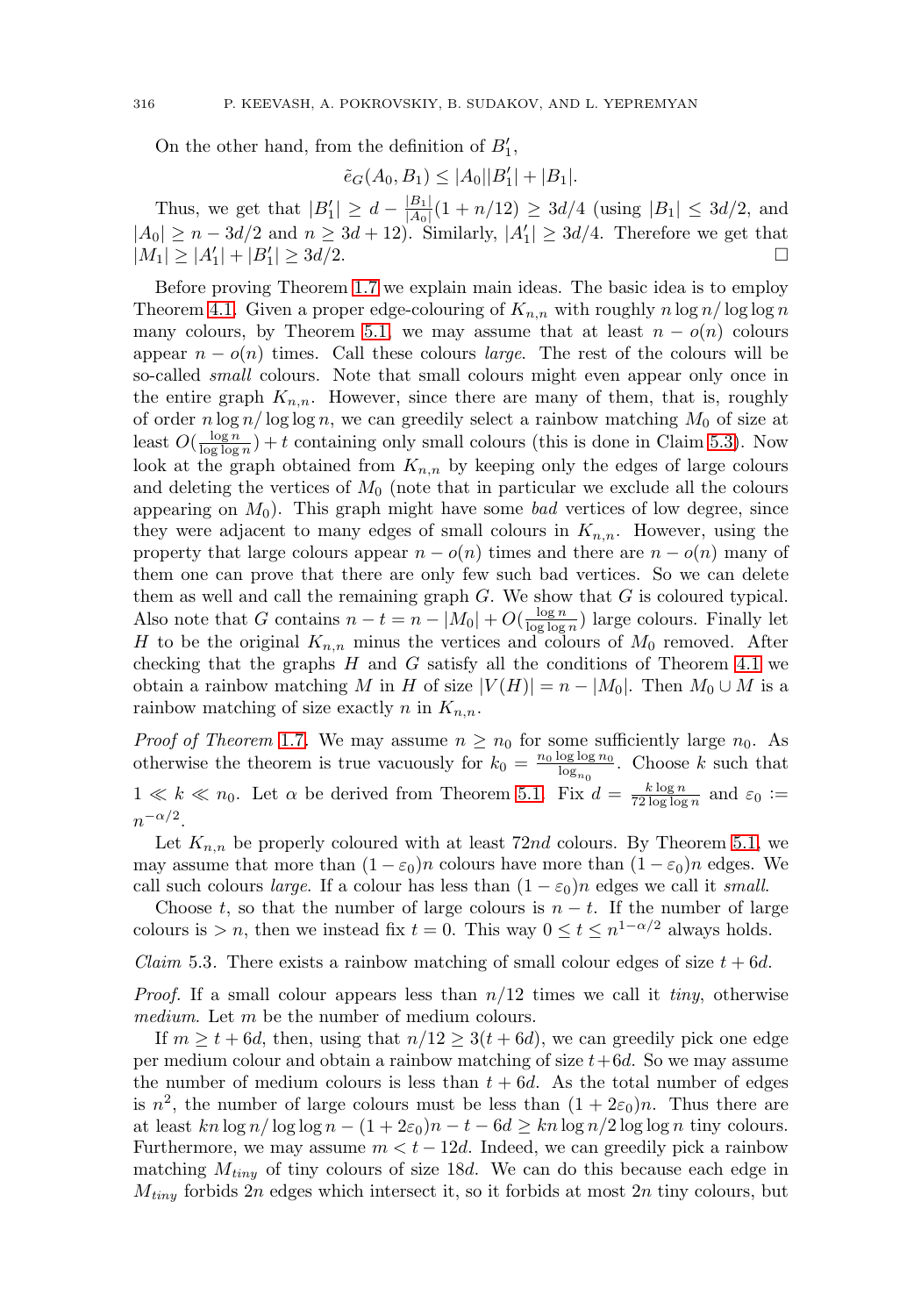the number of available tiny colours is at least  $kn \log n / 2 \log \log n = 36dn$ . Thus, if  $m \geq t - 12d$ , then we can find a rainbow matching  $M_{medium}$  of medium colours of size  $t - 12d$  greedily in  $K_{n,n} \setminus V(M_{tiny})$ , since each medium colour appears at least  $n/12 \geq 3(t+6d)$  times. Then  $M_{medium} \cup M_{tiny}$  is a matching of small colours of size  $t + 6d$ .

So we may assume  $m < t - 12d$ . Let G be the subgraph of  $K_{n,n}$  induced by tiny colours. Note that, by definition of  $t$ , every vertex is incident to at least  $t$ edges of small colours. Since there are m medium colours, we obtain that  $\delta(G) \geq$  $t - m \geq 12d$ . We can apply Lemma [5.2](#page-27-0) to G and obtain a rainbow matching  $M_{tiny}$ of tiny colours of size at least  $3(t - m)/2 > t - m + 6d$ , since  $m < t - 12d$ . Again in  $K_{n,n} \setminus V(M_{tiny})$  we can greedily pick a rainbow matching  $M_{medium}$  of size m of medium colours, since each one of these colours appears at least  $n/12 \geq 3(t+6d)$ times. Taking  $M_{medium} \cup M_{tiny}$  finishes the proof.

Let  $M_0$  be a rainbow matching of size  $t + 6d$  from the above claim. Let  $V_{small}$ be the set of vertices that are incident to more than  $2\sqrt{\varepsilon_0}n$  small-coloured edges. Note that  $|V_{small}| \leq 2\sqrt{\varepsilon_0}n$  (otherwise, we would get more that  $2\varepsilon_0 n^2$  small colour edges in the graph, contradicting "more than  $(1 - \varepsilon_0)n$  colours have more than  $(1 - \varepsilon_0)n$  edges"). Let G be obtained from  $K_{n,n}$  by removing all edges of small colours and all vertices from  $V(M_0) \cup V_{small}$ . Let H be  $K_{n,n}$  with all colours and vertices of  $M_0$  removed. It is easy to see that  $G \subset H$ . Next we check that we can apply Theorem [4.1](#page-22-1) to  $G$  and  $H$ .

Notice that H is balanced bipartite with parts of size  $n' = n - t - 6d$ . Notice that Trottee that *H* is balanced bipartite with parts of size  $n = n - 2n^{1-\alpha/4} \ge n'(1-n'^{-\alpha/5})$ <br>the parts in G have size  $\ge n' - |V_{small}| \ge n' - 2\sqrt{\epsilon_0}n = n' - 2n^{1-\alpha/4} \ge n'(1-n'^{-\alpha/5})$ and also that the number of colours in  $G$  is  $\geq (1 - \varepsilon_0)n \geq n'(1 - n'^{-\alpha/5})$ . Every vertex  $v \in V(H)$  satisfies  $|N_H(v) \cap V(G)| \ge n - 2|M_0| - |V_{small}| \ge n - 2\sqrt{\epsilon_0}n$  $2(t+6d) \ge 0.3n'.$ 

Next we show that G is coloured  $(\alpha/5, 1, n')$ -typical. Using the fact that G consists of edges of only large colours and that vertices in G are adjacent to at most  $2\sqrt{\varepsilon_0}n$  small coloured edges in the original graph  $K_{n,n}$ , we get that the following is true for any  $u, v \in V(G)$  on the same side of G and colours  $c, c' \in C(G)$ .

$$
d_G(v) \ge n - 2\sqrt{\varepsilon_0}n - |V_{small}| - 2|M_0| \ge (1 - n'^{-\alpha/5})n'
$$

$$
d_G(u, v) \ge n - 4\sqrt{\varepsilon_0}n - |V_{small}| - 2|M_0| \ge (1 - n'^{-\alpha/5})n'
$$

$$
|E_G(c)| \ge (1 - \varepsilon_0)n - |V_{small}| - 2|M_0| \ge (1 - n'^{-\alpha/5})n'
$$

$$
|V_G(c) \cap V_G(c') \cap X| \ge (1 - 2\varepsilon_0)n - |V_{small}| - |M_0| \ge (1 - n'^{-\alpha/5})n'
$$

$$
|V_G(c) \cap V_G(c') \cap Y| \ge (1 - 2\varepsilon_0)n - |V_{small}| - |M_0| \ge (1 - n'^{-\alpha/5})n'
$$

Note that this is enough to conclude that all three graphs  $G, G_{X,C}$  and  $G_{Y,C}$  are (uncoloured)  $(\alpha/5, 1, n')$ -typical. Finally G contains  $n - t = n' + 6d$  large colours. So  $G$  and  $H$  satisfy all the assumptions of Theorem [4.1,](#page-22-1) therefore we obtain a perfect rainbow matching  $M$  in  $H$  (whose colours, by definition, are disjoint from  $M_0$ ). Finally,  $M \cup M_0$  is a perfect rainbow matching in  $K_{n,n}$ .

### 6. Large matchings in Steiner systems

<span id="page-29-0"></span>In this section we improve the bound on Brouwer's conjecture about matchings in Steiner triple systems.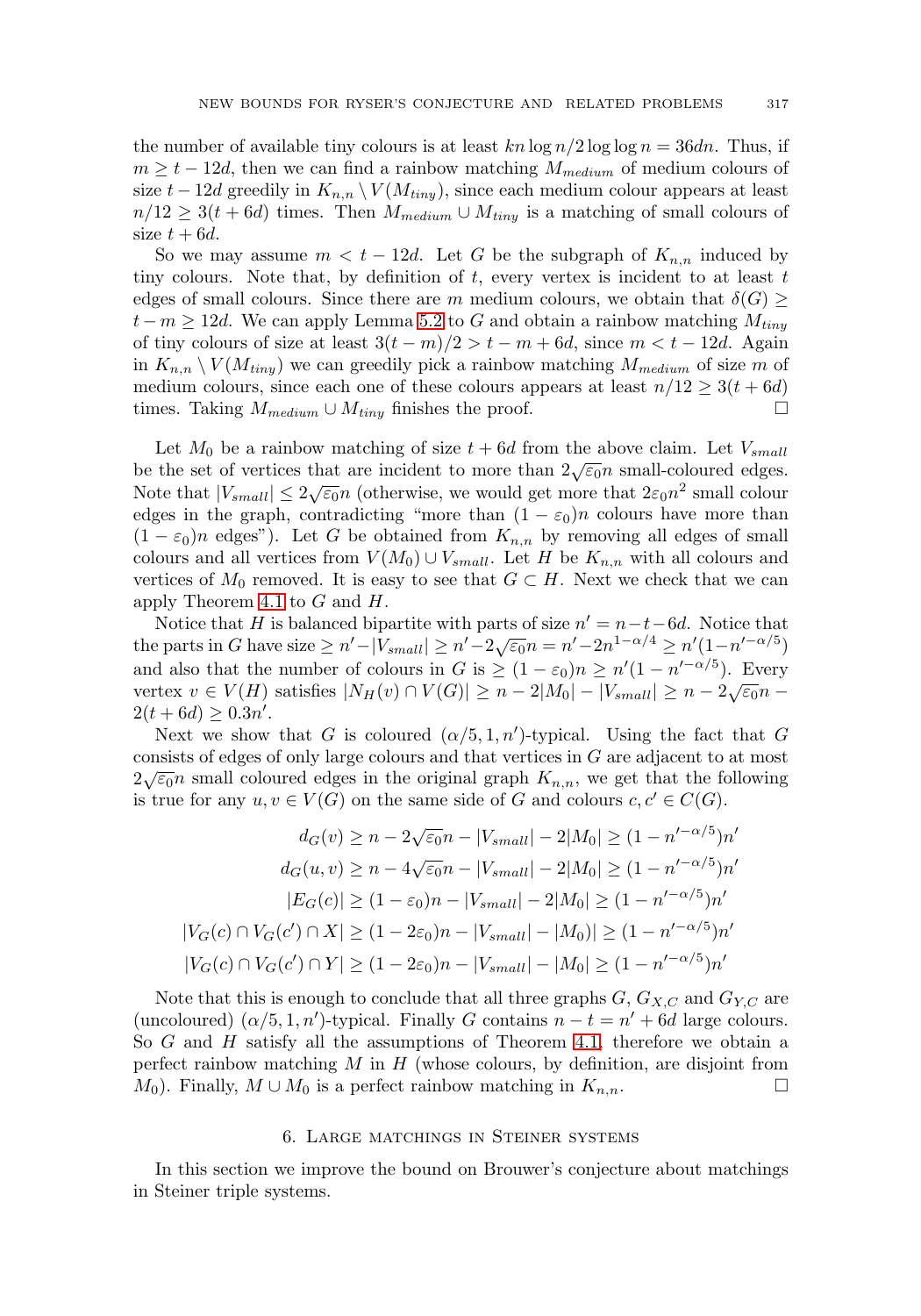*Proof of Theorem* [1.5](#page-2-0). We may assume  $n \geq n_0$  for  $n_0$  sufficiently large. Choose  $n_0^{-1} \ll k^{-1} \ll 1$  and fix  $d = \frac{k \log n}{6 \log \log n}$ . We assume  $V(S) = \{x_1, x_2, \ldots, x_n\}$ . In a Steiner triple system we have  $n \equiv 1$  or 3 (mod 6). We'll first prove the result when  $n \equiv 3 \pmod{6}$ . In the other case, the same proof works if we apply it to a subgraph of S formed by deleting a vertex. Let G be an auxiliary bipartite simple graph with bipartition  $X = Y = V(S)$ , colour set  $V(S)$ , and edge ab having colour c whenever  $\{a, b, c\} \in E(S)$ . Using that S is a Steiner triple system, notice that G is properly n-edge-coloured  $K_{n,n}$  minus a perfect rainbow matching. It has codegrees  $n-2$ and hence it is in particular coloured  $(1 - o(1), 1, n)$ -typical.

We randomly construct a bipartite graph  $H$  as follows. Partition  $[n]$  into three disjoint sets  $I_X, I_Y, I_C$  by putting independently every i in one of the sets  $I_X, I_Y, I_C$ with probability 1/3. Let  $A = \{x_i : i \in I_X\}$ ,  $B = \{x_i : i \in I_Y\}$ ,  $C = \{x_i : i \in I_C\}$ . Let H be the subgraph of G consisting of edges from A to B having a colour in  $C$ . We claim that the following simultaneously hold with positive probability:

- (P1) H is properly coloured  $(1/8, 1/3, n/3)$ -typical.
- $(P2)$   $|A| = |B| = |C| = n/3.$

We show that (P1) holds with high probability and (P2) holds with positive probability; thus the claim will follow.

**(P1)** holds with probability at least  $1 - o(n^{-3})$ .

We can apply Lemma [2.6](#page-8-0) to  $H$  as it is easy to check that it satisfies the assumptions in (b) with  $q_{2,6} = 1/3$ ,  $\varepsilon_{2,6} = 1-o(1)$ ,  $p_{2,6} = 1$ . Indeed, since S is 3-uniform, we have that for every edge  $e \in G$  going through  $x_i \in X, x_j \in Y, x_\ell \in C(G)$ the indices  $i, j, \ell$  are distinct. Thus Property (i) holds with probability at least  $1 - e^{-n^{1-\epsilon/2}} \geq 1 - o(n^{-3}).$ 

# **(P2) holds with probability at least** n−3**.**

Notice that out of all the possible outcomes of the random variables  $|A|, |B|, |C|$ , the outcome  $|A| = |B| = |C| = n/3$  is the most likely one which happens with probability at least  $1/n^3$ . (The outcome  $|A| = a, |B| = b, |C| = c$  has probability  $\frac{1}{3^n} {n \choose a,b,c}$ . For  $n \equiv 0 \pmod{3}$  the multinomial coefficient  ${n \choose a,b,c}$  is maximized when  $a = b = c$ ).

Now we are ready to apply Corollary [4.6](#page-26-0) to  $H$ . We obtain a rainbow matching M in H of size at least  $n/3 - 6d = n/3 - k \log n / \log \log n$ . Now it easy to see that the triples  $M_S = \{(a, b, c(ab)) | ab \in M\}$  induce a hypergraph matching in S of the same size. Indeed, the fact that  $(a, b, c(ab))$  is an edge of S for all  $ab \in M$ follows by definition of G. To see that  $M<sub>S</sub>$  is a matching notice that for distinct edges  $a_1b_1, a_2b_2 \in M$ , all four endpoints  $a_1, a_2, b_1, b_2$  correspond to four distinct vertices in S because  $(A, B, C)$  induce a partition of  $V(S)$  and M is a matching. Finally  $c(a_1b_1) \neq c(a_2b_2)$  since M is rainbow and  $c(a_1b_1)$ ,  $c(a_2b_2)$  are distinct from  $a_1, a_2, b_1, b_2$  since  $(A, B, C)$  induce a partition of  $V(S)$ .

### 7. Concluding remarks

A far reaching generalisation of the Ryser-Brualdi-Stein conjecture was proposed in 1975 by Stein [\[27\]](#page-33-2). He defined an equi-n-square as an  $n \times n$  array filled with n symbols such that every symbol appears *exactly n times*. Notice that Latin squares are equi-n-squares, but there are many equi-n-squares which are not Latin. Stein [\[27\]](#page-33-2) conjectured that all equi-n-squares contain a transversal of size  $n-1$ . If true, this would imply that Latin squares have size  $n-1$  transversals.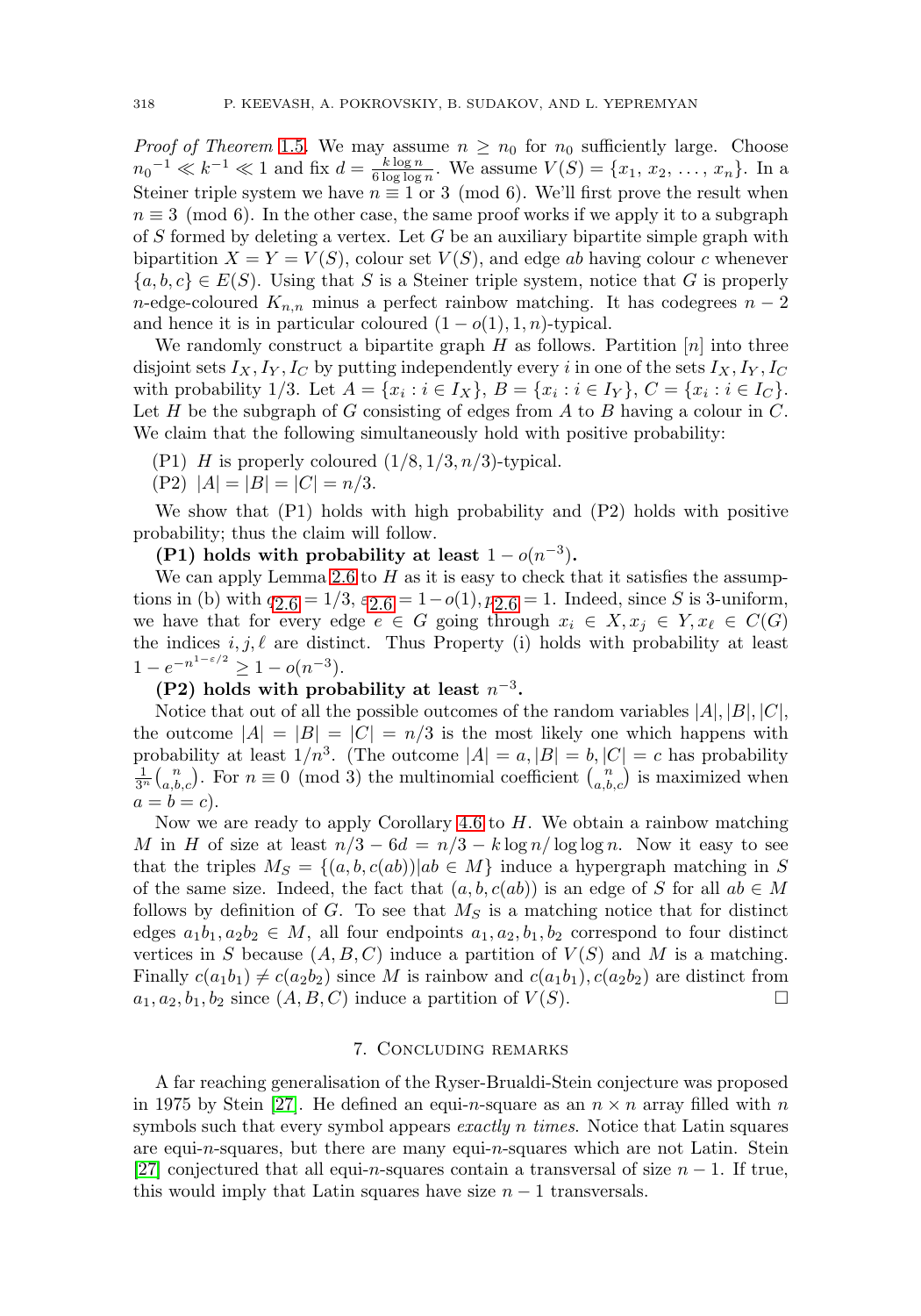Recently, the second and third author [\[23\]](#page-33-8) disproved Stein's conjecture by constructing equi-n-squares without transversals of size  $n - \log n/42$ . On the other hand, our Theorem [1.2](#page-1-1) gives transversals in Latin squares of size at least  $n O(\log n/\log \log n)$ . Thus, combining these two results, we obtain a full separation between Latin and equi-n-squares.

Despite being false, Stein's conjecture remains one of the outstanding problems in the area. In particular it would be very interesting to determine whether it is true asymptotically i.e. is it true that every equi-n-square has a transversal of size  $n - o(n)$ . Here, the best currently known result is due to Aharoni, Berger, Kotlar, and Ziv  $[1]$ , who used topological methods, to show that equi-n-squares always have a transversal of size at least  $2n/3$ .

All our results can be rephrased as results about finding large matchings in 3 uniform hypergraphs. Here the results are about *linear* 3-uniform hypergraphs i.e. ones where every pair of vertices are contained in at most one edge. As mentioned in the introduction,  $n \times n$  Latin squares correspond to linear *n*-regular, 3-partite, 3-uniform hypergraphs with  $n$  vertices in each part. Using the technique of Rödl's nibble, there have been general results proved about finding large matchings in linear regular (and nearly-regular) hypergraphs. In particular Alon, Kim, and Spencer  $[3]$  showed that linear 3-uniform, pn-regular hypergraphs of order n have matchings of size  $n - O(n^{1/2} \log^{3/2} n)$ . Our results show that if additionally a certain graph associated with the hypergraph is pseudorandom, then the matching can cover all but  $O(\log / \log \log n)$  vertices. Specifically, for a 3-uniform hypergraph H, define its shadow  $\partial \mathcal{H}$  to be the graph formed by replacing every edge of H by a triangle. Then Corollary [4.6](#page-26-0) is equivalent to the following.

<span id="page-31-0"></span>**Theorem 7.1.** Let  $n^{-1} \ll k^{-1} \ll p \leq 1$ ,  $n^{-1} \ll \varepsilon < 1$ . Let H be a 3-uniform, tripartite linear hypergraph with partition  $(V_1, V_2, V_3)$ ,  $|V_1| = |V_2| = |V_3| = n$ . Suppose that for all  $i \neq j$ , the induced subgraph  $\partial \mathcal{H}[V_i \cup V_j]$  of the shadow between  $V_i$  and  $V_j$  is  $(\varepsilon, p, n)$ -typical. Then H has a matching of size  $n - \frac{k \log n}{\log \log n}$ .

If we only assume  $(\varepsilon, p, n)$ -regularity rather than  $(\varepsilon, p, n)$ -typicality then the hypergraph above is nearly pn-regular and is only known to have a matching of size  $n - n^{1-\gamma}$  (e.g. from Lemma [2.5\)](#page-7-0). With the added typicality condition we get a much larger matching. For non-tripartite hypergraphs we can prove the following analogue.

<span id="page-31-1"></span>**Theorem 7.2.** Let  $n^{-1} \ll k^{-1} \ll p \leq 1$ ,  $n^{-1} \ll \varepsilon < 1$ . Let H be a 3-uniform linear hypergraph on n vertices. Suppose that for vertex v we have  $|N_{\partial H}(v)| = (1 \pm n^{-\epsilon})pn$ and for every pair of vertices u, v,  $|N_{\partial \mathcal{H}}(v)| = (1 \pm n^{-\varepsilon})p n$  and  $|N_{\partial \mathcal{H}}(u) \cap N_{\partial \mathcal{H}}(v)| =$  $(1 \pm n^{-\varepsilon})p^2n$ . Then H has a matching of size  $n - \frac{k \log n}{\log \log n}$ .

This theorem is proved identically to Theorem [1.5.](#page-2-0) Indeed, the only change that needs to be made is to observe that the graph G constructed in that proof will be  $(\varepsilon, p, n)$ -typical (rather than  $(1 - o(1), 1, n)$ -typical as in Theorem [1.5\)](#page-2-0). Due to applications to Latin squares and Steiner triple systems, it is worthwhile to study further the hypergraphs appearing in Theorems [7.1](#page-31-0) and [7.2.](#page-31-1) In particular it would be interesting to determine if they always have matchings of size  $n - O(1)$  or not.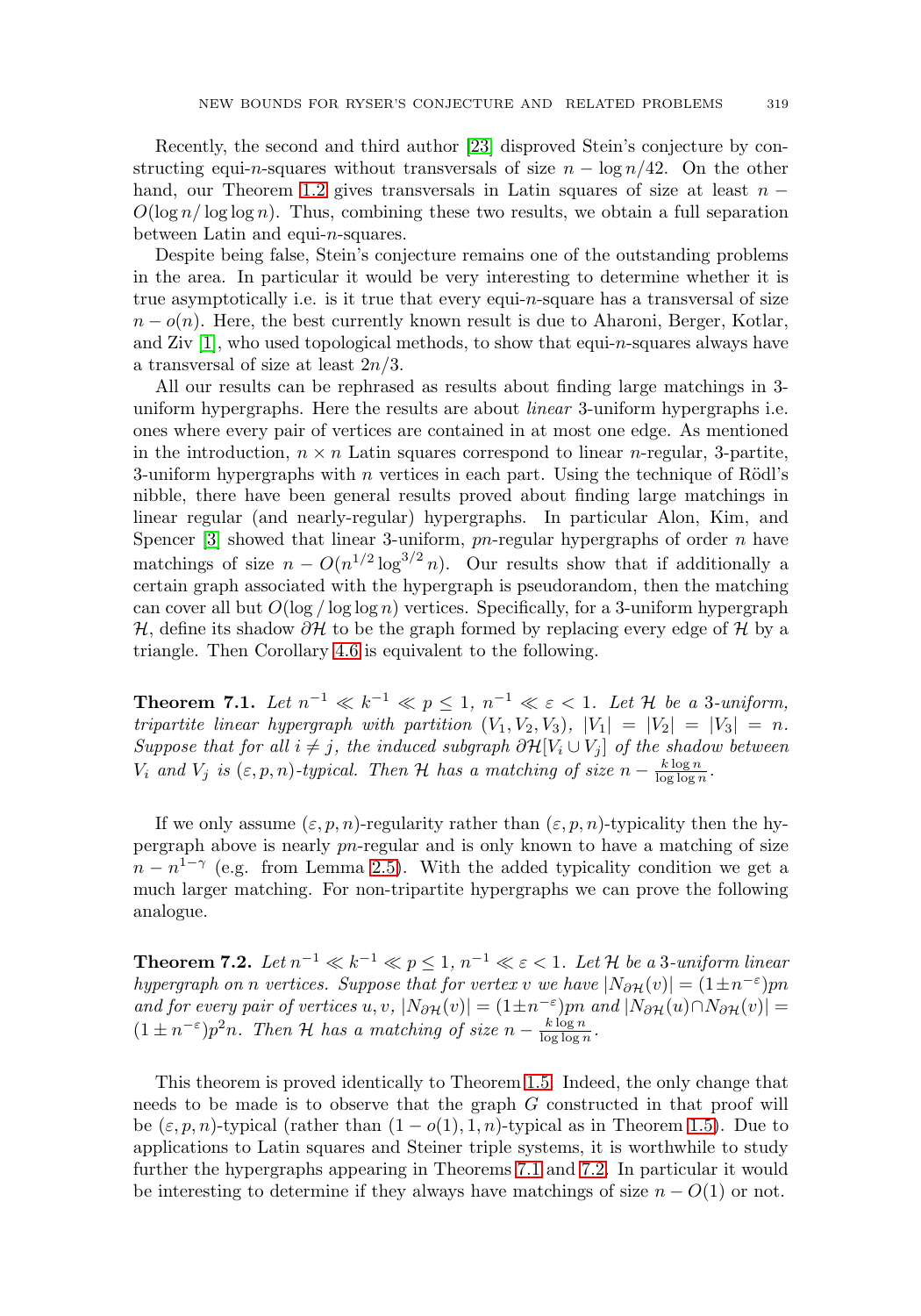#### **ACKNOWLEDGMENTS**

We'd like to thank a referee for a careful reading of the paper and for many suggestions that improved the presentation. Part of this research was done when the third author visited London School of Economics. He wants to thank LSE for its hospitality and for creating a stimulating research environment.

#### **REFERENCES**

- <span id="page-32-20"></span>[1] Ron Aharoni, Eli Berger, Dani Kotlar, and Ran Ziv, On a conjecture of Stein, Abh. Math. Semin. Univ. Hambg. **87** (2017), no. 2, 203–211, DOI 10.1007/s12188-016-0160-3. M[R3696146](https://www.ams.org/mathscinet-getitem?mr=3696146)
- <span id="page-32-8"></span>[2] Saieed Akbari and Alireza Alipour, Transversals and multicolored matchings, J. Combin. Des. **12** (2004), no. 5, 325–332, DOI 10.1002/jcd.20014. M[R2079255](https://www.ams.org/mathscinet-getitem?mr=2079255)
- <span id="page-32-14"></span>[3] Noga Alon, Jeong-Han Kim, and Joel Spencer, Nearly perfect matchings in regular simple hypergraphs, Israel J. Math. **100** (1997), 171–187, DOI 10.1007/BF02773639. M[R1469109](https://www.ams.org/mathscinet-getitem?mr=1469109)
- <span id="page-32-19"></span>[4] Noga Alon, Michael Krivelevich, and Benny Sudakov, List coloring of random and pseudorandom graphs, Combinatorica **19** (1999), no. 4, 453–472, DOI 10.1007/s004939970001. M[R1773652](https://www.ams.org/mathscinet-getitem?mr=1773652)
- <span id="page-32-16"></span>[5] Kazuoki Azuma, Weighted sums of certain dependent random variables, Tohoku Math. J. (2) **19** (1967), 357–367, DOI 10.2748/tmj/1178243286. M[R221571](https://www.ams.org/mathscinet-getitem?mr=221571)
- <span id="page-32-10"></span> $\left[ 6\right]$  János Barát and Zoltán Lóránt Nagy, Transversals in generalized Latin squares, Ars Math. Contemp. **16** (2019), no. 1, 39–47, DOI 10.26493/1855-3974.1316.2d2. M[R3904714](https://www.ams.org/mathscinet-getitem?mr=3904714)
- <span id="page-32-9"></span>[7] Darcy Best, Kevin Hendrey, Ian M. Wanless, Tim E. Wilson, and David R. Wood, Transversals in Latin arrays with many distinct symbols, J. Combin. Des. **26** (2018), no. 2, 84–96, DOI 10.1002/jcd.21566. M[R3745158](https://www.ams.org/mathscinet-getitem?mr=3745158)
- <span id="page-32-12"></span>[8] A. E. Brouwer, On the size of a maximum transversal in a Steiner triple system, Canadian J. Math. **33** (1981), no. 5, 1202–1204, DOI 10.4153/CJM-1981-090-7. M[R638375](https://www.ams.org/mathscinet-getitem?mr=638375)
- <span id="page-32-6"></span>[9] A. E. Brouwer, A. J. de Vries, and R. M. A. Wieringa, A lower bound for the length of partial transversals in a Latin square, Nieuw Arch. Wisk. (3) **26** (1978), no. 2, 330–332. M[R480083](https://www.ams.org/mathscinet-getitem?mr=480083)
- <span id="page-32-3"></span>[10] Richard A. Brualdi and Herbert J. Ryser, Combinatorial matrix theory, Encyclopedia of Mathematics and Its Applications, vol. 39, Cambridge University Press, Cambridge, 1991, DOI 10.1017/CBO9781107325708. M[R1130611](https://www.ams.org/mathscinet-getitem?mr=1130611)
- <span id="page-32-5"></span>[11] David A. Drake, Maximal sets of Latin squares and partial transversals, J. Statist. Plann. Inference **1** (1977), no. 2, 143–149, DOI 10.1016/0378-3758(77)90019-2. M[R485434](https://www.ams.org/mathscinet-getitem?mr=485434)
- <span id="page-32-2"></span>[12] S. Eberhard, F. Manners, and R. Mrazović, An asymptotic for the Hall–Paige conjecture, Preprint [arXiv:2003.01798](https://arxiv.org/abs/2003.01798), 2020.
- <span id="page-32-0"></span>[13] L. Euler, Recherches sur un nouvelle espéce de quarrés magiques, Verhandelingen uitgegeven door het zeeuwsch Genootschap der Wetenschappen te Vlissingen, pages 85–239, 1782.
- <span id="page-32-18"></span>[14] P. Frankl and V. Rödl, *Near perfect coverings in graphs and hypergraphs*, European J. Combin. **6** (1985), no. 4, 317–326, DOI 10.1016/S0195-6698(85)80045-7. M[R829351](https://www.ams.org/mathscinet-getitem?mr=829351)
- <span id="page-32-1"></span>[15] Marshall Hall and L. J. Paige, Complete mappings of finite groups, Pacific J. Math. **5** (1955), 541–549. M[R79589](https://www.ams.org/mathscinet-getitem?mr=79589)
- <span id="page-32-7"></span>[16] Pooya Hatami and Peter W. Shor, A lower bound for the length of a partial transversal in a Latin square, J. Combin. Theory Ser. A **115** (2008), no. 7, 1103–1113, DOI 10.1016/j.jcta.2008.01.002. M[R2450332](https://www.ams.org/mathscinet-getitem?mr=2450332)
- <span id="page-32-11"></span>[17] Peter Keevash and Liana Yepremyan, On the number of symbols that forces a transversal, Combin. Probab. Comput. **29** (2020), no. 2, 234–240, DOI 10.1017/s0963548319000282. M[R4079635](https://www.ams.org/mathscinet-getitem?mr=4079635)
- <span id="page-32-17"></span>[18] Jeong Han Kim, Benny Sudakov, and Van H. Vu, On the asymmetry of random regular graphs and random graphs, Random Structures Algorithms **21** (2002), no. 3-4, 216–224, DOI 10.1002/rsa.10054. Random structures and algorithms (Poznan, 2001). M[R1945368](https://www.ams.org/mathscinet-getitem?mr=1945368)
- <span id="page-32-4"></span>[19] Klaas K. Koksma, A lower bound for the order of a partial transversal in a Latin square, J. Combinatorial Theory **7** (1969), 94–95. M[R239988](https://www.ams.org/mathscinet-getitem?mr=239988)
- <span id="page-32-13"></span>[20] C. C. Lindner and K. T. Phelps, A note on partial parallel classes in Steiner systems, Discrete Math. **24** (1978), no. 1, 109–112, DOI 10.1016/0012-365X(78)90179-6. M[R522740](https://www.ams.org/mathscinet-getitem?mr=522740)
- <span id="page-32-15"></span>[21] Michael Molloy and Bruce Reed, Graph colouring and the probabilistic method, Algorithms and Combinatorics, vol. 23, Springer-Verlag, Berlin, 2002, DOI 10.1007/978-3-642-04016-0. M[R1869439](https://www.ams.org/mathscinet-getitem?mr=1869439)